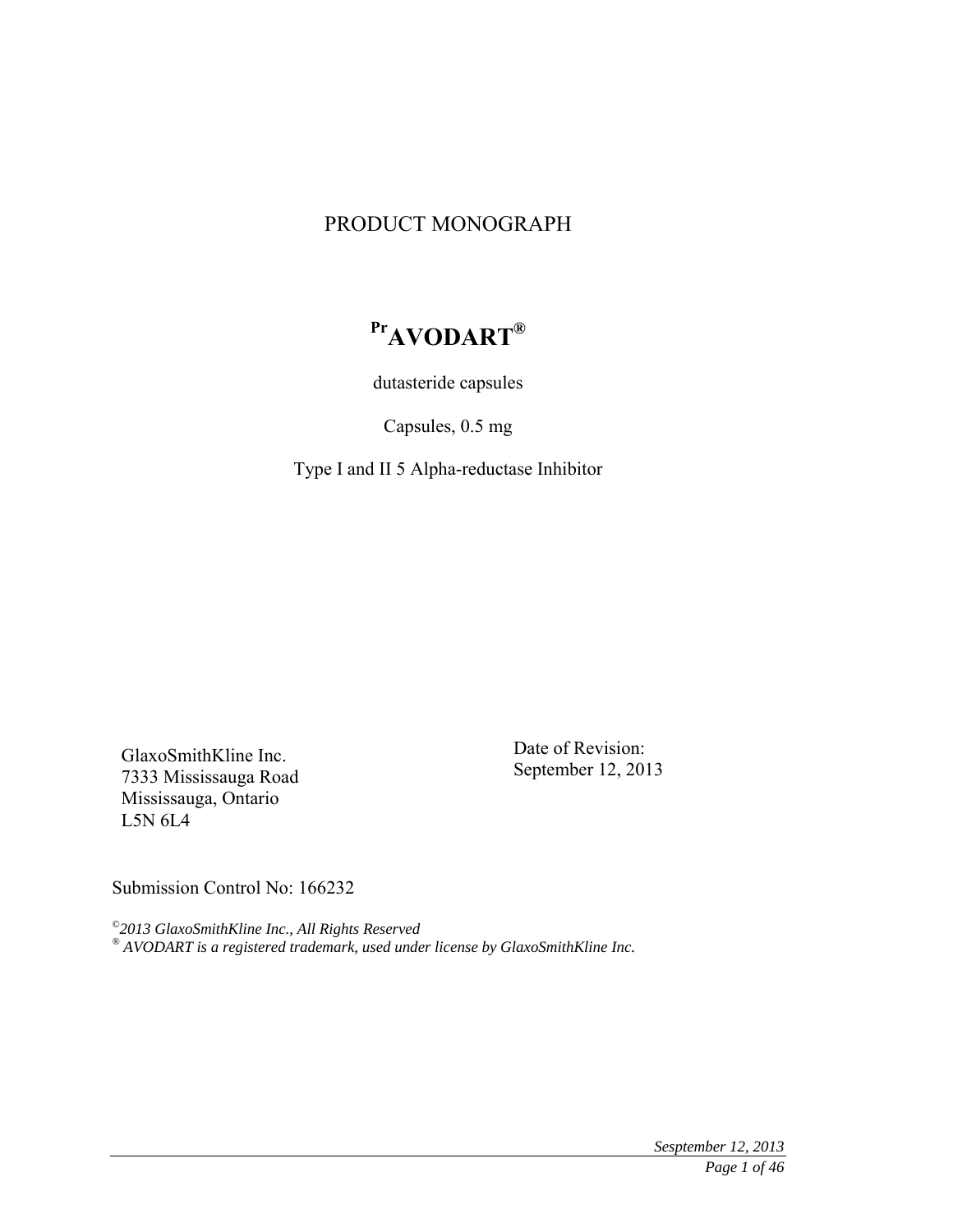# **Table of Contents**

| .44 |
|-----|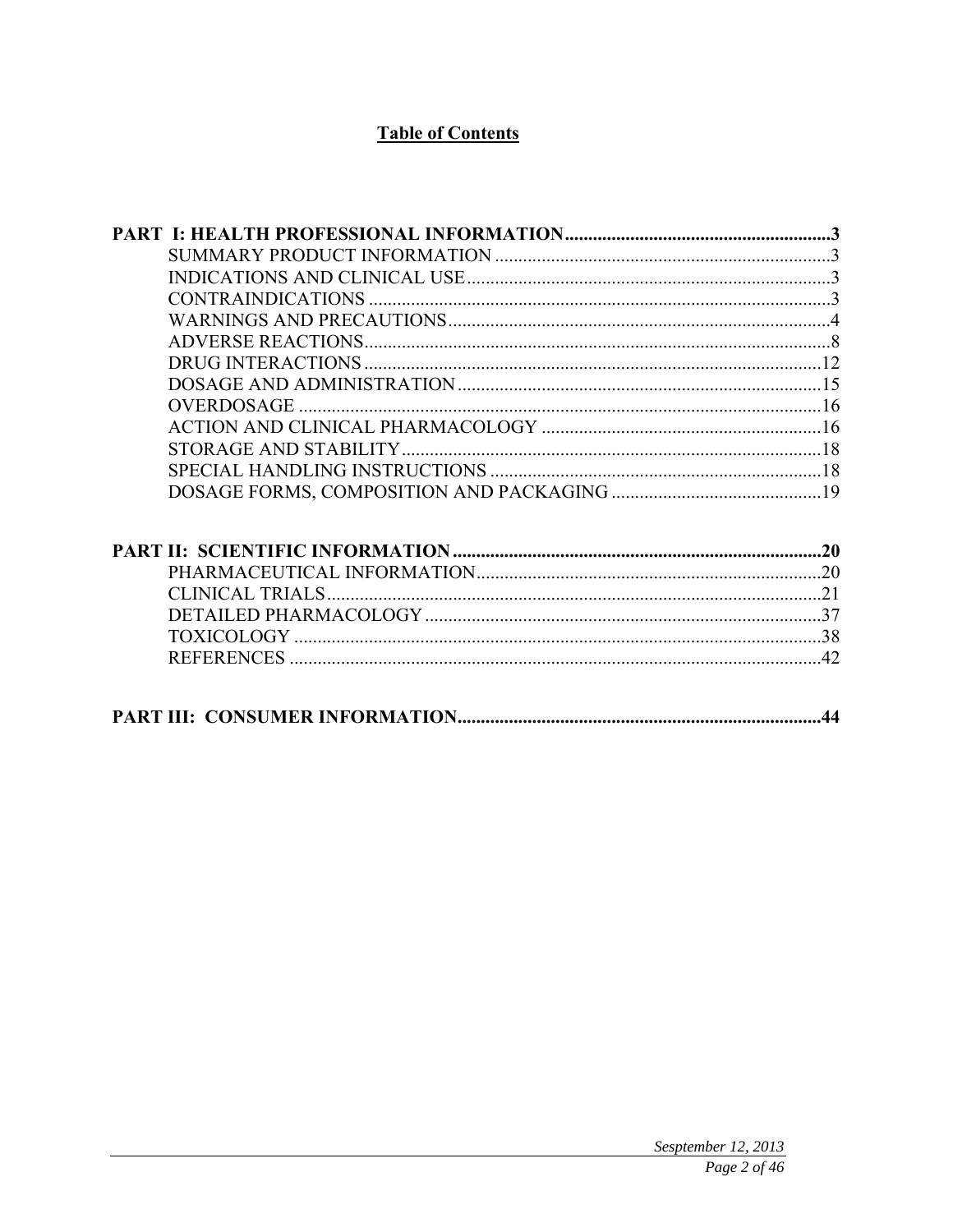# **PrAVODART®**

### dutasteride capsules

# **PART I: HEALTH PROFESSIONAL INFORMATION**

### **SUMMARY PRODUCT INFORMATION**

| Route of<br>Administration | Dosage Form /<br><b>Strength</b> | <b>Clinically Relevant Nonmedicinal</b><br><b>Ingredients</b> |
|----------------------------|----------------------------------|---------------------------------------------------------------|
| Oral                       | Capsules, 0.5 mg                 | gelatin                                                       |
|                            |                                  | For a complete listing see Dosage Forms,                      |
|                            |                                  | Composition and Packaging section.                            |

# **INDICATIONS AND CLINICAL USE**

Monotherapy: AVODART<sup>®</sup> (dutasteride) is indicated for the treatment of symptomatic Benign Prostatic Hyperplasia (BPH) in men with enlarged prostates.

Combination therapy: AVODART® (dutasteride) in combination with the alpha blocker, tamsulosin, is indicated for the treatment of moderate to severe symptomatic BPH in men with enlarged prostates.

AVODART® administered alone or in combination with the alpha blocker, tamsulosin, has been shown to reduce prostate size, improve urinary flow and symptoms of BPH.

AVODART® administered as monotherapy has been shown to reduce the risk of acute urinary retention (AUR) and the need for BPH related surgery. Combination therapy was statistically significant to tamsulosin monotherapy but not dutasteride monotherapy at reducing the relative risk of AUR or BPH-related surgery (see Clinical Trials).

Limitations of Use: AVODART<sup>®</sup> is not approved for the prevention of prostate cancer.

# **CONTRAINDICATIONS**

AVODART® is contraindicated for use in women and children (see WARNINGS AND PRECAUTIONS, Exposure of Women-Risk to Male Fetus).

AVODART® is contraindicated in patients with known hypersensitivity to dutasteride, other 5 alpha-reductase inhibitors, or any component of the preparation.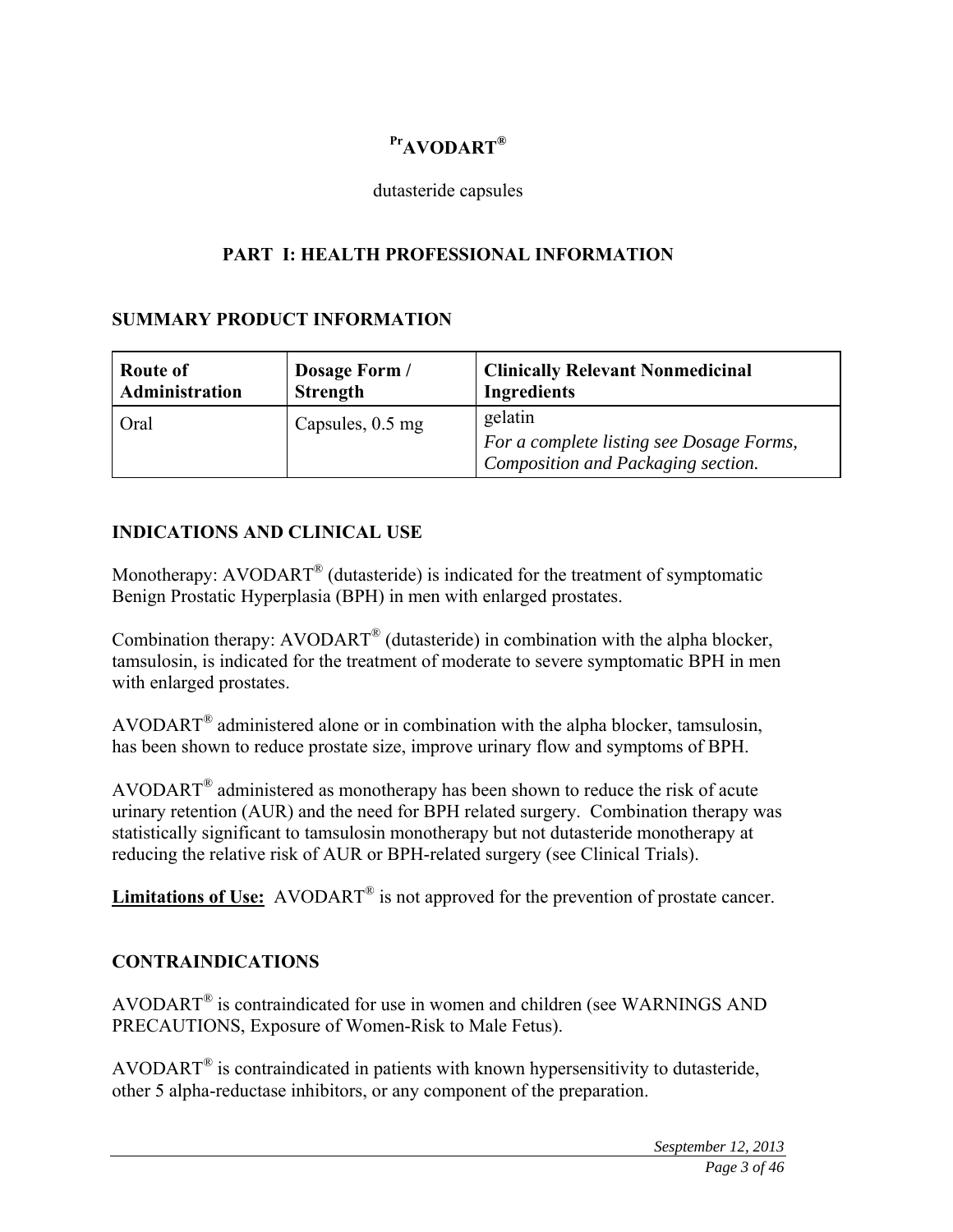### **Serious Warnings and Precautions**

**AVODART**® **is for use for men only.** 

**Exposure of Women-Risk to Male Fetus:** 

Dutasteride is absorbed through the skin. Therefore, women who are pregnant or may be pregnant should not handle AVODART® capsules.

### **General**

 $\overline{a}$ 

**Increased Risk of High-grade Prostate Cancer:** Prior to treatment with AVODART®, patients should be assessed thoroughly to rule out other urological diseases including prostate cancer. AVODART<sup>®</sup> may be associated with an increase in high grade prostate cancer. In men aged 50 to 75 years with a recent negative biopsy for prostate cancer and a serum PSA between 2.5 ng/mL and 10.0 ng/mL, taking AVODART<sup>®</sup> for 4 years, there was an increased incidence of Gleason score 8-10 prostate cancer compared with men taking placebo (see ADVERSE REACTIONS). At this time it is unknown how therapy with AVODART<sup>®</sup> might influence the progression of prostate cancer or affect high grade prostate cancer. No causal relationship between AVODART® and high grade prostate cancer has been established. In a 7-year placebo-controlled clinical trial with another 5 alpha-reductase inhibitor (finasteride 5 mg,  $PROSCAR^{\circledR}$ ), similar results for Gleason score 8-10 prostate cancer were observed (finasteride 1.8% versus placebo 1.1%). 5 alpha-reductase inhibitors may increase the risk of development of high-grade prostate cancer. Whether the effect of 5 alpha-reductase inhibitors to reduce prostate volume, or study related factors, impacted the results of these studies has not been established. See INDICATION AND CLINICAL USE and ADVERSE REACTIONS.

Breast changes including breast enlargement, tenderness and cancer have been reported. Prescribers should instruct their patients to promptly report any changes in their breast tissue such as lumps or nipple discharge (see ADVERSE REACTIONS).

Patients with a large residual urinary volume and/or severely diminished urinary flow may not be proper candidates for 5 alpha-reductase inhibitor therapy and should be carefully monitored for obstructive uropathy.

No study has been conducted to determine if AVODART® can be used for the control of BPH in asymptomatic patients.

The long-term ( $>$  4 years) beneficial and adverse effects of AVODART<sup>®</sup> have not been established.

 $\degree$  PROSCAR is a registered trademark of Merck Sharp & Dohme Corp., a subsidiary of Merck & Co., Inc. Used under license.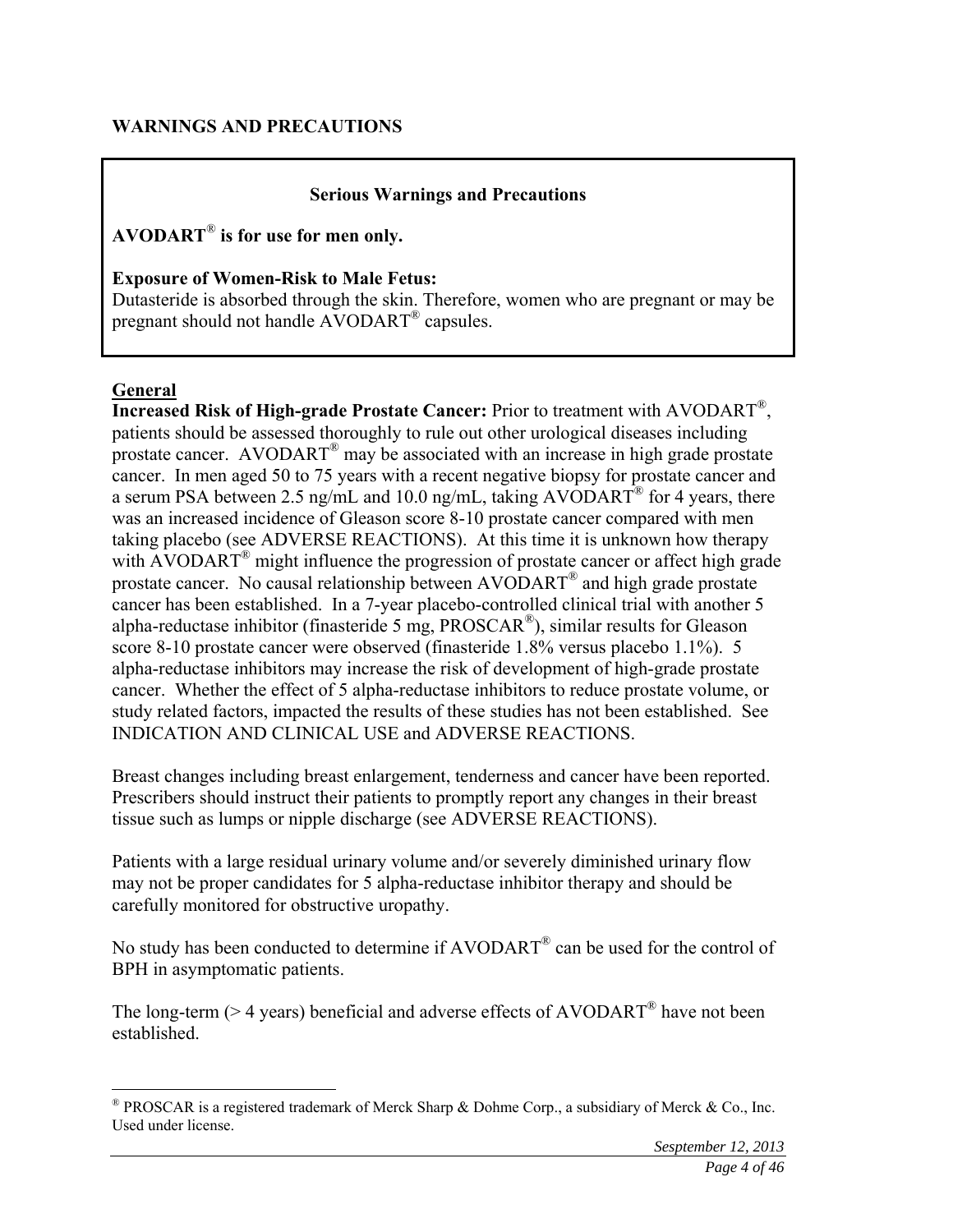# **Cardiovascular**

In two 4-year clinical studies, the incidence of cardiac failure (a composite term of reported events, primarily cardiac failure and congestive cardiac failure) was higher among subjects taking the combination of AVODART® and an alpha-blocker, primarily tamsulosin, than it was among subjects not taking the combination. The relative risk estimate for time to first cardiac failure event was 3.57 [95% CI: 1.17, 10.8] for combination treatment compared with AVODART® monotherapy and 1.36 [95% CI: 0.61, 3.07] compared with tamsulosin monotherapy. In these 2 studies, the incidence of cardiac failure was low  $( \leq 1\%)$  and variable between the studies. No imbalance was observed in the incidence of cardiovascular adverse events overall in either study. While no causal relationship between AVODART® (alone or in combination with an alphablocker) and cardiac failure has been established, patients with underlying risk factors for cardiovascular disease, including past or current cardiovascular conditions, advanced age, elevated resting heart rate, should be monitored for signs and symptoms of cardiac failure (see ADVERSE REACTIONS).

### **Endocrine and Metabolism**

### **Hormone Levels**

In healthy volunteers, 52 weeks of treatment with dutasteride 0.5 mg/day ( $n = 26$ ) resulted in no clinically significant change compared with placebo  $(n = 23)$  in sex hormone binding globulin, estradiol, luteinizing hormone, follicle-stimulating hormone, thyroxine (free T4), and dehydroepiandrosterone. Statistically significant, baselineadjusted mean increases compared with placebo were observed for total testosterone at 8 weeks (3.37 nmol/L,  $p < 0.003$ ) and thyroid-stimulating hormone (TSH) at 52 weeks  $(0.4 \text{ mcIU/mL}, p < 0.05)$ . The median percentage changes from baseline within the dutasteride group were 17.9% for testosterone at 8 weeks and 12.4% for TSH at 52 weeks. After stopping dutasteride for 24 weeks, the mean levels of testosterone and TSH had returned to baseline in the group of subjects with available data at the visit. In patients with BPH treated with dutasteride 0.5 mg/day for 4 years, the median decrease in serum DHT was 94% at 1 year, 93% at 2 years, and 95% at both 3 and 4 years. The median increase in serum testosterone was 19% at both 1 and 2 years, 26% at 3 years, and 22% at 4 years, but the mean and median levels remained within the physiologic range. In patients with BPH treated with dutasteride in a large Phase III trial, there was a median percent increase in luteinizing hormone of 12% at 6 months and 19% at both 12 and 24 months.

### **Hematologic**

Men treated with dutasteride should not donate blood until at least 6 months have passed following their last dose. The purpose of this deferred period is to prevent administration of dutasteride to a pregnant female transfusion recipient.

### **Hepatic**

The effect of hepatic impairment on dutasteride pharmacokinetics has not been studied. Because dutasteride is extensively metabolized and has a half-life of 3 to 5 weeks, caution should be used in the administration of dutasteride to patients with liver disease.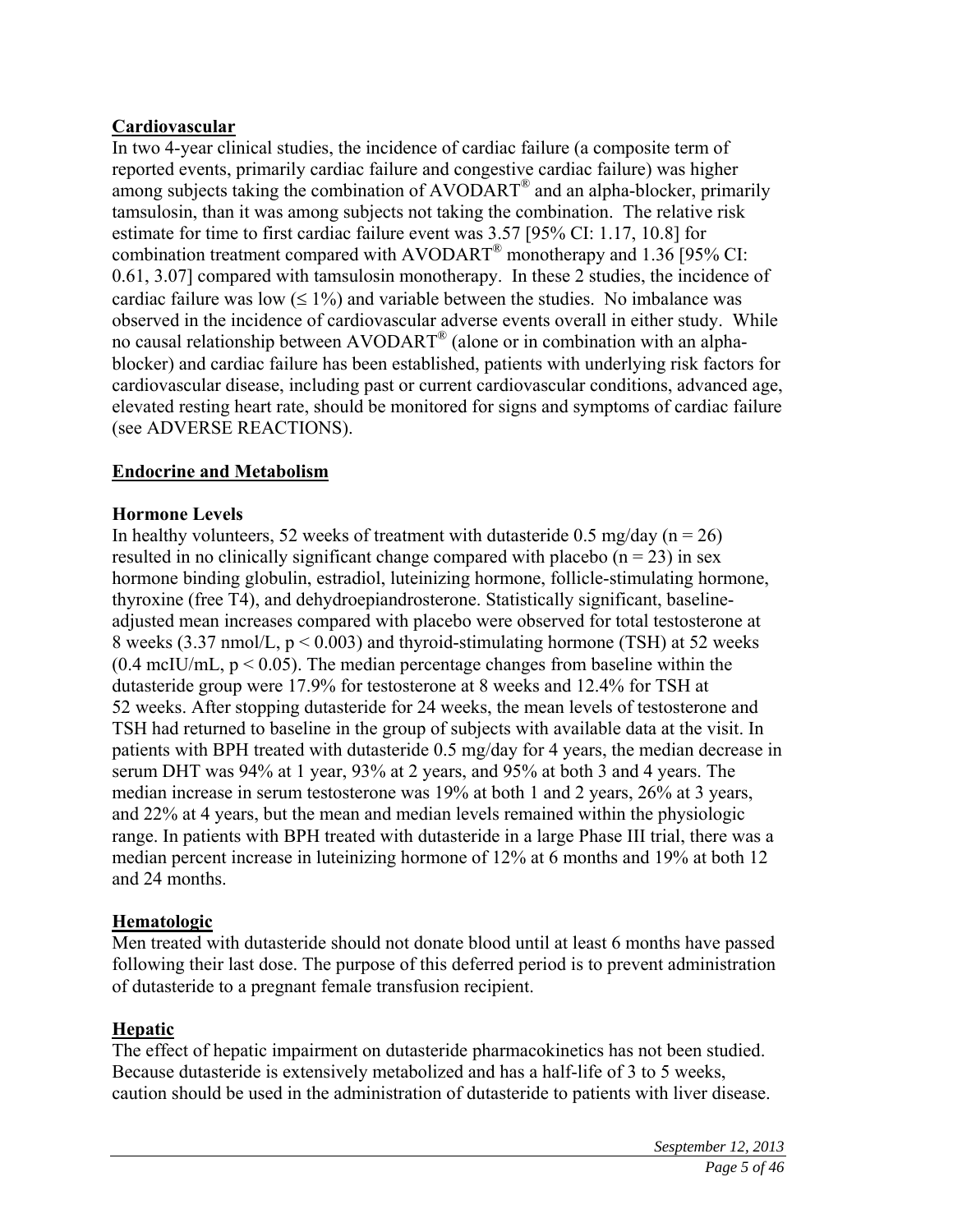# **Sexual Function/Reproduction**

The effects of dutasteride 0.5 mg/day on semen characteristics were evaluated in normal volunteers aged 18 to 52 (n=27 dutasteride, n=23 placebo) throughout 52 weeks of treatment and 24 weeks of post treatment follow-up. At 52 weeks, the mean percent reduction from baseline in total sperm count, semen volume, and sperm motility were 23%, 26%, and 18%, respectively, in the dutasteride group when adjusted for changes from baseline in the placebo group. Sperm concentration and sperm morphology were unaffected. After 24 weeks of follow-up, the mean percent change in total sperm count in the dutasteride group remained 23% lower than baseline. While mean values for all semen parameters at all time points remained within the normal ranges and did not meet predefined criteria for a clinically significant change (30%), two subjects in the dutasteride group had decreases in sperm count of greater than 90% from baseline at 52 weeks, with partial recovery at the 24-week follow-up. The clinical significance of dutasteride's effect on semen characteristics for an individual patient's fertility is not known.

### **Exposure of Women-Risk to Male Fetus:**

Dutasteride is absorbed through the skin. Therefore, women who are pregnant or may be pregnant should not handle AVODART® because of the possibility of absorption of dutasteride and the potential risk of a fetal anomaly to a male fetus. Pre-clinical data suggests that the suppression of circulating levels of dihydrotestosterone may inhibit the development of the external genital organs in a male foetus carried by a woman exposed to dutasteride (see TOXICOLOGY). In addition, women should use caution whenever handling AVODART<sup>®</sup>. If contact is made with leaking capsules, the contact area should be washed immediately with soap and water.

### **Special Populations**

### **Pregnant Women:**

 $AVODART^{\circledast}$  is contraindicated for use in women. There are no adequate and wellcontrolled studies in pregnant women. AVODART® has not been studied in women because pre-clinical data suggests that the suppression of circulating levels of dihydrotestosterone may inhibit the development of the external genital organs in a male fetus carried by a women expose to dutasteride (see TOXICOLOGY).

### **Nursing Women:**

AVODART<sup>®</sup> is contraindicated for use in women. It is not known whether dutasteride is excreted in human milk.

**Pediatrics**: BPH is not a disease of childhood. AVODART<sup>®</sup> is contraindicated for use in children. Safety and effectiveness in children have not been established. Dutasteride is absorbed through the skin and therefore contact with leaking capsules must be avoided. If contact is made with leaking capsules, the contact area should be washed immediately with soap and water.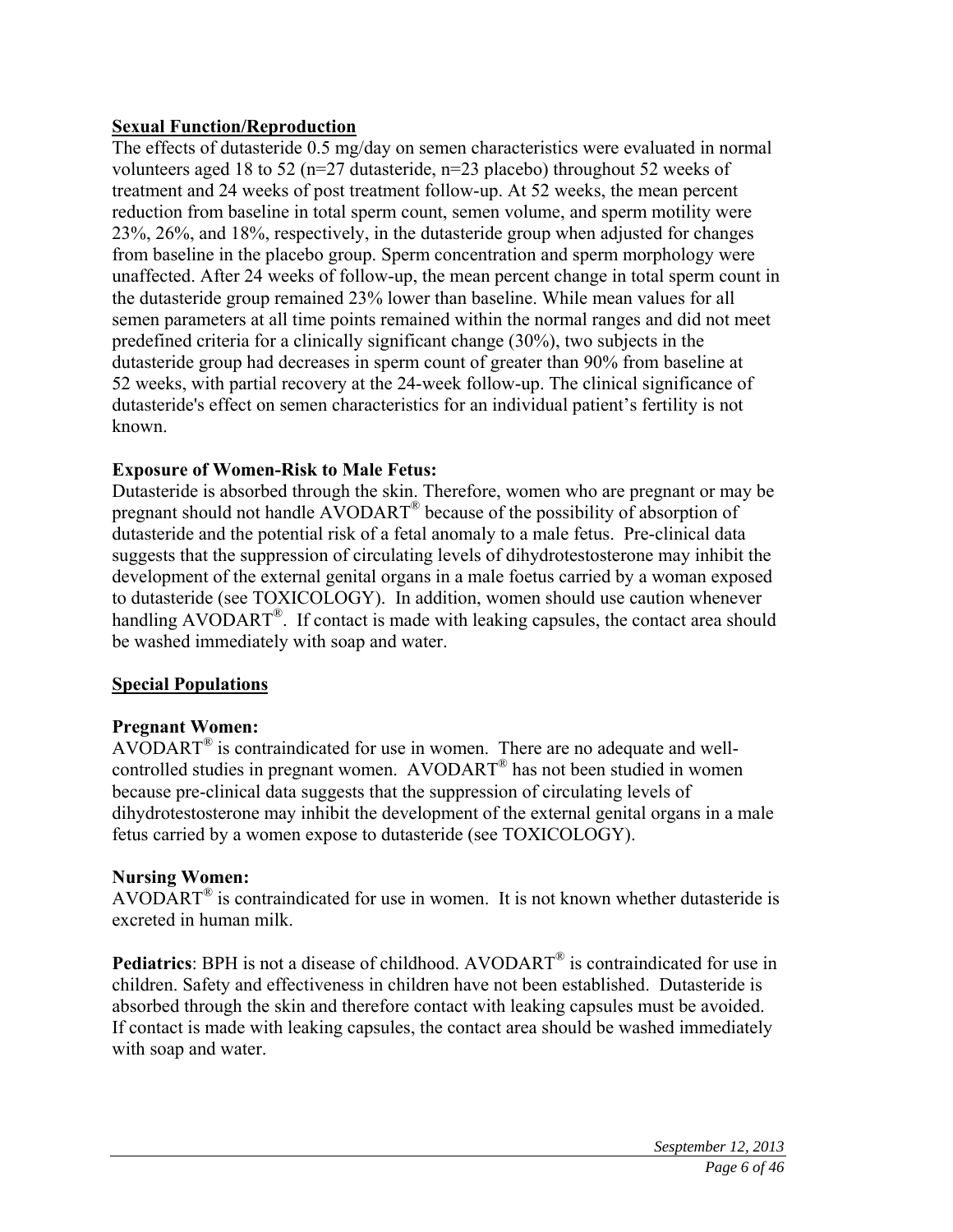**Geriatrics**: No dose adjustment is necessary in the elderly. The pharmacokinetics and pharmacodynamics of dutasteride were evaluated in 36 healthy male subjects between the ages of 24 and 87 years following administration of a single 5 mg dose of dutasteride. In this single dose study, dutasteride half life increased with age (approximately 170 hours in men aged 20 to 49 years, approximately 260 hours in men aged 50 to 69 years, and approximately 300 hours in men older than 70 years). Of 2,167 men treated with dutasteride in the 3 pivotal studies, 60% were age 65 and over and 15% were age 75 and over. No overall differences in safety or efficacy were observed between these patients and younger patients.

### **Monitoring and Laboratory Tests**

# **Effects on Prostate Specific Antigen (PSA) and Prostate Cancer Detection**

Digital rectal examination, as well as other evaluations for prostate cancer, should be performed on patients with BPH prior to initiating therapy with AVODART® capsules and periodically thereafter.

In clinical studies, AVODART<sup>®</sup> reduced serum PSA concentration by approximately 50% within 3 to 6 months of treatment. This decrease was predictable over the entire range of PSA values in patients with symptomatic BPH, although it may vary in individuals. AVODART® may also cause decreases in serum PSA in the presence of prostate cancer. To interpret serial PSAs in men taking AVODART®, a new PSA baseline should be established at least 3 months after starting treatment and PSA monitored periodically thereafter. Any confirmed increase from the lowest PSA value while on AVODART<sup>®</sup> may signal the presence of prostate cancer and should be evaluated, even if PSA levels are still within the normal range for men not taking a 5 alpha-reductase inhibitor. Noncompliance with  $AVODART^{\circledR}$  may also affect PSA test results.

To interpret an isolated PSA value in a man treated with AVODART® for 3 months or more, the PSA value should be doubled for comparison with normal values in untreated men.

The ratio of free to total PSA (percent free PSA) remains constant even under the influence of AVODART®. If clinicians elect to use percent free PSA as an aid in the detection of prostate cancer in men undergoing AVODART® therapy, no adjustment to its value appears necessary.

Co-administration of tamsulosin with dutasteride resulted in similar changes to total PSA as dutasteride monotherapy.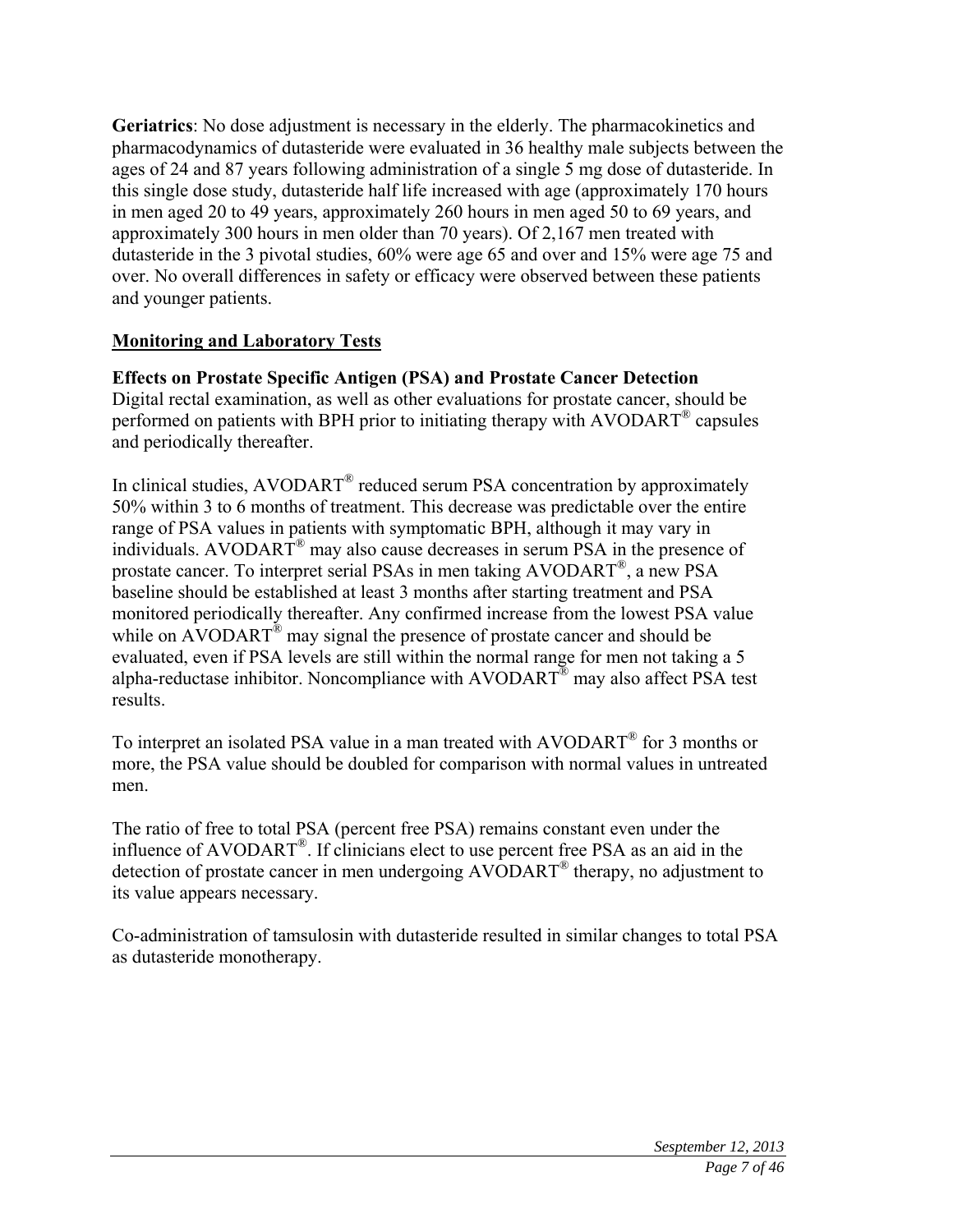### **ADVERSE REACTIONS**

#### **Adverse Drug Reaction Overview**

Most adverse reactions were mild or moderate and generally resolved while on treatment in both the AVODART<sup>®</sup> and placebo groups. The most common adverse events leading to withdrawal in both treatment groups were associated with the reproductive system.

From the clinical trials described below in which AVODART® was administered alone or in combination with tamsulosin:

- The most common adverse reactions reported in subjects receiving AVODART<sup>®</sup> were impotence, decreased libido, breast disorders (including breast enlargement and tenderness), and ejaculation disorders. The most common adverse reactions reported in subjects receiving combination therapy  $(AVODART^{\circledast})$  plus tamsulosin) were impotence, decreased libido, breast disorders (including breast enlargement and tenderness), ejaculation disorders, and dizziness. The percentages of subjects with ejaculation disorders, decrease libido and impotence were higher in the combination therapy group compared with either monotherapy groups.
- Study withdrawal due to adverse reactions occurred in 4% of subjects receiving AVODART<sup>®</sup>, 6% of subjects receiving combination therapy (AVODART<sup>®</sup> plus tamsulosin), 4% of subjects receiving tamsulosin and 3% of subjects receiving placebo. The most common adverse reaction in all treatment arms leading to study withdrawal was impotence.

### **Clinical Trial Adverse Drug Reactions**

*Because clinical trials are conducted under very specific conditions the adverse reaction rates observed in the clinical trials may not reflect the rates observed in practice and should not be compared to the rates in the clinical trials of another drug. Adverse drug reaction information from clinical trials is useful for identifying drug-related adverse events and for approximating rates*.

### **Dutasteride Monotherapy**

Over 4,300 male subjects with BPH were randomly assigned to receive placebo or 0.5 mg daily doses of AVODART<sup>®</sup> in 3 identical 2 year, placebo-controlled, double blind, Phase 3 treatment studies, each with 2 year open-label extensions. During the double blind treatment period, 2,167 male subjects were exposed to AVODART<sup>®</sup>, including 1,772 exposed for 1 year and 1,510 exposed for 2 years. When including the open label extensions, 1,009 male subjects were exposed to AVODART<sup>®</sup> for 3 years and 812 were exposed for 4 years.

The population was aged 47 to 94 years (mean age, 66 years) and greater than 90% Caucasian. Over the 2-year double-blind treatment period, 376 subjects (9% of each treatment group) were withdrawn from the studies due to adverse experiences, most commonly associated with the reproductive system, with similar findings during the 2-

*Sesptember 12, 2013*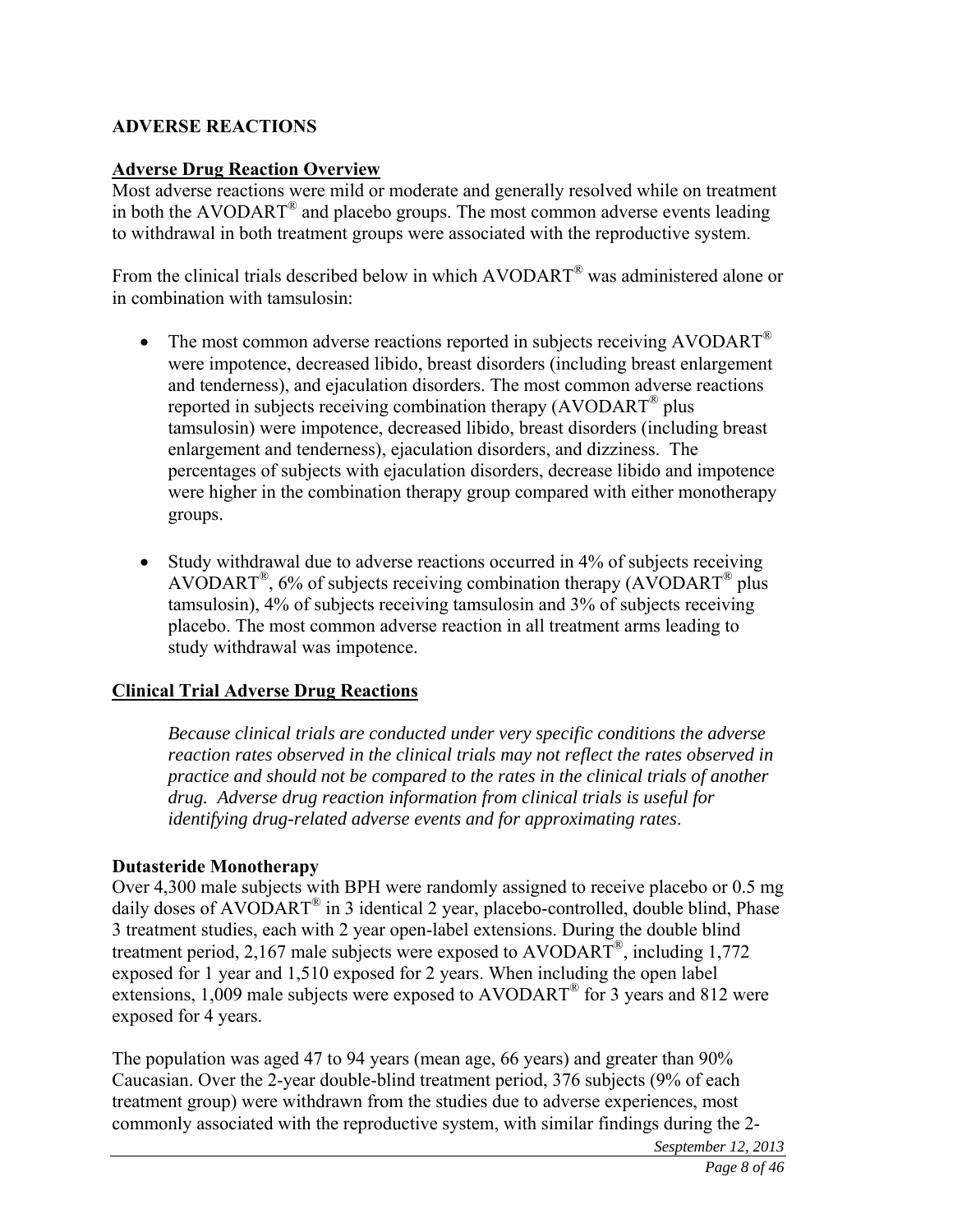year open-label extensions. Table 1 summarizes clinical adverse reactions that were reported by the investigator as drug-related in at least 1% of subjects receiving AVODART® and at a higher incidence than subjects receiving placebo.

#### **Table 1 Drug-Related Adverse Events\* Reported in ≥ 1% Subjects Over a 48- Month Period and More Frequently in the Dutasteride Group Than the Placebo Group (Pivotal Studies Pooled)**

|                                    | <b>Adverse Event Onset</b> |                   |                    |                                                                                                              |                    |                    |  |
|------------------------------------|----------------------------|-------------------|--------------------|--------------------------------------------------------------------------------------------------------------|--------------------|--------------------|--|
|                                    |                            | Double-Blind      |                    |                                                                                                              | Open-Label**       |                    |  |
| <b>Adverse Events</b>              | Month $0-6$                | <b>Month 7-12</b> | <b>Month 13-18</b> | Month 19-24                                                                                                  | <b>Month 25-36</b> | <b>Month 39-48</b> |  |
| Dutasteride (n)                    | $(n = 2167)$               | $(n = 1901)$      | $(n = 1725)$       | $(n = 1605)$                                                                                                 | $(n = 1188)$       | $(n = 1041)$       |  |
| Placebo $(n)$                      | $(n = 2158)$               | $(n = 1922)$      | $(n = 1714)$       | $(n = 1555)$                                                                                                 | $(n = 1152)$       | $(n = 968)$        |  |
| Impotence <sup>††</sup>            |                            |                   |                    |                                                                                                              |                    |                    |  |
| Dutasteride                        | 4.7%                       | $1.4\%$           | 1.0%               | $0.8\%$                                                                                                      | $1.4\%$            | $0.4\%$            |  |
| Placebo                            | 1.7%                       | 1.5%              | 0.5%               | $0.9\%$                                                                                                      | 2.8%               | $0.4\%$            |  |
| Decreased libido <sup>††</sup>     |                            |                   |                    |                                                                                                              |                    |                    |  |
| Dutasteride                        | $3.0\%$                    | $0.7\%$           | $0.3\%$            | $0.3\%$                                                                                                      | $0.4\%$            | $0.1\%$            |  |
| Placebo                            | 1.4%                       | 0.6%              | $0.2\%$            | $0.1\%$                                                                                                      | 2.4%               | $0.2\%$            |  |
| Ejaculation disorder <sup>††</sup> |                            |                   |                    |                                                                                                              |                    |                    |  |
| Dutasteride                        | 1.4%                       | $0.5\%$           | 0.5%               | $0.1\%$                                                                                                      | $0.3\%$            | $0.1\%$            |  |
| Placebo                            | $0.5\%$                    | $0.3\%$           | $0.1\%$            | $0.0\%$                                                                                                      | $1.2\%$            | $0.3\%$            |  |
| Breast disorders <sup>†</sup>      |                            |                   |                    |                                                                                                              |                    |                    |  |
| Dutasteride                        | 0.5%                       | $0.8\%$           | 1.1%               | $0.6\%$                                                                                                      | 1.8%               | $0.7\%$            |  |
| Placebo                            | $0.2\%$                    | $0.3\%$           | $0.3\%$            | $0.1\%$                                                                                                      | 1.3%               | $0.9\%$            |  |
|                                    |                            |                   |                    | A drug-related adverse event is one considered by the investigator to have a reasonable possibility of being |                    |                    |  |

caused by the study medication. In assessing causality, investigators were asked to select from 1 of 2 options: reasonably related to study medication or unrelated to study medication.

† <sup>†</sup> Includes breast tenderness and breast enlargement.

\*\*<br>All subjects switched to open-label dutasteride for months 25 to 48.

†† These sexual adverse events are associated with dutasteride treatment (including monotherapy and combination with tamsulosin). These adverse events may persist after treatment discontinuation. The role of dutasteride in this persistence is unknown.

In BPH monotherapy clinical trials, providing 3,374 patient-years of exposure to AVODART®, there were 2 cases of breast cancer reported in AVODART®-treated patients, one after 10 weeks and one after 11 months of treatment and 1 case in a patient who received placebo. In subsequent clinical trials in BPH and prostate cancer risk reduction providing 17,489 patient-years exposure to AVODART® and 5,027 patient years exposure to AVODART® and tamsulosin combination, there were no additional cases in any of the treatment groups. The relationship between long term use of dutasteride and male breast cancer is unknown. The relationship between long-term use of Dutasteride and Leydig cell tumours of the testis, Hepatocellular adenomas, and the Gleason score (grade of malignancy) of prostate cancer in patients taking long term alpha-reductase inhibitors is currently unknown.

### **Combination with Alpha-Blocker Therapy (CombAT) study:**

The CombAT study was a 4-year multicenter, double-blind study in which over 4844 male subjects with BPH were randomly assigned to receive combination therapy (AVODART<sup>®</sup> 0.5 mg/day plus tamsulosin 0.4 mg/day, n =1,610), AVODART<sup>®</sup> alone  $(n=1,623)$  or tamsulosin alone  $(n=1,611)$ . Over the 4 years of treatment, 1,623 subjects received monotherapy with  $AVODART^{\circledast}$ ; 1,611 subjects received monotherapy with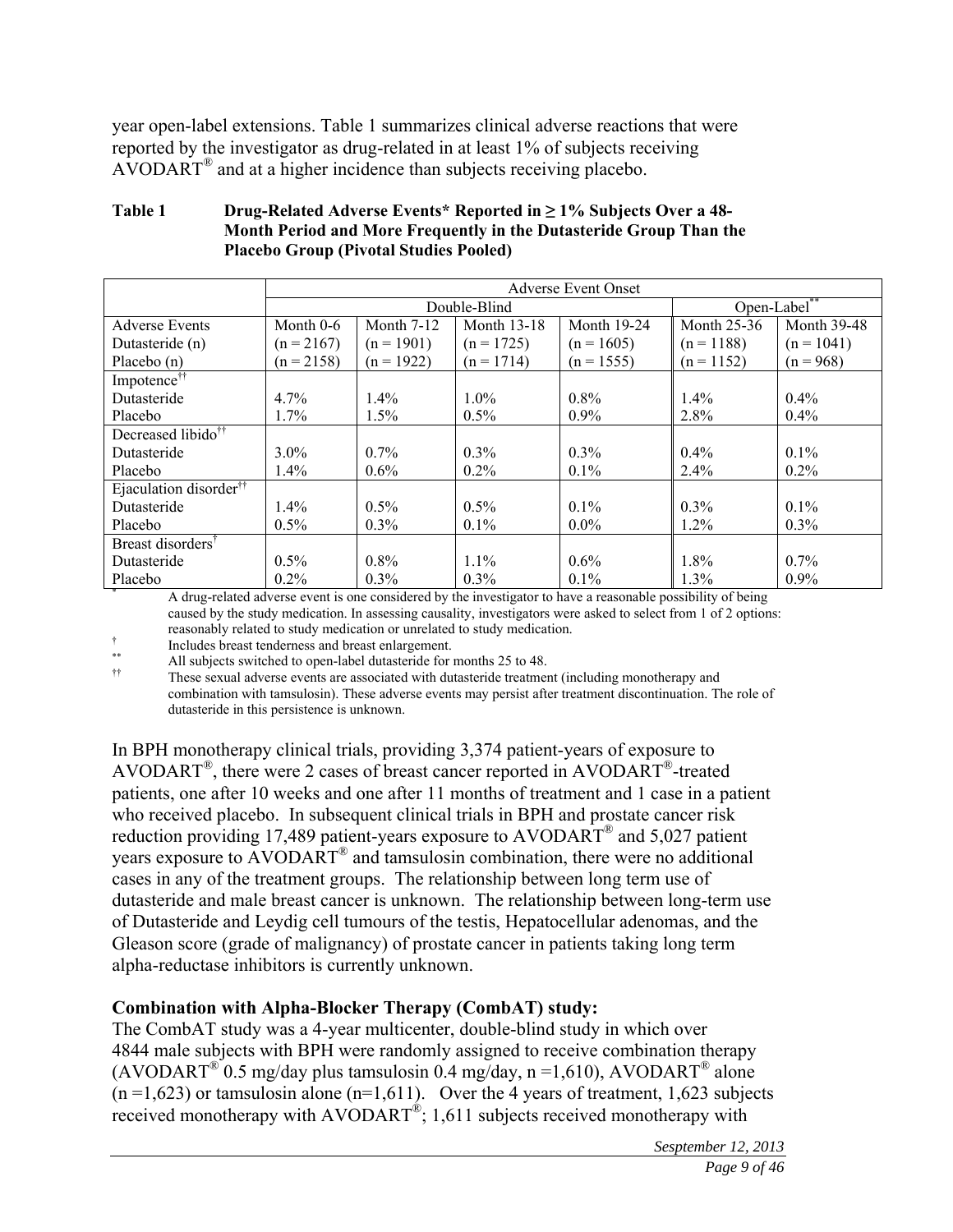tamsulosin; and 1,610 subjects received combination therapy. The population was aged 49 to 88 years (mean age 66 years) and 88% Caucasian. Table 2 summarizes adverse reactions reported in at least 1% of subjects in any treatment group over 4 years of treatment.

|                                    |               | Adverse Reaction Time of Onset |               |               |                |  |  |  |
|------------------------------------|---------------|--------------------------------|---------------|---------------|----------------|--|--|--|
|                                    |               | Year 1                         | Year 2        | Year 3        | Year 4         |  |  |  |
| <b>Adverse Reaction</b>            | Months 0-6    | Months 7-12                    |               |               |                |  |  |  |
| Combination <sup>a</sup>           | $(n = 1,610)$ | $(n = 1,527)$                  | $(n = 1,428)$ | $(n = 1,283)$ | $(n = 1,200)$  |  |  |  |
| AVODART®                           | $(n = 1,623)$ | $(n = 1,548)$                  | $(n = 1,464)$ | $(n = 1,325)$ | $(n = 1,200)$  |  |  |  |
| Tamsulosin                         | $(n = 1,611)$ | $(n = 1, 545)$                 | $(n = 1,468)$ | $(n = 1,281)$ | $(n = 1, 112)$ |  |  |  |
| Impotence <sup>b</sup>             |               |                                |               |               |                |  |  |  |
| Combination                        | $5.4\%$       | 1.1%                           | 1.8%          | $0.9\%$       | 0.4%           |  |  |  |
| $AVODART^{\circledR}$              | 4.0%          | 1.1%                           | 1.6%          | 0.6%          | 0.3%           |  |  |  |
| Tamsulosin                         | 2.6%          | 0.8%                           | 1.0%          | 0.6%          | 1.1%           |  |  |  |
| Decreased libido <sup>b</sup>      |               |                                |               |               |                |  |  |  |
| Combination                        | 4.5%          | 0.9%                           | 0.8%          | 0.2%          | $0.0\%$        |  |  |  |
| AVODART®                           | 3.1%          | 0.7%                           | 1.0%          | 0.2%          | $0.0\%$        |  |  |  |
| Tamsulosin                         | 2.0%          | 0.6%                           | 0.7%          | 0.2%          | $< 0.1\%$      |  |  |  |
| Ejaculation disorders <sup>b</sup> |               |                                |               |               |                |  |  |  |
| Combination                        | $7.8\%$       | $1.6\%$                        | $1.0\%$       | 0.5%          | $< 0.1\%$      |  |  |  |
| AVODART <sup>®</sup>               | 1.0%          | 0.5%                           | 0.5%          | 0.2%          | 0.3%           |  |  |  |
| Tamsulosin                         | 2.2%          | 0.5%                           | 0.5%          | 0.2%          | 0.3%           |  |  |  |
| Breast disorders <sup>c</sup>      |               |                                |               |               |                |  |  |  |
| Combination                        | 1.1%          | 1.1%                           | 0.8%          | 0.9%          | 0.6%           |  |  |  |
| AVODART <sup>®</sup>               | $0.9\%$       | 0.9%                           | 1.2%          | 0.5%          | 0.7%           |  |  |  |
| Tamsulosin                         | $0.4\%$       | 0.4%                           | 0.4%          | 0.2%          | $0.0\%$        |  |  |  |
| <b>Dizziness</b>                   |               |                                |               |               |                |  |  |  |
| Combination                        | 1.1%          | $0.4\%$                        | $0.1\%$       | $< 0.1\%$     | $0.2\%$        |  |  |  |
| <b>AVODART®</b>                    | 0.5%          | $0.3\%$                        | 0.1%          | $< 0.1\%$     | $< 0.1\%$      |  |  |  |
| Tamsulosin                         | $0.9\%$       | 0.5%                           | 0.4%          | $< 0.1\%$     | $0.0\%$        |  |  |  |

| Table 2 | Adverse Reactions Reported Over a 48-Month Period in $\geq$ 1% of Subjects in |
|---------|-------------------------------------------------------------------------------|
|         | <b>Any Treatment Group (CombAT)</b>                                           |

<sup>a</sup> Combination = AVODART<sup>®</sup> 0.5 mg once daily plus tamsulosin 0.4 mg once daily.

<sup>b</sup> These sexual adverse events are associated with dutasteride treatment (including monotherapy and combination with tamsulosin). There adverse events may persist after treatment discontinuation. The role of dutasteride in this persistence is unknown.

<sup>c</sup> Includes breast tenderness and breast enlargement.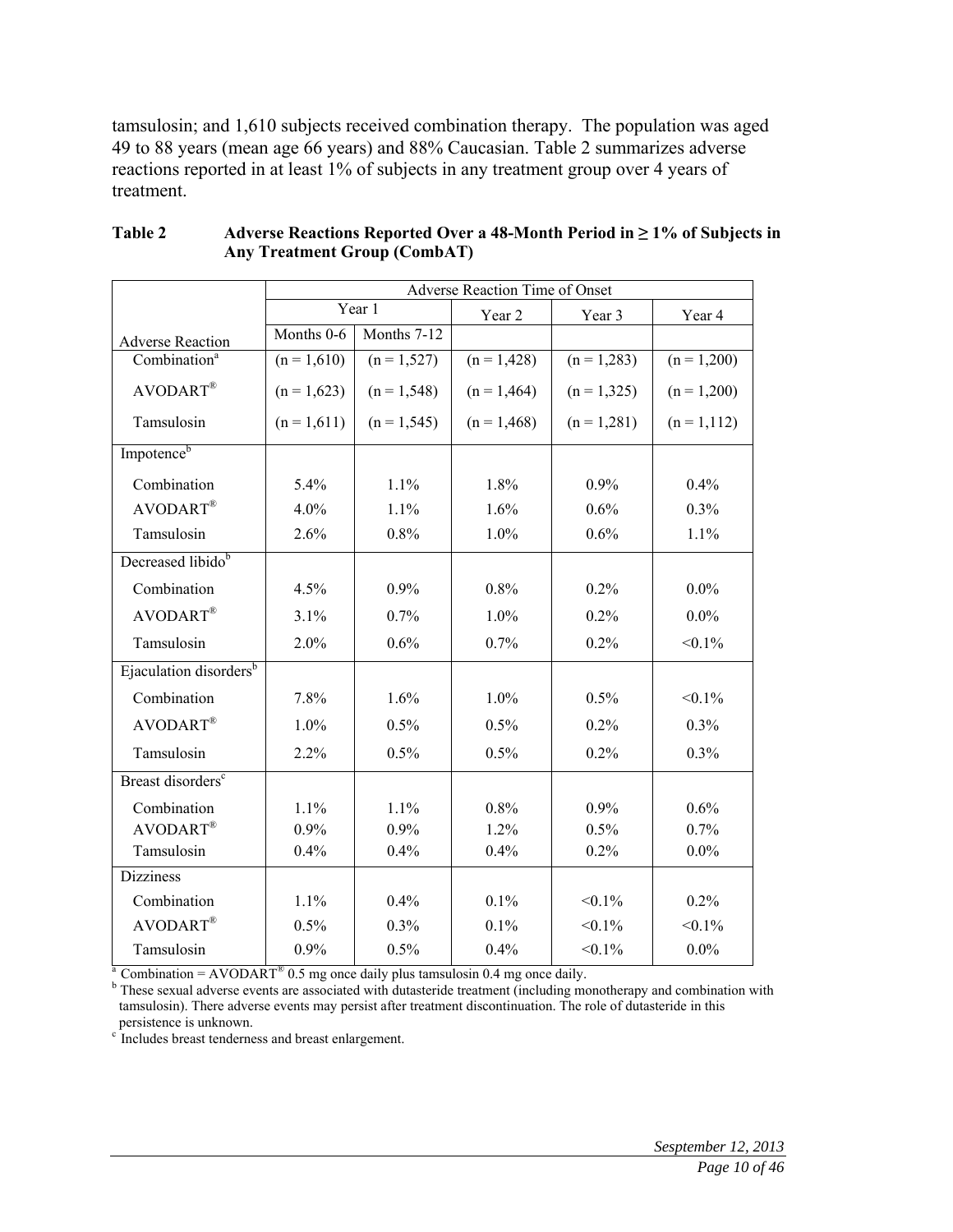# **Cardiovascular Disorders**

In CombAT, after 4 years of treatment, the incidence of the composite term cardiac failure in the combination group (14/1,610, 0.9%) was higher than in either monotherapy group: AVODART<sup>®</sup>,  $4/1,623$  (0.2%) and tamsulosin,  $10/1,611$  (0.6%). The relative risk estimate for time to first cardiac failure event was 3.57 [95% CI: 1.17, 10.8] for combination treatment compared with AVODART® monotherapy and 1.36 [95% CI: 0.61, 3.07] compared with tamsulosin monotherapy, as shown in Table 3.

In a 4-year comparison of placebo and  $AVODART^{\circledast}$  in men at risk of developing prostate cancer, there was a higher incidence of the composite term cardiac failure in subjects taking AVODART<sup>®</sup> (30/4,105, 0.7%) versus placebo (16/4,126, 0.4%) for a relative risk estimate for time to first cardiac failure event of 1.91 [95% CI: 1.04, 3.50] (Table 3).

#### **Table 3 Number (%) of Subjects with Cardiac Failure Adverse Events in Study ARI40005 and Study ARI40006, Year 4**

| Study    | $Dut + Tam$<br>(n/N (%)) | Dutasteride<br>(n/N (%)) | Tamsulosin<br>(n/N (%)) | Placebo<br>(n/N (%)) | Relative risk estimate <sup>1</sup> [95% CI] |              |                    |
|----------|--------------------------|--------------------------|-------------------------|----------------------|----------------------------------------------|--------------|--------------------|
|          |                          |                          |                         |                      | Combination                                  | Combination  | <b>Dutasteride</b> |
|          |                          |                          |                         |                      | VS.                                          | VS.          | VS.                |
|          |                          |                          |                         |                      | Dutasteride                                  | Tamsulosin   | Placebo            |
| ARI40005 | 14/1610                  | 4/1623                   | 10/1611                 |                      | 3.57                                         | 1.36         |                    |
|          | (0.9)                    | (0.2)                    | (0.6)                   |                      | (1.17, 10.8)                                 | (0.61, 3.07) |                    |
| ARI40006 | ---                      | 30/4105                  |                         | 16/4126              | ---                                          | ---          | 1.91               |
|          |                          | (0.7)                    |                         | (0.4)                |                                              |              | (1.04, 3.50)       |

<sup>1</sup> Relative risk (hazard ratio) based on Cox proportional hazards model

ARI40005 – CombAT study, a 4-year multicenter, double-blind study in which combination of dutasteride and tamsulosin administered randomly to male subjects with BPH

ARI40006 – 4-year comparison of placebo and AVODART in men at risk of developing prostate cancer

In a post-hoc analysis of concomitant alpha-blocker use, there was a higher incidence of the composite term cardiac failure in subjects taking AVODART® and an alpha-blocker concomitantly (12/1,152, 1.0%), compared with subjects not taking  $AVODART^{\circledast}$  and an alpha-blocker concomitantly:  $AVODART^{\circledR}$  and no alpha-blocker (18/2,953, 0.6%), placebo and an alpha-blocker  $(1/1,399, < 0.1\%)$ , placebo and no alpha-blocker  $(15/2,727,$  $0.6\%$ ).

No imbalance was observed in the incidence of overall cardiovascular adverse events in either study. No causal relationship between AVODART® (alone or in combination with an alpha-blocker) and cardiac failure has been established (see WARNINGS AND PRECAUTIONS).

# **Long-Term Treatment (Up to 4 Years): High-grade Prostate Cancer**

In a  $\overline{4}$ -year clinical study comparing placebo and  $\overline{AVODART}^{\circledR}$  in 8,231 men aged 50 to 75 years with a serum PSA of 2.5 ng/mL to 10.0 ng/mL who had a undergone a negative prostate biopsy within six months of participation in the study, 1,517 men were diagnosed with prostate cancer. Classic Gleason scoring was used in this study (as compared to the current modified Gleason scoring). There were numerically more cases in the sub-set of Gleason 8-10 cancers in the AVODART<sup>®</sup> group (29, 0.9%) compared to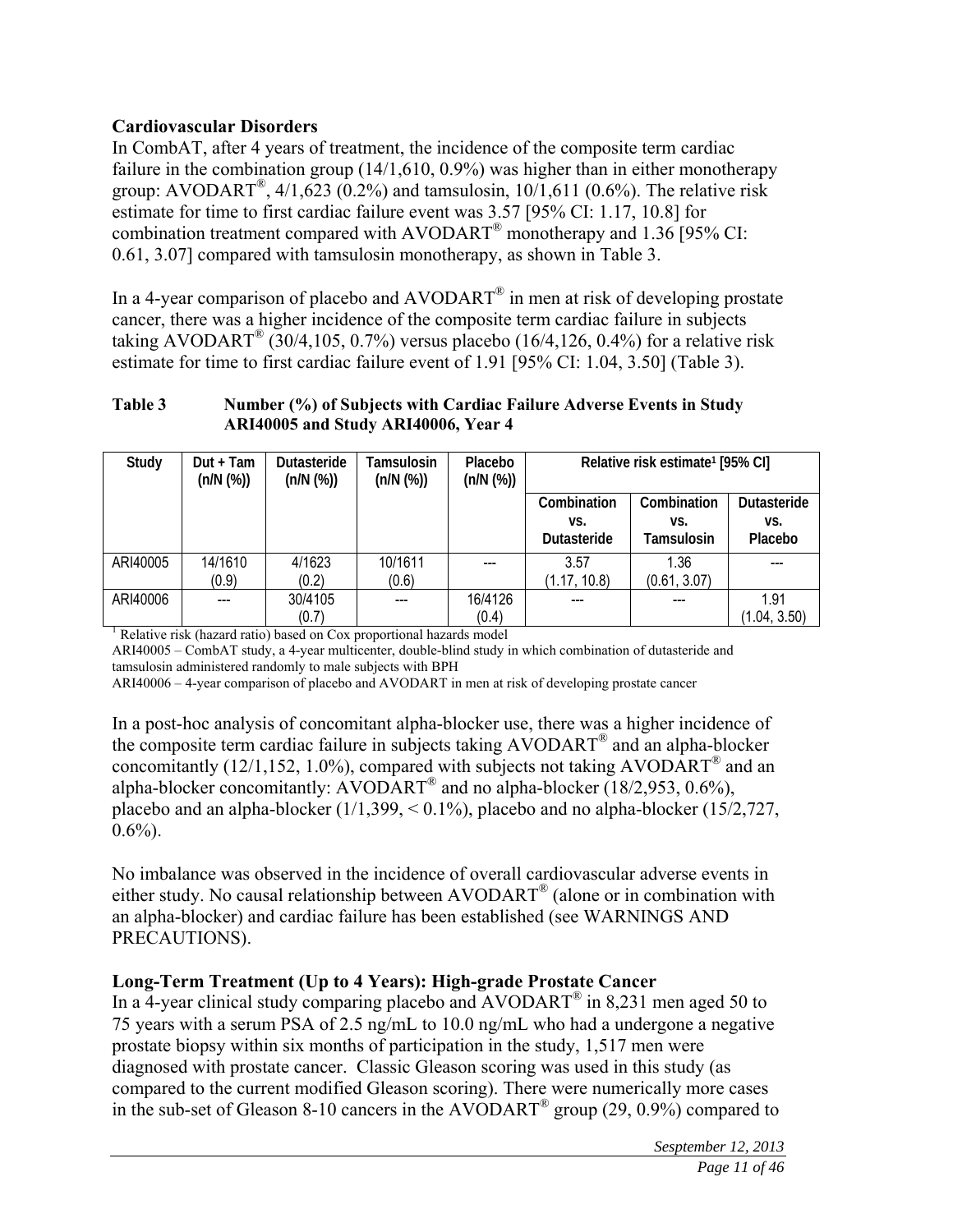the placebo group  $(19, 0.6\%)$  (p=0.15). In Years 1-2, the number of subjects with Gleason 8-10 cancers was similar in the AVODART<sup>®</sup> group (17, 0.5%) and the placebo group (18, 0.5%). In Years 3-4, more Gleason 8-10 cancers were diagnosed in the AVODART<sup>®</sup> group (12, 0.5%) compared with the placebo group (1, <0.1%) (p=0.0035). No causal relationship between AVODART® and high grade prostate cancer has been established. In a 7-year placebo-controlled clinical trial with another 5 alpha-reductase inhibitor (finasteride 5mg, PROSCAR®), similar results for Gleason score 8-10 prostate cancer were observed (finasteride 1.8% versus placebo 1.1%).

No clinical benefit has been demonstrated in patients with prostate cancer treated with AVODART®.

### **Post-Market Adverse Drug Reactions**

*The following events have been reported voluntarily during post-market use of AVODART®. Because these reactions are reported voluntarily from a population of uncertain size, it is not always possible to estimate their frequency or establish a causal relationship to drug exposure. These events have been chosen for inclusion due to their seriousness, frequency of reporting, potential causal connection to drug exposure or a combination of these factors.* 

*Very rare* - depressed mood, allergic reactions, including rash, pruritus, urticaria, localized edema, serious skin reactions and angioedema, testicular pain, and testicular swelling.

*Rare* - alopecia (primarily body hair loss) and hypertrichosis.

Spontaneous reports of breast cancer in AVODART®-treated patients were reported in GSK worldwide safety database. The relationship between long-term use of dutasteride and male breast cancer is unknown.

### **DRUG INTERACTIONS**

#### **Overview**

1

Care should be taken when administering dutasteride to patients taking potent, chronic CYP3A4 inhibitors such as ritonavir, ketoconazole, verapamil, diltiazem, cimetidine, troleandomycin, and ciprofloxacin. Based on the *in vitro* data, blood concentrations of dutasteride may increase in the presence of CYP3A4 inhibitors.

 $\degree$  PROSCAR is a registered trademark of Merck Sharp & Dohme Corp., a subsidiary of Merck & Co., Inc., Used under license.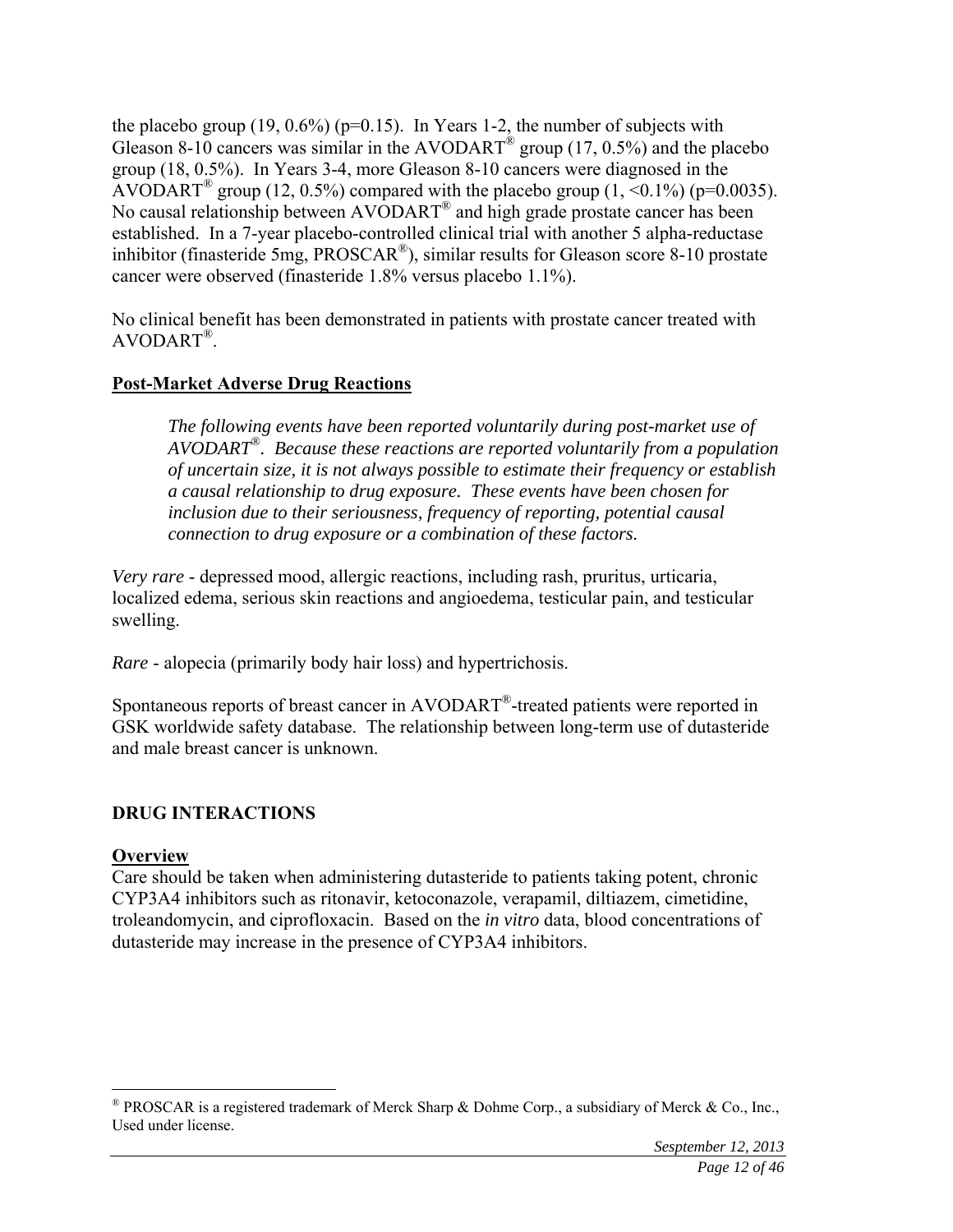Dutasteride does not inhibit the *in vitro* metabolism of model substrates for the major human cytochrome P450 isoenzymes CYP1A2, CYP2A6, CYP2E1, CYP2C8, CYP2C9, CYP2C19, CYP2B6, CYP2D6, and CYP3A4) at a concentration of 1000 ng/mL, 25 times greater than steady-state serum concentrations in humans. *In vitro* studies demonstrate that dutasteride does not displace warfarin, diazepam, or phenytoin from plasma protein binding sites, nor do these model compounds displace dutasteride.

# **Drug-Drug Interactions**

**Cytochrome P450 Inhibitors:** AVODART® is extensively metabolized in humans by the CYP3A4 and CYP3A5 isoenzymes. The effect of potent CYP3A4 inhibitors on dutasteride has not been studied. Because of the potential for drug-drug interactions, use caution when prescribing AVODART® to patients taking potent, chronic CYP3A4 enzyme inhibitors (e.g., ritonavir).

**Digoxin:** In a study of 20 healthy volunteers, AVODART<sup>®</sup> did not alter the steady-state pharmacokinetics of digoxin when administered concomitantly at a dose of 0.5 mg/day for 3 weeks.

**Warfarin:** In a study of 23 healthy volunteers, 3 weeks of treatment with AVODART® 0.5 mg/day did not alter the steady-state pharmacokinetics of the S- or R-warfarin isomers or alter the effect of warfarin on prothrombin time when administered with warfarin.

**Alpha-Adrenergic Blocking Agents:** In a single sequence, crossover study in healthy volunteers, the administration of tamsulosin or terazosin in combination with  $AVODART^{\circledR}$  had no effect on the steady state pharmacokinetics of either alpha adrenergic blocker. The percent change in DHT concentrations was similar for AVODART® alone compared with the combination treatment.

A clinical trial was conducted in which dutasteride and tamsulosin were administered in BPH patients concomitantly for 24 weeks followed by 12 weeks of treatment with either the dutasteride and tamsulosin combination or dutasteride monotherapy. Results from the second phase of the trial revealed no excess of serious adverse events or discontinuations due to adverse events in the combination group compared to the dutasteride monotherapy group.

If AVODART<sup>®</sup> is administered in combination with the alpha-blocker tamsulosin, please refer to the WARNINGS AND PRECAUTIONS, ADVERSE REACTIONS and CLINICAL TRIALS sections of this Product Monograph.

**Calcium Channel Antagonists:** In a population pharmacokinetics analysis, a decrease in clearance of dutasteride was noted when co-administered with the CYP3A4 inhibitors verapamil (-37%,  $n = 6$ ) and diltiazem (-44%,  $n = 5$ ). In contrast, no decrease in clearance was seen when amlodipine, another calcium channel antagonist that is not a CYP3A4 inhibitor, was co administered with dutasteride  $(+7\%, n=4)$ . The decrease in clearance and subsequent increase in exposure to dutasteride in the presence of verapamil and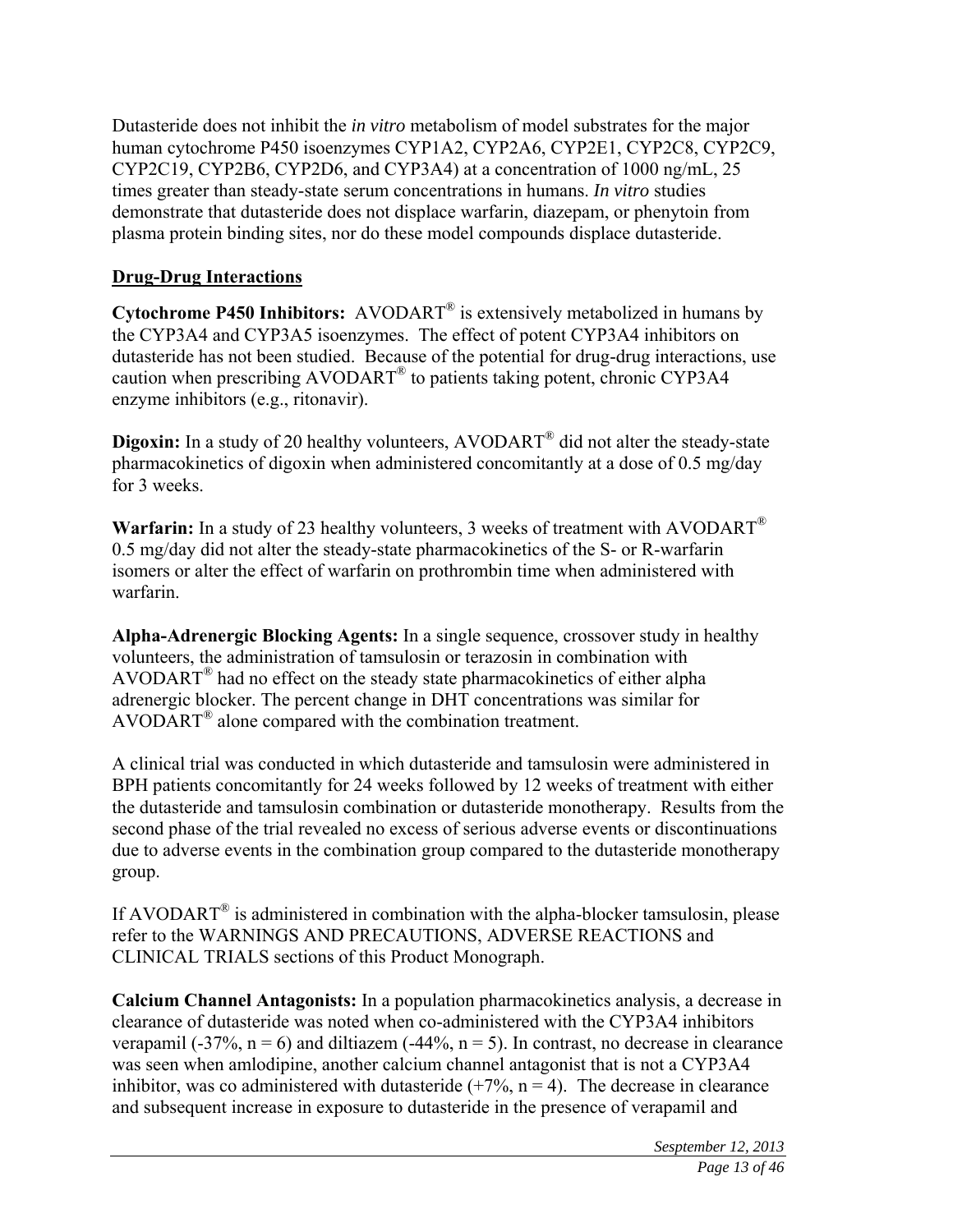diltiazem is not considered to be clinically significant. No dose adjustment is recommended.

**Cholestyramine:** Administration of a single 5 mg dose of AVODART® followed 1 hour later by 12 g cholestyramine did not affect the relative bioavailability of dutasteride in 12 normal volunteers.

**Other Concomitant Therapy:** Although specific interaction studies were not performed with other compounds, approximately 90% of the subjects in the 3 Phase III pivotal efficacy studies receiving AVODART® were taking other medications concomitantly. No clinically significant adverse interactions could be attributed to the combination of AVODART<sup>®</sup> and concurrent therapy when AVODART<sup>®</sup> was co-administered with antihyperlipidemics, angiotensin converting enzyme (ACE) inhibitors, beta adrenergic blocking agents, calcium channel blockers, corticosteroids, diuretics, nonsteroidal anti inflammatory drugs (NSAIDs), phosphodiesterase Type V inhibitors, and quinolone antibiotics.

# **Drug-Food Interactions**

Dutasteride absorption is not affected by food. The effects of CYP3A4 inhibitors found in foods on dutasteride pharmacokinetics have not been studied. Care should be taken when administering dutasteride to patients who chronically consume CYP3A4 inhibitors found in foods and beverages such as grapefruit juice.

### **Drug-Herb Interactions**

The effects of herbal remedies on the pharmacokinetics of dutasteride have not been studied. Care should be taken when administering dutasteride to patients who chronically consume herbal remedies containing CYP3A4 inhibitors (e.g., milk thistle) or CYP3A4 inducers (e.g., St. John's wort).

### **Drug-Laboratory Interactions**

**Effects on Prostate Specific Antigen:** AVODART® reduces serum PSA levels by approximately 50% within 3 to 6 months of therapy, although it may vary for each individual. For patients undergoing PSA screening, increases in PSA levels while on treatment with AVODART® may signal the presence of prostate cancer and should be evaluated by a healthcare provider (see WARNINGS AND PRECAUTIONS: Effects on PSA and Prostate Cancer Detection).

In a study of AVODART® administrated in combination with tamsulosin, changes to total PSA for combination therapy were similar to those for AVODART® monotherapy.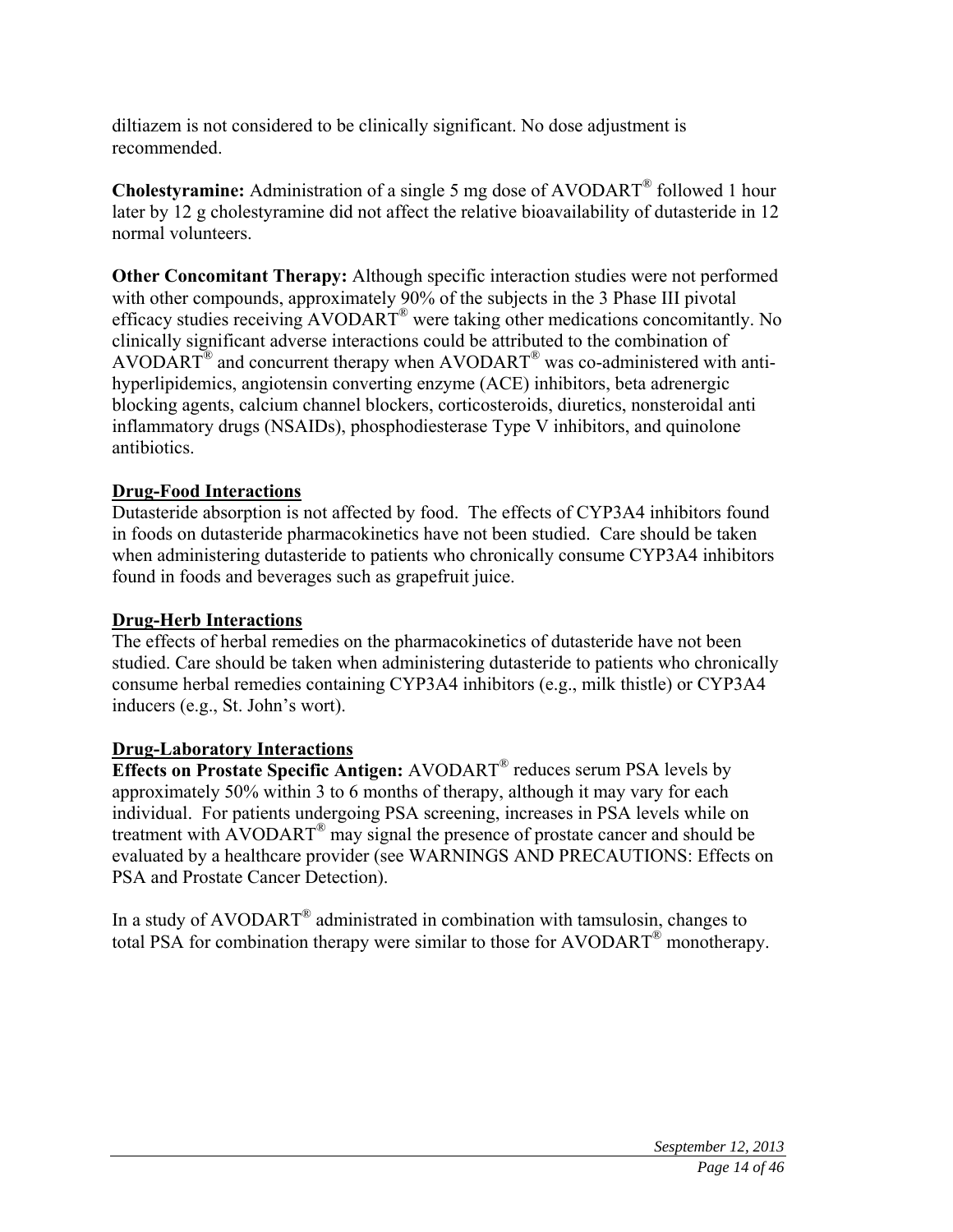### **DOSAGE AND ADMINISTRATION**

#### **Recommended Dose and Dosage Adjustment**

#### **Adult males (including elderly)**

#### **Monotherapy**

The recommended dose of AVODART<sup>®</sup> (dutasteride) is one 0.5 mg capsule taken orally once a day.

#### **Combination Therapy**

The recommended dose of  $AVODART^{\circledR}$  in combination with alpha-blocker is one 0.5 mg AVODART<sup>®</sup> capsule taken once daily and one tamsulosin 0.4 mg capsule taken once daily.

#### **Administration**

AVODART® capsules should be swallowed whole and not chewed or opened, as contact with the capsule contents may result in irritation of the oropharyngeal mucosa. (see WARNINGS AND PRECAUTIONS, Exposure of Women - Risk to Male Fetus and SPECIAL HANDLING INSTRUCTIONS).

AVODART® may be taken with or without food (see WARNINGS AND PRECAUTIONS, Drug-Food Interactions).

Although an improvement in symptoms may be observed after 3 months in some patients, it can take up to 6 months before a response to the treatment can be achieved (See CLINICAL TRIALS).

#### **Renal Impairment**

The effect of renal impairment on dutasteride pharmacokinetics has not been studied. However, less than 0.1% of a steady state 0.5 mg dose of dutasteride is recovered in human urine, and no adjustment in dose is anticipated for patients with renal impairment.

#### **Hepatic Impairment**

The effect of hepatic impairment on dutasteride pharmacokinetics has not been studied. Because dutasteride is extensively metabolized and has a half-life of 3 to 5 weeks, caution should be used in the administration of dutasteride to patients with liver disease.

### **Missed Dose**

If a dose is missed the capsule can be taken at the next scheduled dose. Extra capsules taken for missed doses are not necessary.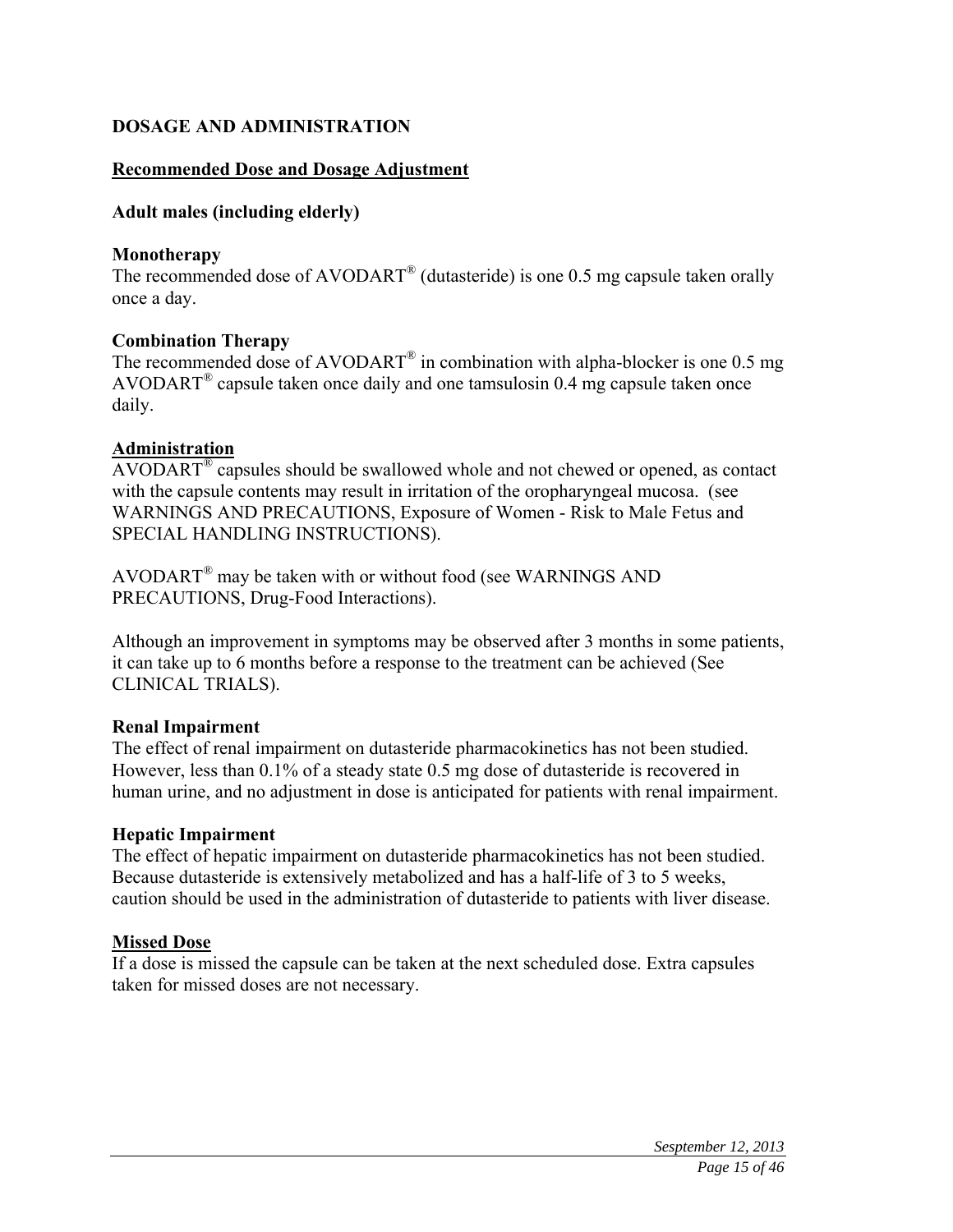### **OVERDOSAGE**

### **For management of a suspected drug overdose, contact your regional Poison Control Centre.**

In volunteer studies of AVODART<sup>®</sup> (dutasteride), single daily doses of dutasteride up to 40 mg/day (80 times the therapeutic dose) have been administered for 7 days without significant safety concerns. In clinical studies, doses of 5 mg daily have been administered to subjects for 6 months with no additional adverse effects to those seen at therapeutic doses of 0.5 mg.

There is no specific antidote for AVODART®. Therefore, in cases of suspected overdosage, symptomatic and supportive treatment should be given as appropriate, taking the long half-life of dutasteride in consideration.

### **ACTION AND CLINICAL PHARMACOLOGY**

#### **Mechanism of Action**

Dutasteride, a synthetic 4-azasteriod compound, inhibits the conversion of testosterone to 5 α-dihydrotestosterone (DHT). DHT is the androgen primarily responsible for the initial development and subsequent enlargement of the prostate gland. Testosterone is converted to DHT by the enzyme 5  $\alpha$ -reductase, which exists as 2 isoforms, Type I and Type II. Both Type I and Type II isoenzymes are present in the prostate. The Type I isoenzyme is also responsible for testosterone conversion in the skin and liver. It has been observed that compared to normal tissue, the expression of both isoenzymes are increased in BPH tissue.

Dutasteride is a competitive and specific inhibitor of both Type I and Type II 5 α-reductase isoenzymes, with which it forms a stable enzyme complex. Dissociation from this complex has been evaluated under *in vitro* and *in vivo* conditions and is extremely slow. Dutasteride lowers DHT levels and leads to a reduction in prostatic volume, thereby treating an underlying cause of BPH. Dutasteride does not bind to the human androgen receptor.

#### **Pharmacodynamics**

The maximum effect of daily doses of dutasteride on the reduction on DHT is dose dependent and is observed within 1-2 weeks. After 1 week and 2 weeks of daily dosing of dutasteride 0.5 mg, median serum DHT concentrations were reduced by 85% and 90% respectively.

In patients with BPH treated with dutasteride 0.5 mg/day for 4 years, the median decrease in serum DHT was 94% at 1 year, 93% at 2 years, and 95% at both 3 and 4 years. The median increase in serum testosterone was 19% at both 1 and 2 years, 26% at 3 years, and 22% at 4 years. The testosterone concentrations remain within the physiological normal range.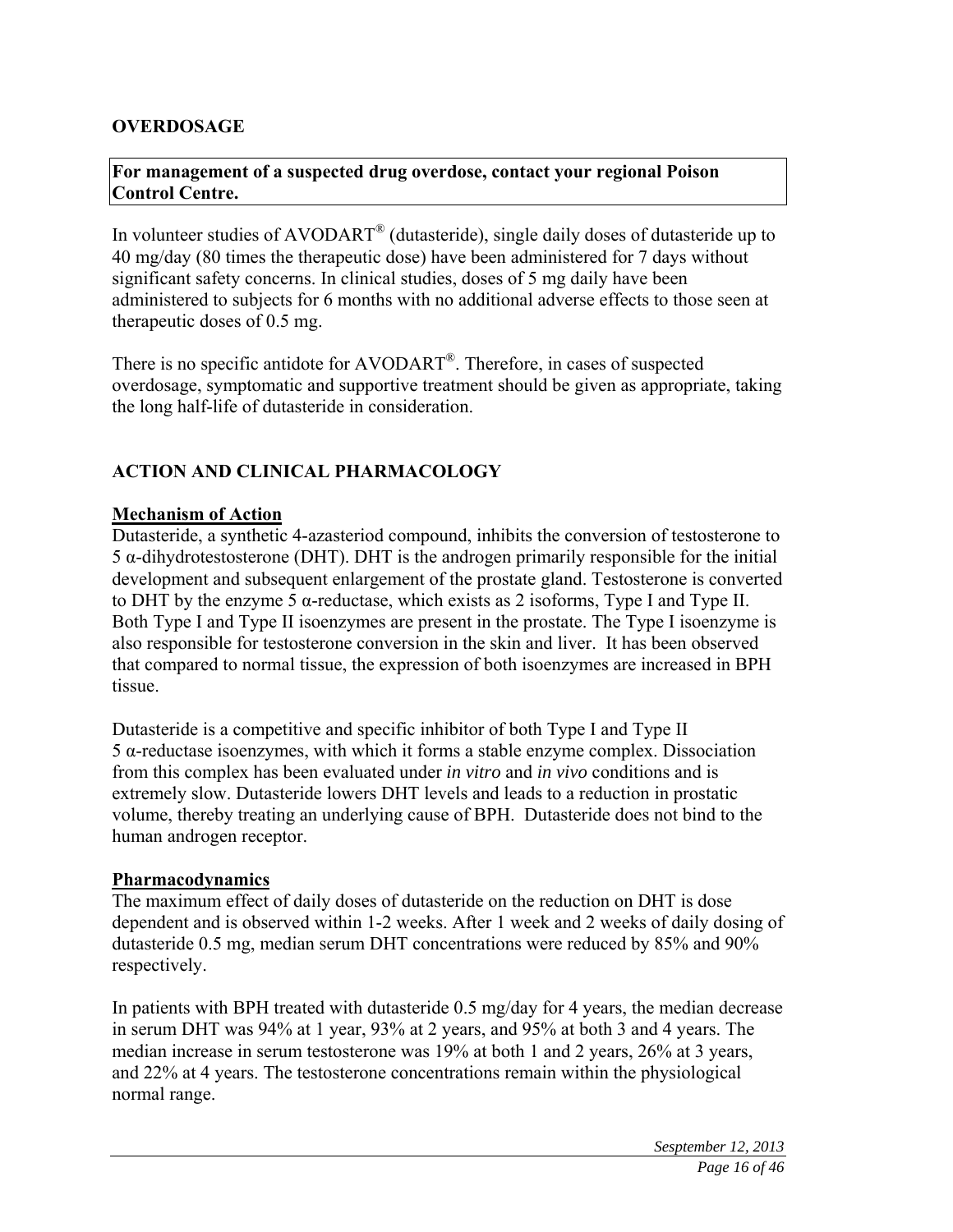In BPH patients treated with 5 mg/day of dutasteride or placebo for up to 12 weeks prior to transurethral resection of the prostate, mean DHT concentrations in prostatic tissue were significantly lower in the dutasteride group compared with placebo (784 and 5,793 pg/g, respectively,  $p < 0.001$ ). Mean prostatic tissue concentrations of testosterone were significantly higher in the dutasteride group compared with placebo (2,073 and 93 pg/g, respectively,  $p < 0.001$ ).

In BPH patients ( $N=43$ ) treated with dutasteride 0.5 mg/day or placebo for 3 months prior to transurethral resection of the prostate (TURP), the adjusted mean intraprostatic DHT level was significantly lower in the dutasteride group compared to the placebo group  $(0.209 \text{ ng/g} \text{ and } 3.23 \text{ ng/g} \text{, respectively, } p \leq 0.001).$ 

In another study, men with localized prostate cancer received a loading dose of dutasteride 10 mg/day for 7 days followed by dutasteride 5 mg/day for up to 10 weeks prior to radical prostatectomy, Mean DHT concentrations in prostatic tissue were substantially lower in the dutasteride group compared with placebo (177 and  $6.179$  pg/g, respectively).

# **Pharmacokinetics**

**Absorption:** Dutasteride is rapidly absorbed with peak concentrations occurring at 1 to 3 hours and absorption is not affected by food. Absolute bioavailability is approximate 60% relative to a 2-hour intravenous infusion.

**Distribution:** Dutasteride has a large volume of distribution (300-500 L) and is highly bound to proteins in plasma (> 99.5%). The half-life of dutasteride is 3 to 5 weeks. Steady state serum concentrations (Css) of approximately 40 ng/mL are achieved after 6 months of dosing with dutasteride 0.5 mg once daily. Similarly, dutasteride concentrations in semen reached steady-state at 6 months. After 52 weeks of treatment, semen dutasteride concentrations averaged 3.4 ng/mL (range 0.4 to 14 ng/mL).

**Metabolism:** Dutasteride is extensively metabolized in humans. Studies showed that CYP3A4 isoenzymes are involved in metabolism of dutasteride.

**Excretion:** Dutasteride and its metabolites were excreted mainly in feces. Only trace amounts of unchanged dutasteride were found in urine  $(< 1\%)$  (see DETAILED) PHARMACOLOGY).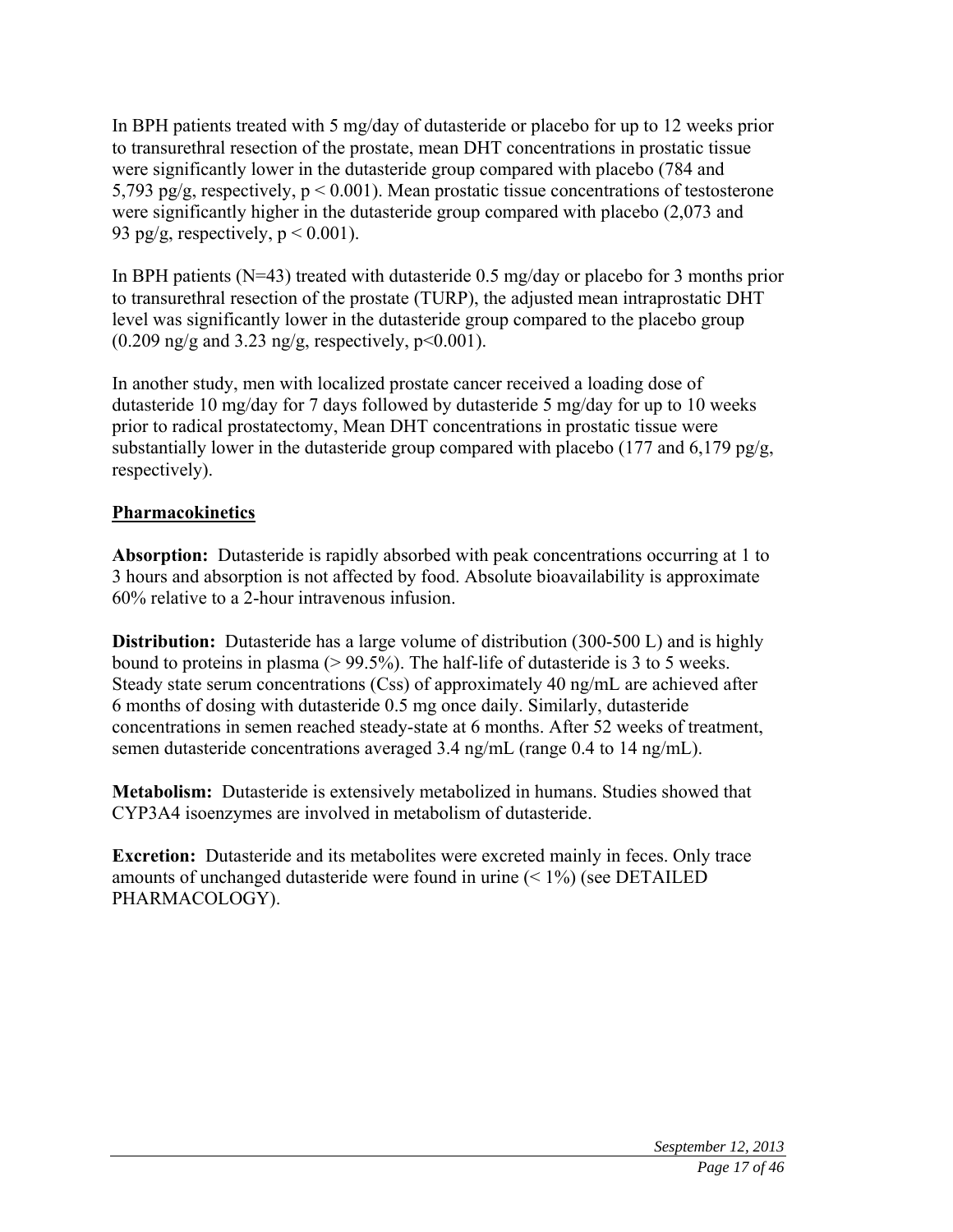### **Special Populations and Conditions**

**Geriatrics:** No dose adjustment is necessary in the elderly. The pharmacokinetics and pharmacodynamics of dutasteride were evaluated in 36 healthy male subjects between the ages of 24 and 87 years following administration of a single 5 mg dose of dutasteride. In this single-dose study, dutasteride half-life increased with age (approximately 170 hours in men aged 20 to 49 years, approximately 260 hours in men aged 50 to 69 years, and approximately 300 hours in men older than 70 years). Of 2,167 men treated with dutasteride in the 3 pivotal studies, 60% were age 65 and over and 15% were age 75 and over. No overall differences in safety or efficacy were observed between these patients and younger patients.

Gender: AVODART<sup>®</sup> is not indicated for use in women (see WARNINGS AND PRECAUTIONS).

**Race:** The effect of race on dutasteride pharmacokinetics has not been studied.

**Hepatic Insufficiency:** The effect on the pharmacokinetics of dutasteride in hepatic impairment has not been studied.

**Renal Insufficiency:** The effect of renal impairment on dutasteride pharmacokinetics has not been studied. However, less than 0.1% of a steady-state 0.5 mg dose of dutasteride is recovered in human urine, so no adjustment in dosage is anticipated for patients with renal impairment.

# **STORAGE AND STABILITY**

Store between 15°C and 30°C.

# **SPECIAL HANDLING INSTRUCTIONS**

Dutasteride is absorbed through the skin; therefore, women and children must avoid contact with leaking capsules. If contact is made with leaking capsules, the contact area should be washed immediately with soap and water (see CONTRAINDICATIONS, WARNINGS AND PRECAUTIONS).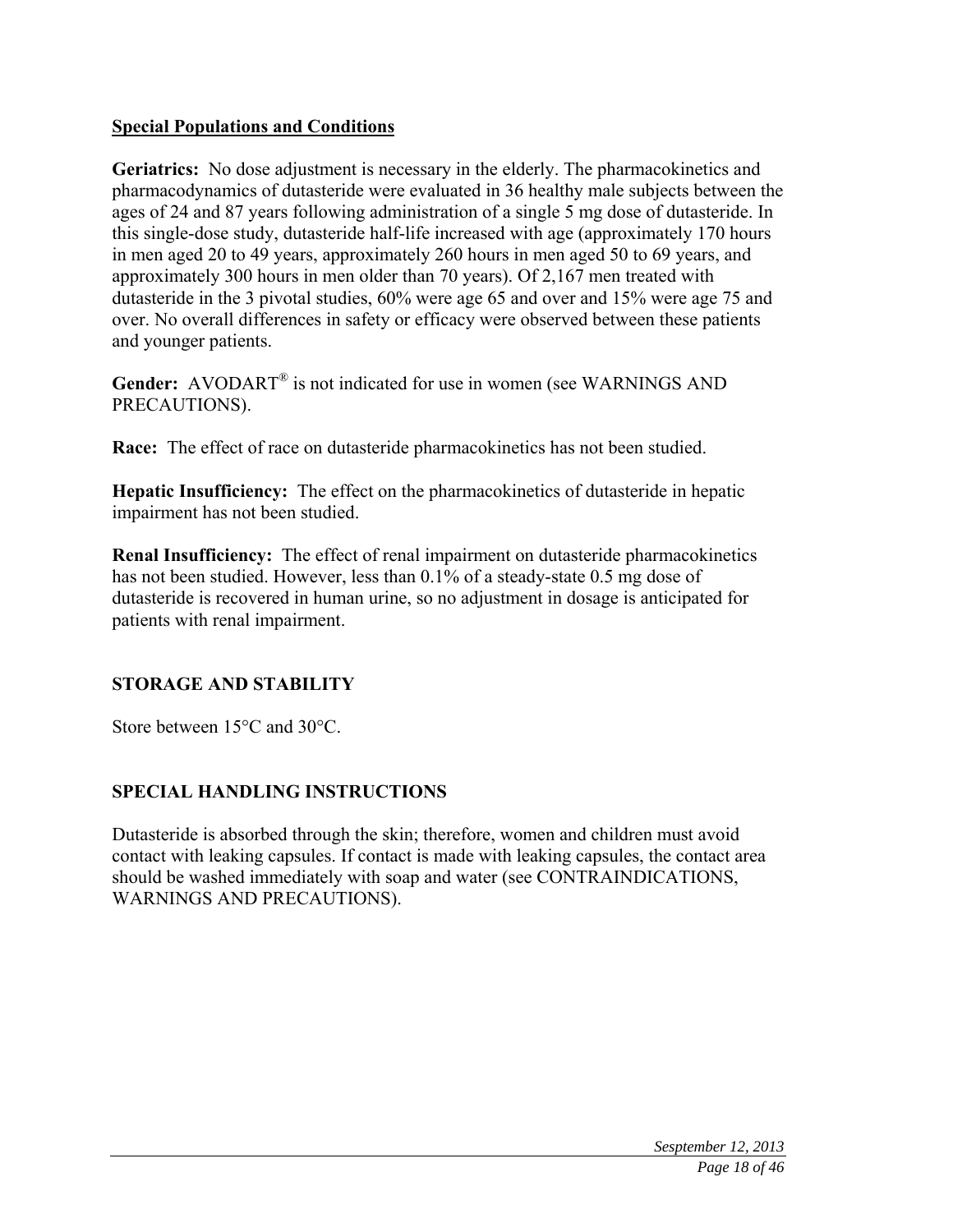# **DOSAGE FORMS, COMPOSITION AND PACKAGING**

AVODART® are opaque, dull-yellow, oblong-shaped, soft gelatin capsules imprinted with GX CE2. Available in blister packages of 30 capsules.

Each capsule for oral administration contains 0.5 mg of dutasteride dissolved in a mixture of mono-di-glycerides of caprylic/capric acid and butylated hydroxytoluene. The following non-medicinal ingredients are contained in the capsule shell: glycerin, gelatin (from certified, BSE-free, nonporcine sources), titanium dioxide, medium chain triglycerides, lecithin and iron oxide yellow.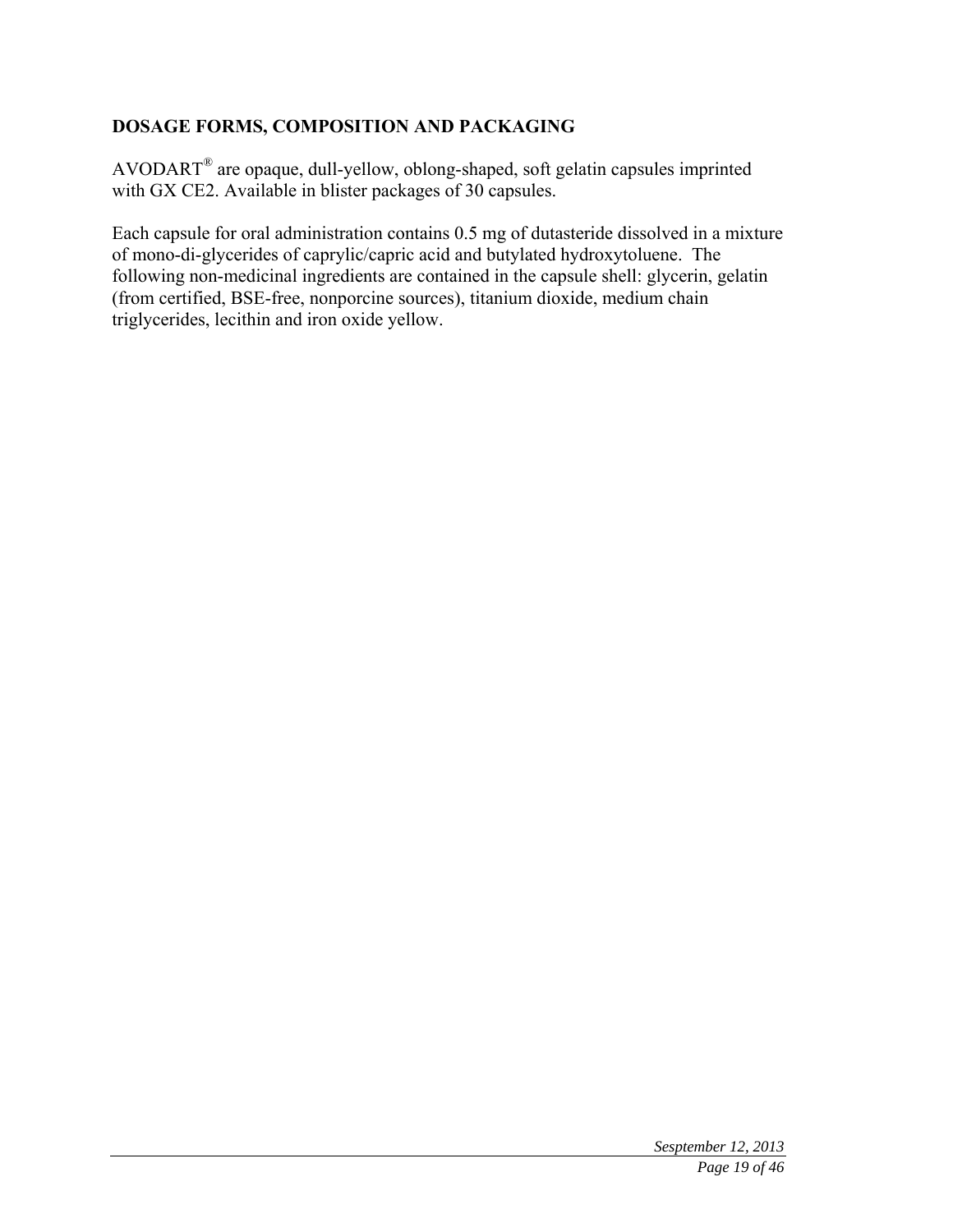# **PART II: SCIENTIFIC INFORMATION**

### **PHARMACEUTICAL INFORMATION**

### **Drug Substance**

| Proper name: | dutasteride                                                                                                                                                    |
|--------------|----------------------------------------------------------------------------------------------------------------------------------------------------------------|
|              | Chemical name: $(5 \text{ alpha}, 17 \text{ beta})$ -N- $\{2, 5\text{-} \text{bis}( \text{trifluorometry}) \}$ -<br>3-oxo -4-azaandrost-1- ene-17- carboxamide |

Molecular formula and molecular mass:  $C_{27}H_{30}F_6N_2O_2$ , 528.5

Structural formula:



Physicochemical properties: Dutasteride is a white to pale yellow powder with a melting point of 242 to 250°C. It is soluble in ethanol (44 mg/mL), methanol (64 mg/mL) and polyethylene glycol 400 (3 mg/mL), but it is insoluble in water.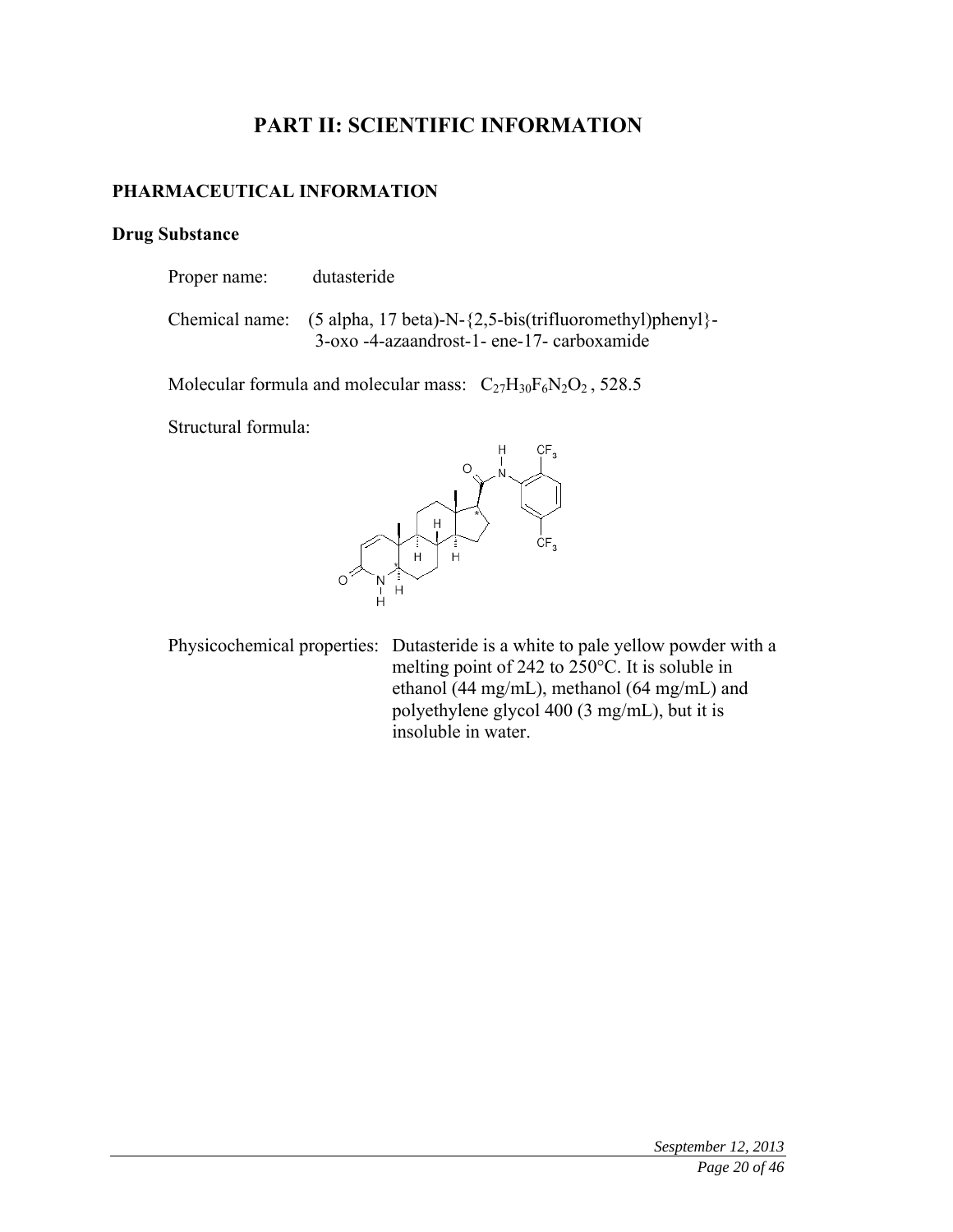# **CLINICAL TRIALS**

### **Monotherapy**

### **Study demographics and trial design**

Dutasteride 0.5 mg/day ( $n = 2,167$ ) or placebo ( $n = 2,158$ ) was evaluated in male subjects with BPH in three 2-year multicenter, placebo-controlled, double-blind studies, each with 2-year open-label extensions ( $n = 2,340$ ). More than 90% of the study population was Caucasian. Subjects were at least 50 years of age with a serum prostate specific antigen  $(PSA) \ge 1.5$  ng/mL and  $\le 10$  ng/mL and BPH diagnosed by medical history and physical examination, including enlarged prostate ( $\geq$  30 cc) and BPH symptoms that were moderate to severe according to the American Urological Association Symptom Index (AUA-SI). Most of the 4,325 subjects randomly assigned to receive either dutasteride or placebo completed 2 years of double blind treatment (70% and 67%, respectively). Most of the 2,340 subjects in the study extensions completed 2 additional years of open label treatment (71%).

### **Study results**

**Effect on Symptom Scores:** Symptoms were quantified using the AUA-SI, a questionnaire that evaluates urinary symptoms (incomplete emptying, frequency, intermittency, urgency, weak stream, straining, and nocturia) by rating on a 0 to 5 scale for a total possible score of 35. The baseline AUA SI score across the 3 studies was approximately 17 units in both treatment groups.

Subjects receiving dutasteride achieved statistically significant improvement in symptoms versus placebo by Month 3 in one study and by Month 12 in the other 2 pivotal studies. Pooled results of the 3 pivotal studies compared to placebo at Month 6 showed that dutasteride was associated with a significantly greater change from baseline  $(p < 0.001)$ . At Month 12, the mean decrease from baseline in AUA SI symptom scores across the 3 studies pooled was -3.3 units for dutasteride and -2.0 units for placebo with a mean difference between the 2 treatment groups of -1.3 (range, -1.1 to -1.5 units in each of the 3 studies,  $p < 0.001$ ) and was consistent across the 3 studies. At Month 18, the mean decrease from baseline was -3.7 units for dutasteride and -2.1 units for placebo with a mean difference of -1.6 (range, -1.4 to -1.9 units in each of the 3 studies, p < 0.001). At Month 24, the mean decrease from baseline was -3.8 units for dutasteride and -1.7 units for placebo with a mean difference of -2.1 (range, -1.9 to -2.2 units in each of the 3 studies,  $p < 0.001$ ) (See Figure 1). Continued symptom improvement was also seen during the additional 2 years of open label extension studies. For those subjects who continued with dutasteride treatment the change in AUA-SI score from months 24 to 48 was statistically significant ( $p < 0.001$ ). The mean decrease from baseline in AUA-SI symptom scores across the 3 studies pooled at Month 48 was -6.5 units for subjects on continued dutasteride treatment throughout 48 months and -5.6 units for subjects on placebo treatment for 24 months followed by dutasteride treatment for 24 months (See Figure 2).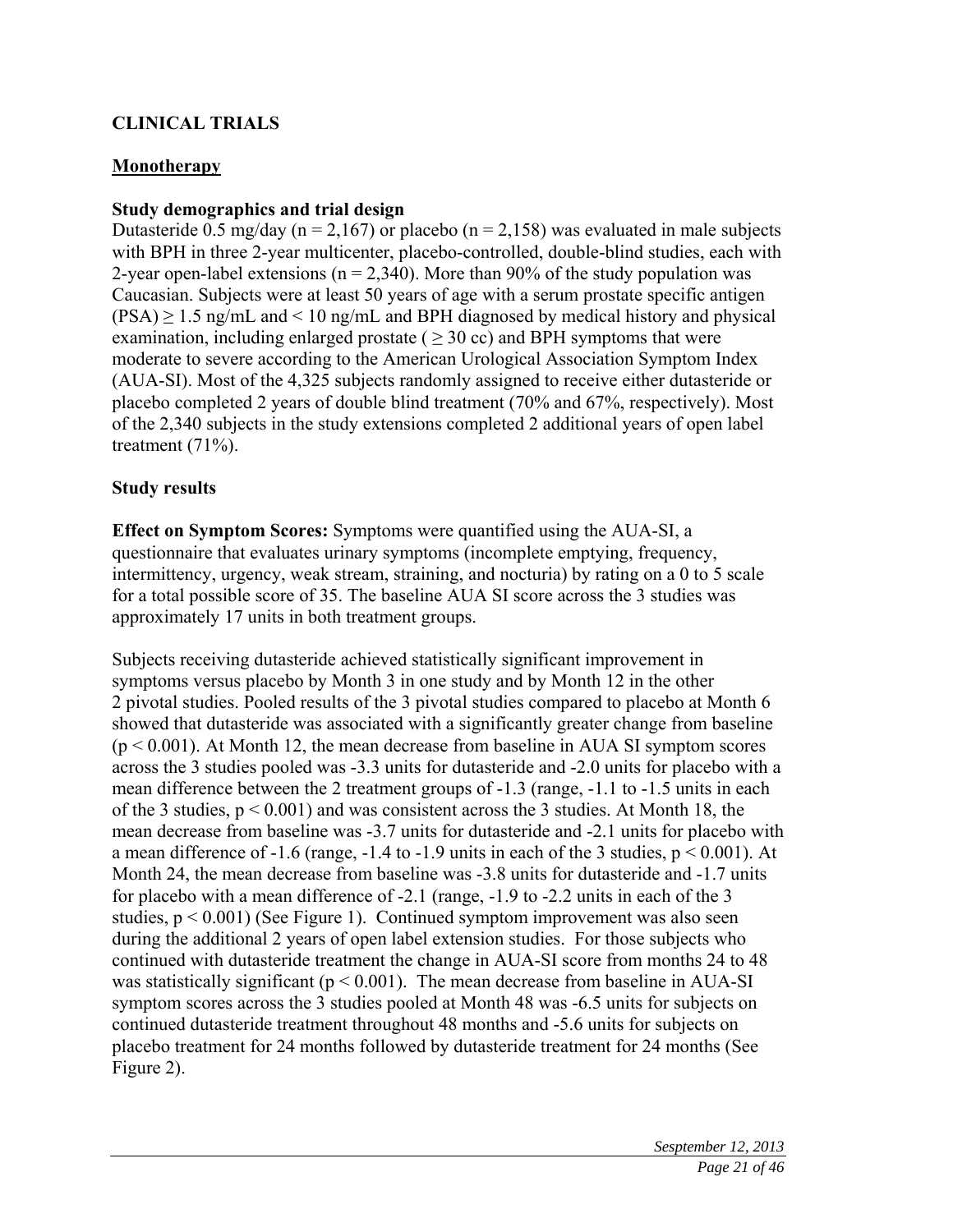These studies were prospectively designed to evaluate effects on symptoms based on prostate size at baseline. In men with prostate volumes  $\geq 40$  cc, the mean decrease was -3.8 units for dutasteride and -1.6 units for placebo, with a mean difference between the 2 treatment groups of 2.2 at Month 24. In men with prostate volumes < 40 cc, the mean decrease was -3.7 units for dutasteride and -2.2 units for placebo, with a mean difference between the 2 treatment groups of 1.5 at Month 24.

Figure 1 represents the 24 month pooled Phase III data for AUA-SI. Figure 2 represents the 48 months intent to treat population. At the 2 year timepoint, all continuing subjects switched to open-label dutasteride.





\*AUA-SI score ranges from 0 to 35.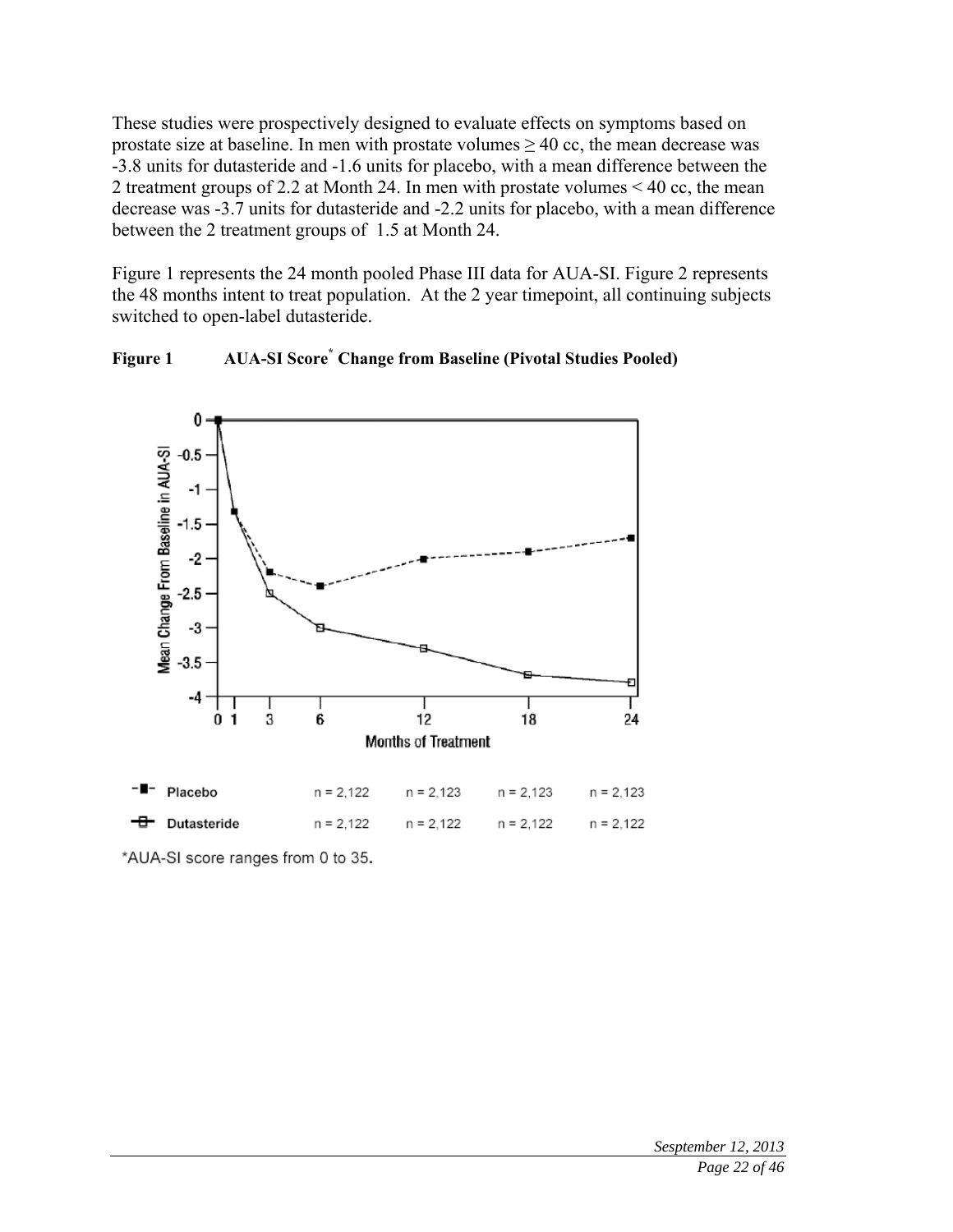

#### **Figure 2 AUA-SI\* Score Mean Change from Baseline (Open-Label ITT\*\* Population, Pooled Data)**

All subjects switch to open-label dutasteride for months 24 to 48. AUA SI (American Urological Association Symptom Index) is a seven-item questionnaire with a maximum score of 35. Entry criteria included a screening score of  $\geq$ 12 (moderate to severe symptoms). A reduction in score signifies an improvement in symptoms. \*\*ITT (Intent to treat population)

#### *Qmax (maximum urine flow)*

A mean peak urine flow rate ( $Q_{\text{max}}$ ) of  $\leq 15$  mL/sec was required for study entry.  $Q_{\text{max}}$ was approximately 10 mL/sec at baseline across the 3 pivotal studies.

Differences between the 2 groups were statistically significant from baseline at Month 3 in all 3 studies and were maintained through Month 12. At Month 12, the mean increase in Qmax across the 3 studies pooled was 1.6 mL/sec for dutasteride and 0.7 mL/sec for placebo; the mean difference (dutasteride minus placebo) was 0.8 mL/sec (range, 0.7 to 1.0 mL/sec in each of the 3 studies,  $p < 0.001$ ). At Month 18, the mean increase in  $Q_{\text{max}}$ was 1.7 mL/sec for dutasteride and 0.7 mL/sec for placebo, with a mean difference of 1.0 mL/sec (range, 0.8 to 1.1 units in each of the 3 studies, p < 0.001). At Month 24, the mean increase in Q<sub>max</sub> was 1.8 mL/sec for dutasteride and 0.7 mL/sec for placebo, with a mean difference of 1.1 mL/sec (range, 1.0 to 1.2 mL/sec in each of the 3 studies, p < 0.001) (See Figure 3). The increase in maximum urine flow rate was continued during the additional 2 years of open label extension studies. For those subjects who continued with dutasteride treatment the mean increase in Qmax from months 24 to 48 was statistically significant ( $p \le 0.007$ ). The mean increase from baseline in maximum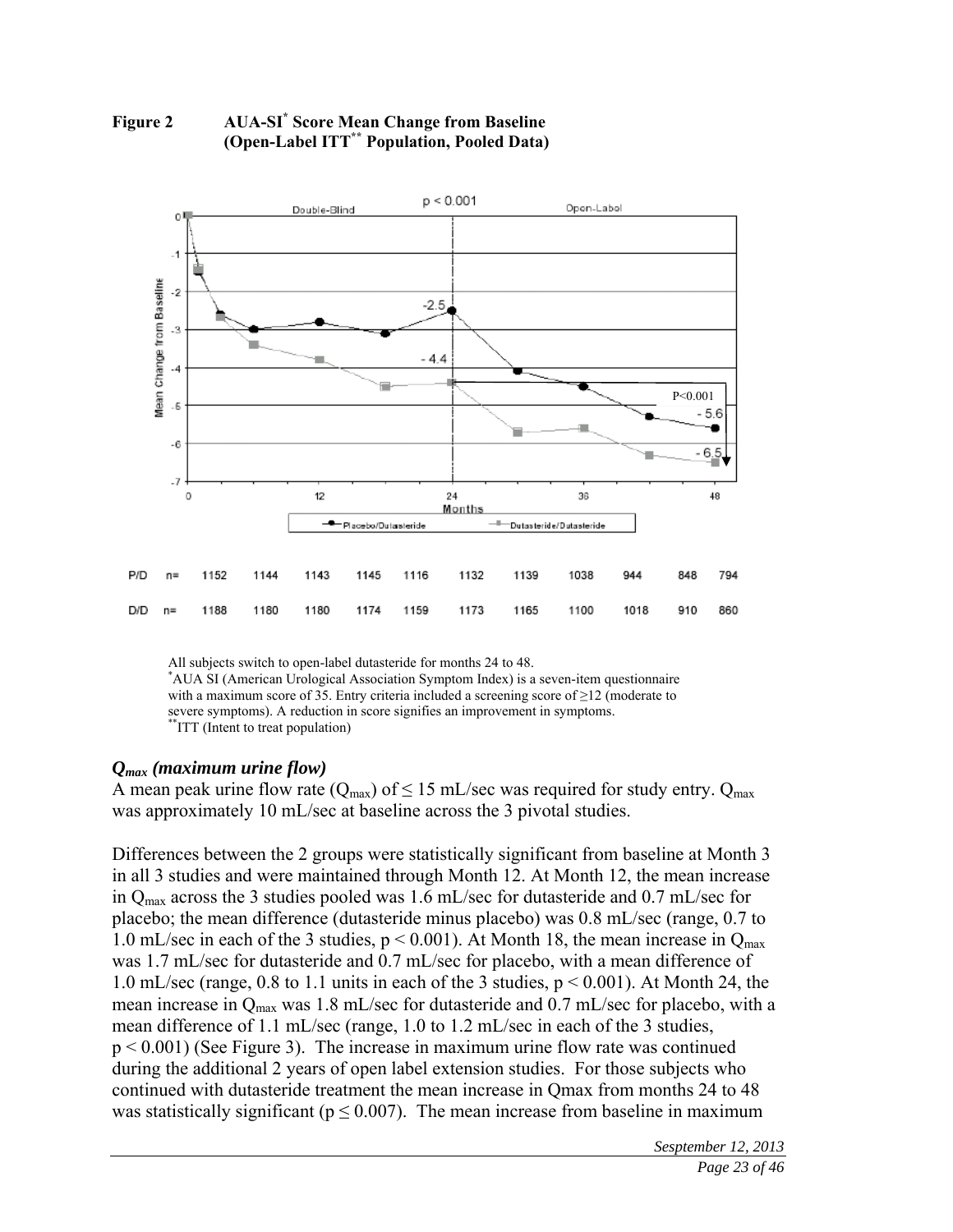urinary flow rate across the 3 studies pooled at Month 48 was 2.7 ml/sec for subjects on continued dutasteride treatment throughout 48 months and 1.9 ml/sec for subjects on placebo treatment for 24 months followed by dutasteride treatment for 24 months (See Figure 4).



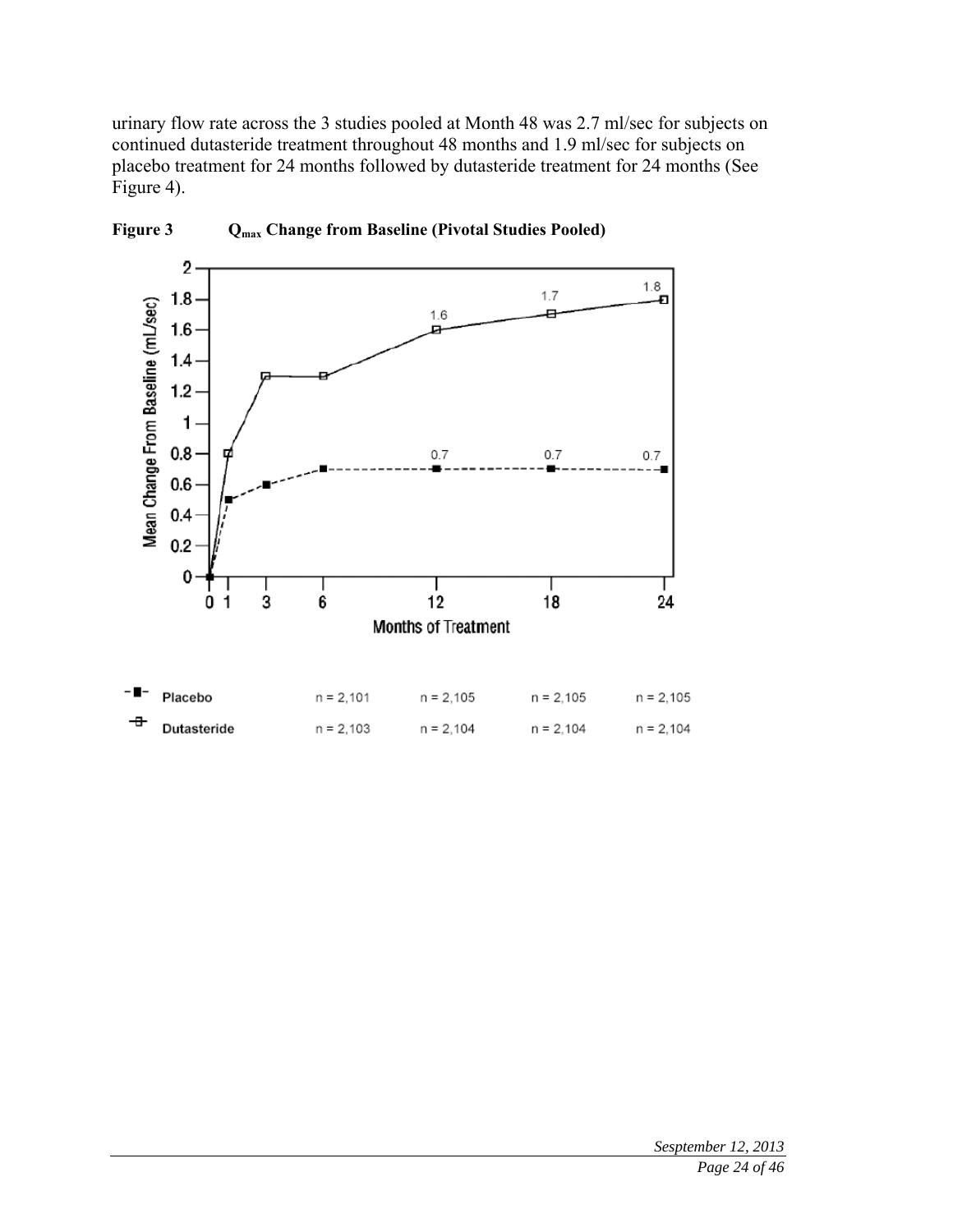



All subjects switch to open-label dutasteride for months 24 to 48.

### **Acute Urinary Retention and Surgical Intervention**

Efficacy was also assessed after 2 years of treatment by the incidence of acute urinary retention (AUR) requiring catheterization and BPH-related urological surgical intervention (BPH-SI). Compared with placebo, AVODART® was associated with a statistically significantly lower incidence of AUR (1.8% for AVODART<sup>®</sup> vs. 4.2% for placebo,  $p < 0.001$ ; 57% reduction in risk, 95% CI: [38-71%]) and with a statistically significantly lower incidence of surgery  $(2.2\%$  for AVODART<sup>®</sup> vs. 4.1% for placebo, p < 0.001; 48% reduction in risk, 95% CI: [26-63%]) (See Figures 5a and 6a). The pooled incidence of AUR on dutasteride treatment was low during the 24-month open-label phase (Months 24-48) with an incidence of 1.9% for the previous placebo group (P/D group) and 1.2% for the previous dutasteride group (D/D group). Compared with the P/D group, the D/D group had reduced the risk of AUR by 40%, but the reduction was not statistically significant (See Figure 6b). The pooled incidence of BPH-related surgery on dutasteride treatment was low during the 24-month open-label phase (Months 24-48) with an incidence of 0.8% for both the previous placebo group (P/D group) and for the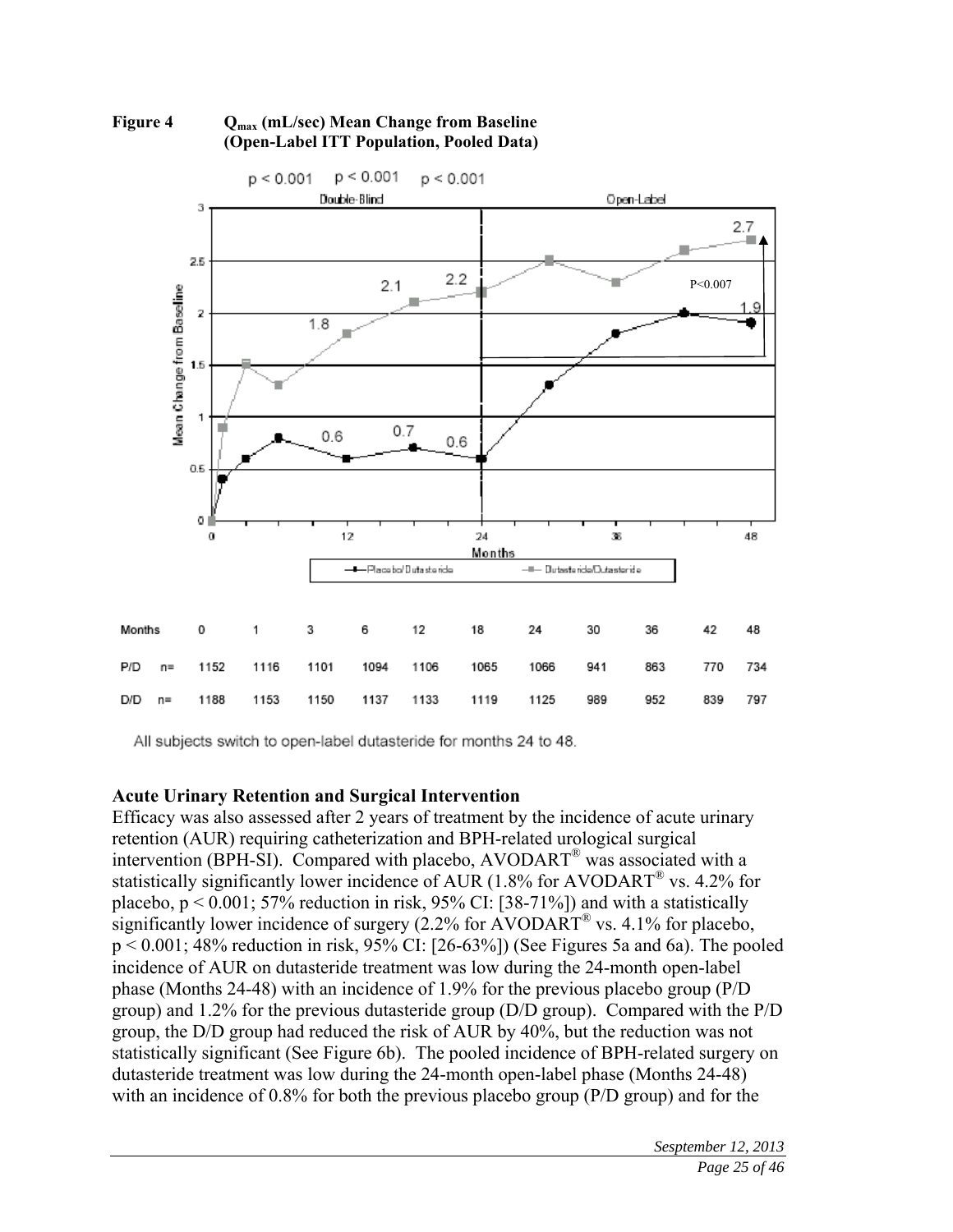previous dutasteride group (D/D group) (See Figure 7b). In addition, a listing of the BPHrelated surgical interventions can be found in Table 4.



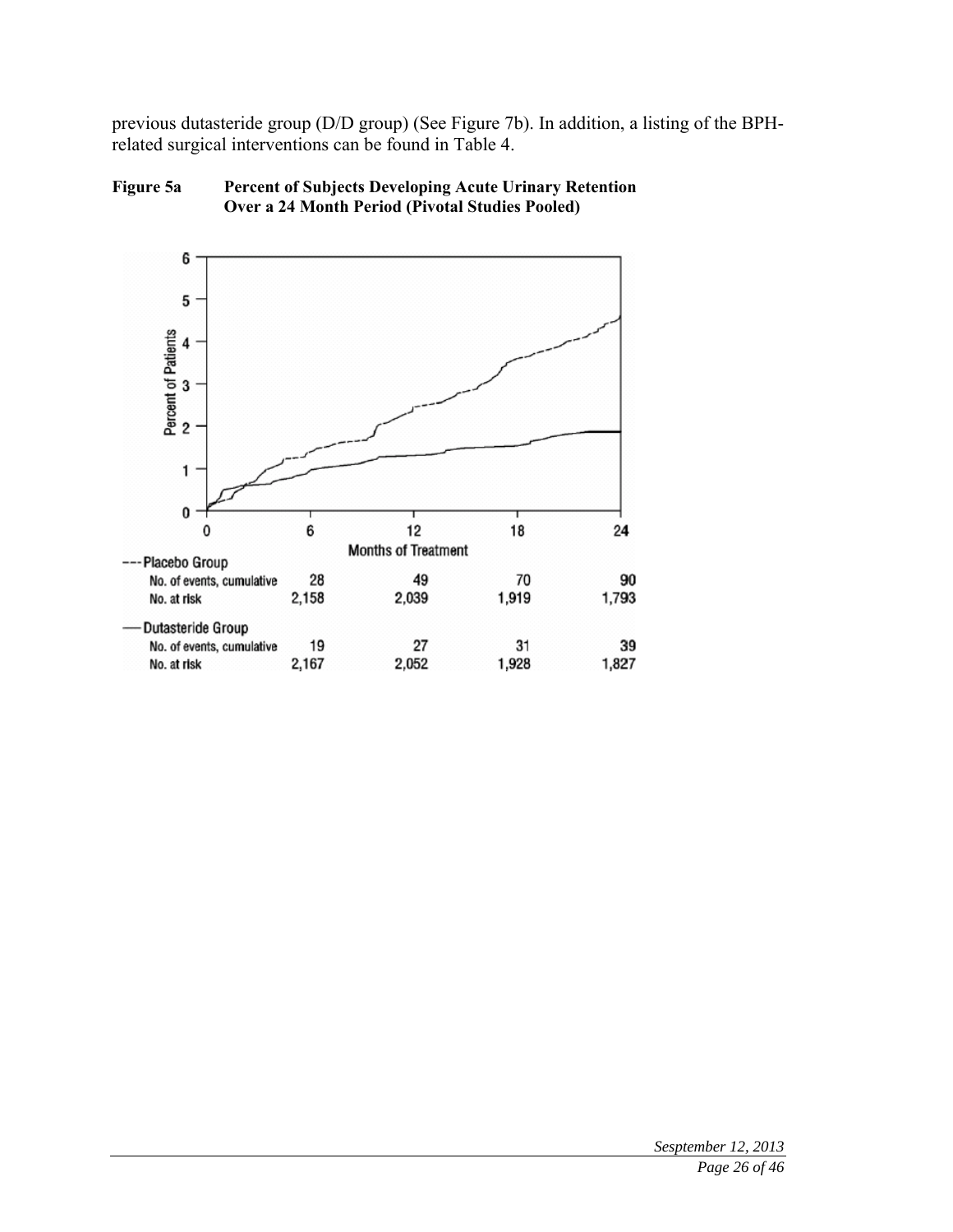

**Figure 5b Percent of Subjects Developing Acute Urinary Retention Over a 48 Month Period (Pivotal Studies Pooled)** 

\* P/D = Placebo/Dutasteride (0.5 mg)

\*  $D/D = D$ utasteride (0.5 mg)/Dutasteride (0.5 mg)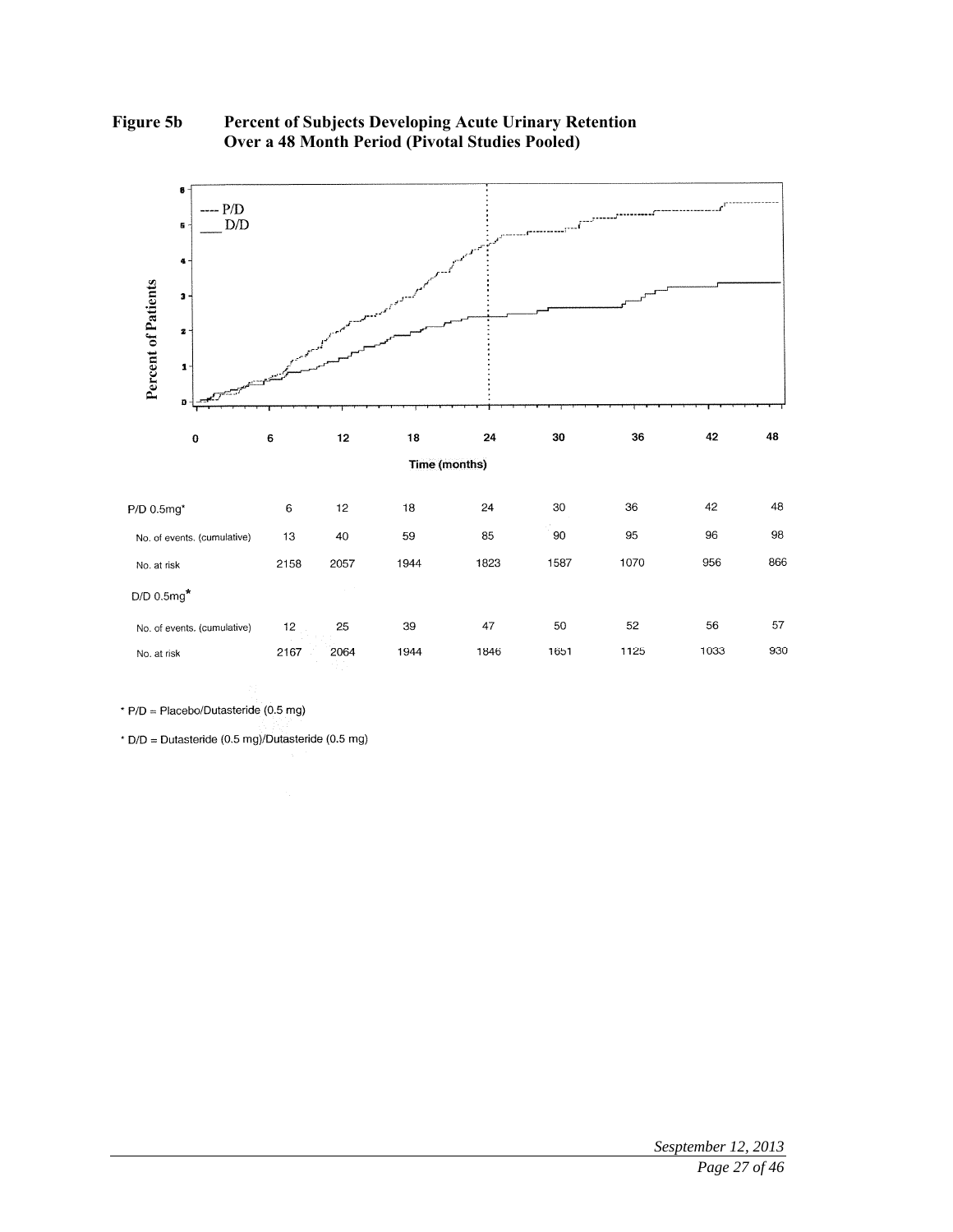#### **Figure 6a Percent of Subjects Having Surgery for Benign Prostatic Hyperplasia Over a 24 Month Period (Pivotal Studies Pooled)**



#### **Figure 6b Percent of Subjects Having Surgery for Benign Prostatic Hyperplasia Over a 48 Month Period (Pivotal Studies Pooled)**



*Sesptember 12, 2013 Page 28 of 46*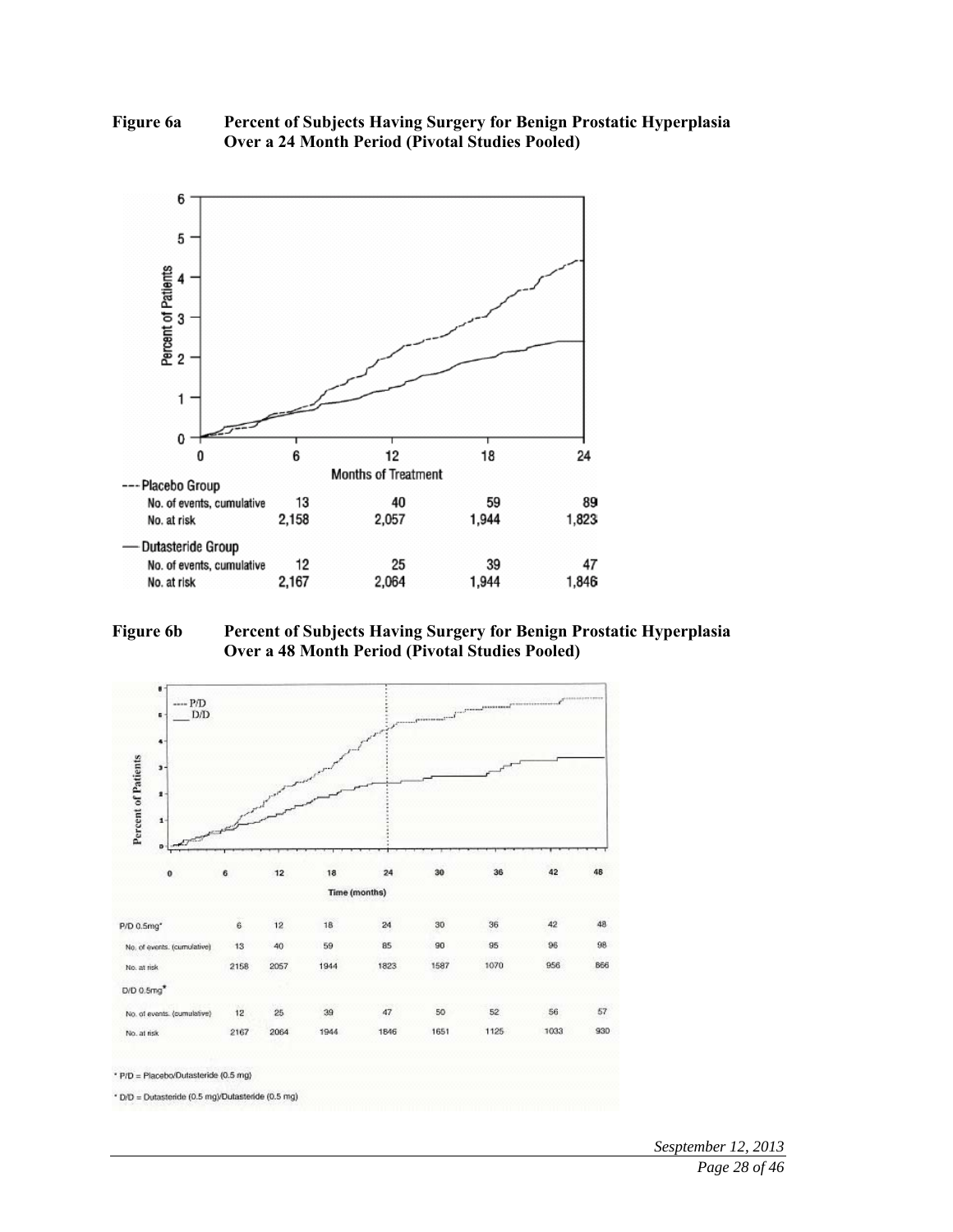| First BPH surgical             | Double blind |             |             | Open label   |
|--------------------------------|--------------|-------------|-------------|--------------|
| Intervention                   | Placebo      | Dutasteride | Placebo/    | Dutasteride/ |
|                                |              |             | Dutasteride | Dutasteride  |
|                                | $n=2158$     | $n=2167$    | $n=1152$    | $n=1188$     |
|                                | # $(%)$      | # $(%)$     | # $(%)$     | # $(%)$      |
| $T \overline{URP}^{**}$        | 65 (3.01)    | 26(1.20)    | 2(0.17)     | 3(0.25)      |
| Transurethral resection        | 4(0.19)      | 7(0.32)     | 0(0)        | 0(0)         |
| Prostactectomy, laser          | 3(0.14)      | 2(0.09)     | 0(0)        | 0(0)         |
| Prostactectomy                 | 3(0.14)      | 3(0.14)     | 0(0)        | 0(0)         |
| $\overline{\text{TUMT}^{***}}$ | 2(0.09)      | 2(0.09)     | 3(0.26)     | 3(0.25)      |
| Thermotherapy                  | 0(0)         | 2(0.09)     | 0(0)        | 0(0)         |
| Electrorecsection, prostate    | 2(0.09)      | 0(0)        | 1(0.09)     | 0(0)         |
| Prostactectomy, open           | 2(0.09)      | 0(0)        | 1(0.09)     | 0(0)         |
| Prostactectomy, retropubic     | 2(0.09)      | 0(0)        | 0(0)        | 0(0)         |
| Prostactectomy, transvesical   | 1(0.05)      | 1(0.05)     | 0(0)        | 0(0)         |
| Adenectomy, prostate           | 1(0.05)      | 0(0)        | 0(0)        | 0(0)         |
| Prostactectomy, suprapubic     | 0(0)         | 1(0.05)     | 0(0)        | 0(0)         |
| Prostactectomy, partial        | 0(0)         | 0(0)        | 1(0.09)     | 0(0)         |
| Adenectomy                     | 0(0)         | 1(0.05)     | 0(0)        | 0(0)         |
| Hyperthermia, microwave        | 0(0)         | 0(0)        | 0(0)        | 1(0.08)      |
| Other                          | 4(0.19)      | 2(0.09)     | 1(0.09)     | 1(0.08)      |

#### **Table 4 Surgical interventions over a 48 month period (Double Blind and Open-Label ITT\* population)**

ITT (Intent to treat)<br>\*\* TURP (Transurethral resection of the prostate)

\*\*\* TUMT (Transurethral microwave thermotherapy)

### *Prostate Volume*

A prostate volume of at least 30 cc measured by transrectal ultrasound was required for study entry. The mean prostate volume at study entry was approximately 54 cc.

Statistically significant differences (dutasteride vs. placebo) were noted at the earliest post-treatment prostate volume measurement in each study (Month 1, Month 3, or Month 6) and continued through Month 24. At Month 12, the mean percent change in prostate volume across the 3 studies pooled was -24.7% for dutasteride and -3.4% for placebo; the mean difference (dutasteride minus placebo) was -21.3% (range, -21.0% to  $-21.6\%$  in each of the 3 studies,  $p < 0.001$ ). At Month 24, the mean percent change in prostate volume across the 3 studies pooled was -26.7% for dutasteride and -2.2% for placebo with a mean difference of 24.5% (range, 24.0% to 25.1% in each of the 3 studies,  $p < 0.001$ ) (See Figure 7). The reduction in prostate volume seen during the first 2 years of double-blind treatment was maintained throughout an additional 2 years of open- label extension studies. The mean percent change from baseline in prostate volume across the 3 studies pooled at Month 48 was -27.3% for subjects on continued dutasteride treatment throughout 48 months and -21.7% for subjects on placebo treatment throughout 24 months followed by dutasteride treatment for 24 months (see Figure 8).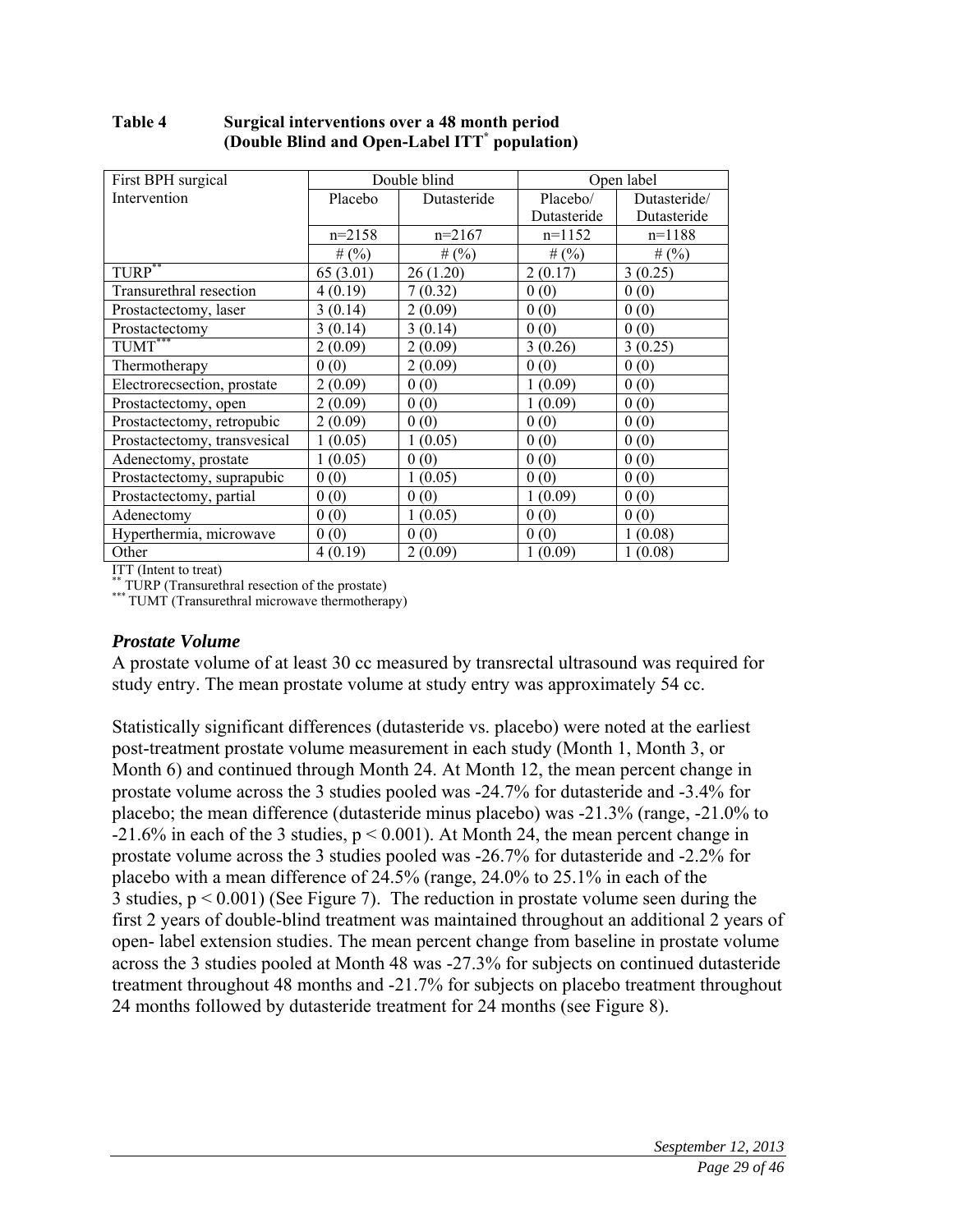

#### **Figure 7 Prostate Volume Percent Change from Baseline (Pivotal Studies Pooled)**

**Figure 8 Prostate Volume Mean Percent Change from Baseline (Double Blind and Open-Label ITT Population, Pooled Data)** 



All subjects switch to open-label dutasteride for months 24 to 48.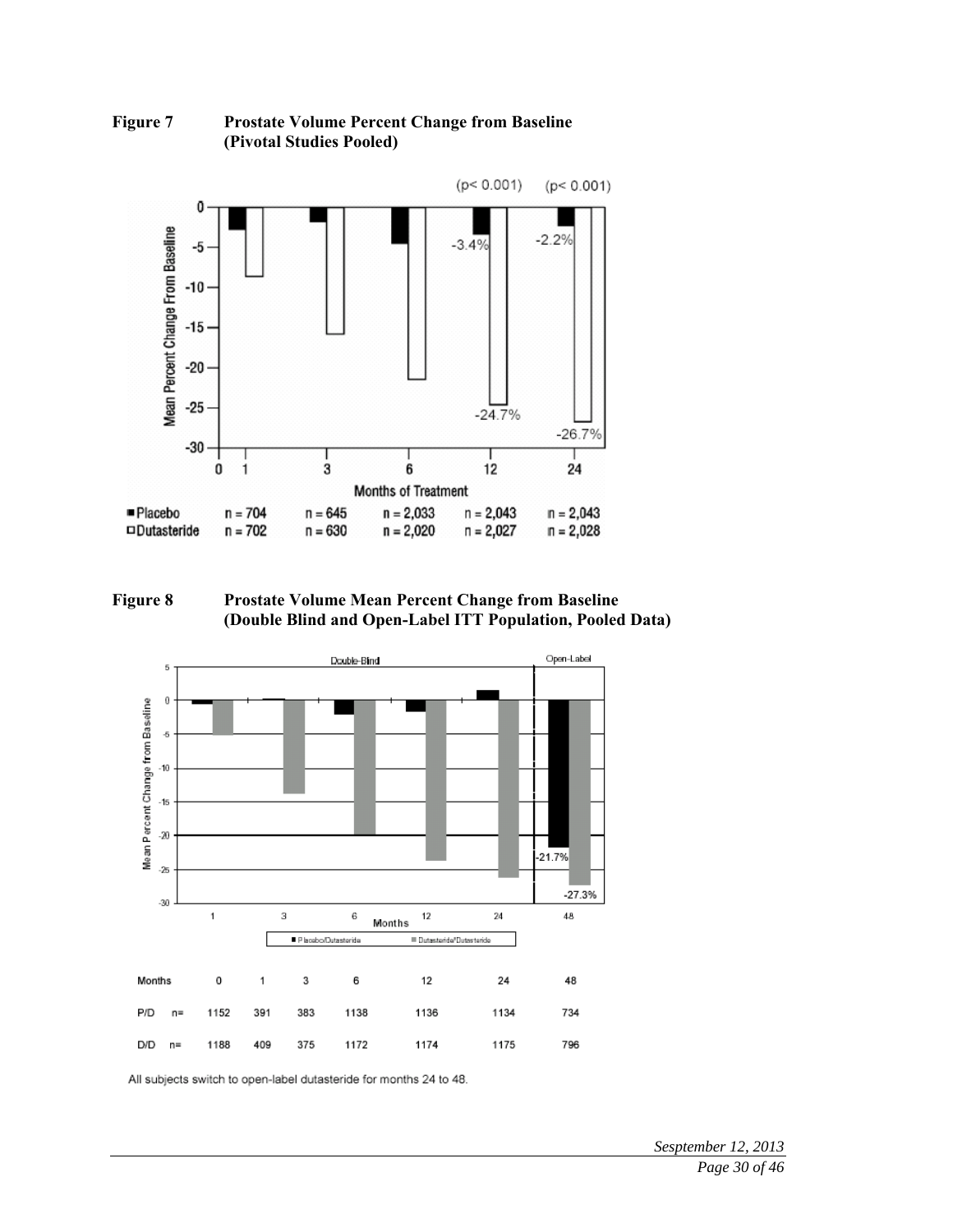**Summary of Clinical Studies with AVODART**® **Monotherapy:** Data from 3 large, well controlled efficacy studies demonstrate that treatment with AVODART<sup>®</sup> (0.5 mg once daily) reduces the risk of both AUR and BPH-related surgical intervention relative to placebo, improves BPH-related symptoms, decreases prostate volume, and increases maximum urinary flow rates. These data suggest that AVODART® arrests the disease process of BPH in men with an enlarged prostate.

# *Combination Studies*

# **SMART (ARI40002) study:**

AVODART<sup>®</sup> was used in combination with tamsulosin, an alpha1-adrenergic blocking agent, for up to 36 weeks in a multicentre double blind parallel group study involving 327 patients. After 24 weeks of combination therapy approximately 50% of patients had tamsulosin withdrawn. Seventy-seven percent of patients who continued with AVODART<sup>®</sup> monotherapy felt the same or better 6 weeks after withdrawal of tamsulosin and 93% of these patients had sustained symptom control 12 weeks after withdrawal. Maintenance of symptom control was proportionally slightly higher in patients who continued on combination therapy (91% vs 77% at Week 30). Both regimens were well tolerated (see DRUG INTERACTIONS).

# **Combination with Alpha-Blocker (CombAT (ARI40005) study):**

# **Study demographics and trial design**

The efficacy and safety of combination therapy  $(AVODART^{\circledR} 0.5 \text{ mg/day}$  plus tamsulosin 0.4 mg/day,  $n = 1,610$ ) was compared with AVODART<sup>®</sup> alone ( $n = 1,623$ ) or tamsulosin alone  $(n = 1,611)$  in a 4-year multicenter, randomized, double-blind study. The primary efficacy endpoint at Year 2 was the change from baseline in IPSS, and at Year 4 was time to first event of AUR or BPH-related surgery.

Eighty-eight percent (88%) of the study population was Caucasian. Approximately 52% of subjects had previous exposure to  $5\alpha$ -reductase inhibitor or alpha-blocker treatment. Subjects were at least 50 years of age with a serum PSA level of  $\geq 1.5$  ng/mL and < 10.0 ng/mL, and BPH diagnosed by medical history and physical examination, including enlarged prostate ( $\geq$  30cc) and BPH symptoms that were moderate to severe according to the IPSS. Subjects with a history or evidence of prostate cancer or previous prostatic surgery were excluded. The majority of the 4,844 subjects randomly assigned to receive combination, AVODART®, or tamsulosin completed 4 years of double-blind treatment (69%, 67%, and 61%, respectively).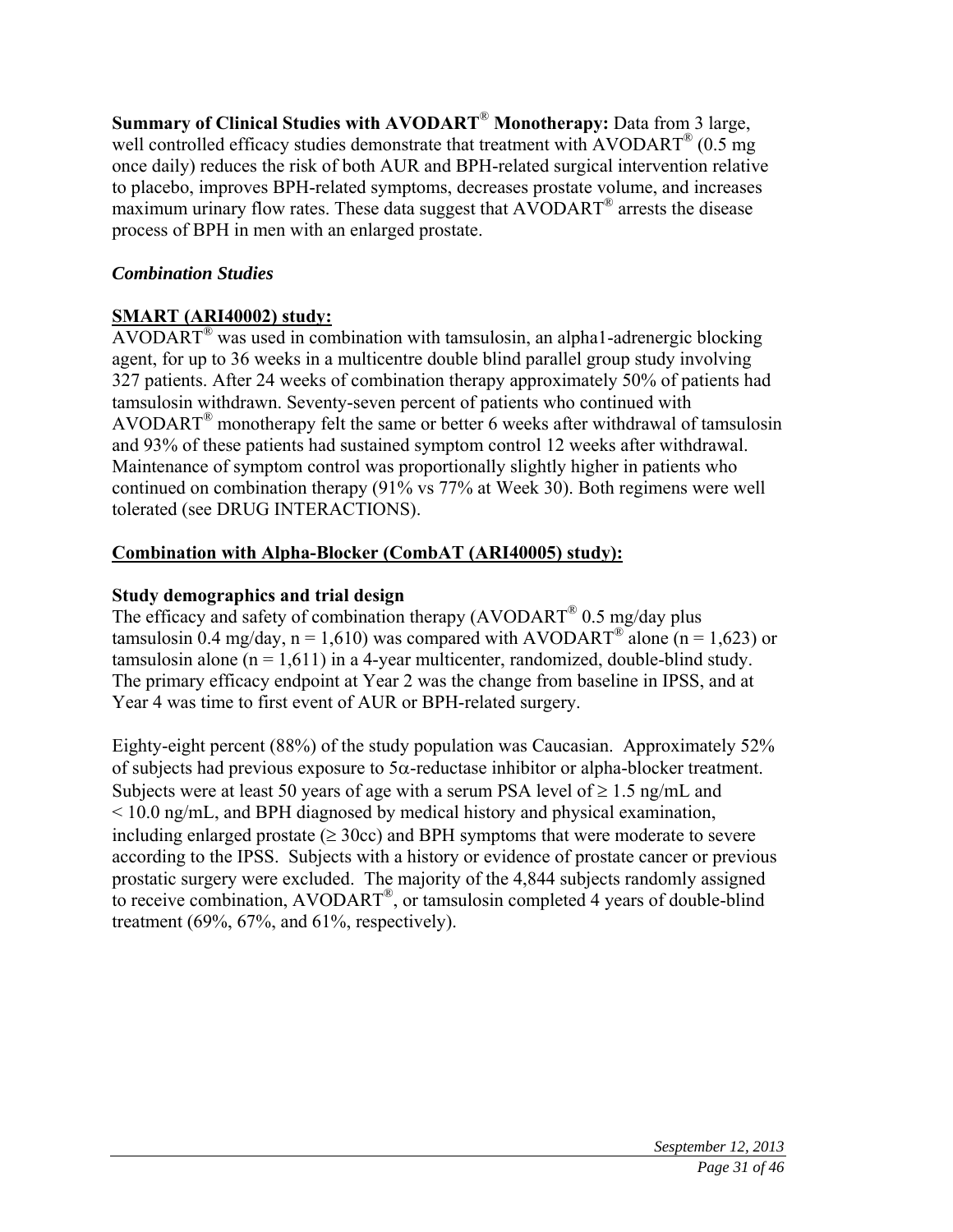### **Study Results**

**Effect on Symptom Score:** Symptoms were quantified using the first 7 questions of the IPSS (identical to the AUA-SI). The baseline score was approximately 16.4 units for each treatment group. Combination therapy was statistically superior to each of the monotherapy treatments in decreasing symptom score at Month 24, the primary time point for this endpoint. A statistically significant difference was seen with combination therapy from Month 9 and continued through to Month 48, compared with tamsulosin monotherapy, in which a declining change was seen over time. A statistically significant difference was also seen for combination therapy compared with dutasteride monotherapy from Month 3 and continued through to Month 48 (See Figure 9 and Table 5.



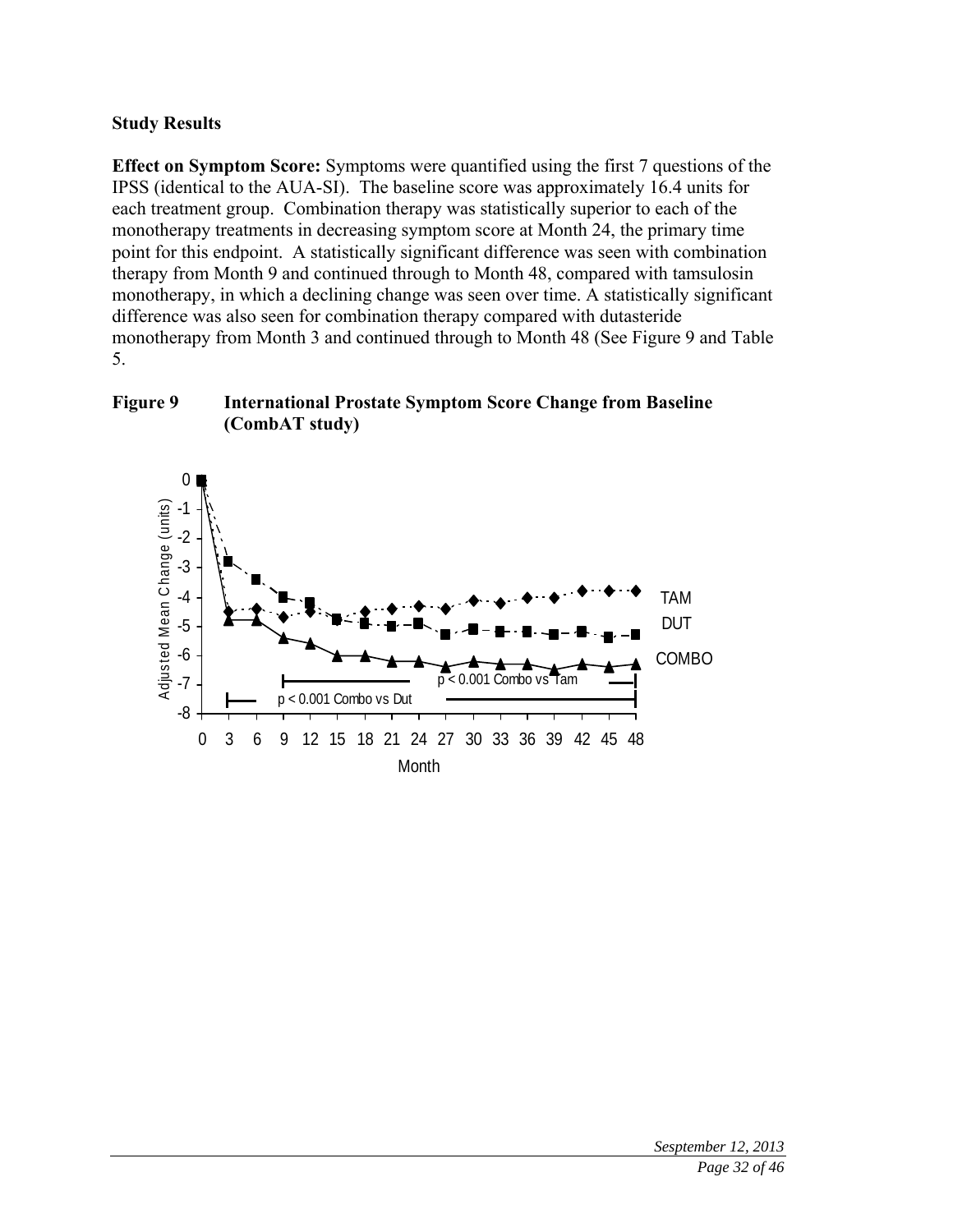| <b>Timepoint</b> |      | Adjusted mean change from baseline $(\pm SD)^a$                                        |      |                      |                    |                              |                      |  |  |
|------------------|------|----------------------------------------------------------------------------------------|------|----------------------|--------------------|------------------------------|----------------------|--|--|
|                  | N    | Combination                                                                            | N    |                      | <b>Dutasteride</b> | N                            | <b>Tamsulosin</b>    |  |  |
| Month 12         | 1575 | $-5.6(6.81)$                                                                           | 1592 |                      | $-4.2(6.50)$       | 1582                         | $-4.5(6.83)$         |  |  |
| Month 24         | 1575 | $-6.2(7.14)$                                                                           | 1592 |                      | $-4.9(6.81)$       | 1582                         | $-4.3(7.01)$         |  |  |
| Month 36         | 1575 | $-6.3(7.33)$                                                                           | 1592 |                      | $-5.2(7.01)$       | 1582                         | $-4.0(7.41)$         |  |  |
| Month 48         | 1575 | $-6.3(7.40)$                                                                           | 1592 |                      | $-5.3(7.14)$       | 1582                         | $-3.8(7.74)$         |  |  |
|                  |      | Adjusted mean difference (combination therapy minus monotherapy [95% CI]) <sup>a</sup> |      |                      |                    |                              |                      |  |  |
|                  |      | <b>Dutasteride</b>                                                                     |      | P-value <sup>b</sup> |                    | <b>Tamsulosin</b>            | P-value <sup>b</sup> |  |  |
| Month 12         |      | $-1.4$ $[-1.80, -1.01]$                                                                |      | < 0.001              |                    | $-1.1$ $[-1.53, -0.73]$      | < 0.001              |  |  |
| Month 24         |      | $-1.3$ [ $-1.69, -0.86$ ]                                                              |      | < 0.001              |                    | $-1.8$ [ $-2.23$ , $-1.40$ ] | < 0.001              |  |  |
| Month 36         |      | $-1.1$ $[-1.55, -0.68]$                                                                |      | < 0.001              |                    | $-2.3$ [ $-2.76$ , $-1.90$ ] | < 0.001              |  |  |
| Month 48         |      | $-0.96$ [ $-1.40$ , $-0.52$ ]                                                          |      | < 0.001              |                    | $-2.5$ [ $-2.96$ , $-2.07$ ] | < 0.001              |  |  |

**Table 5 Change from Baseline in IPSS Over 48 Months** 

a. Estimates are based on the adjusted (least squares) means from the general linear model: Change from Baseline IPSS =Treatment + Cluster + Baseline IPSS. Adjusted mean differences are based on Dut+Tam therapy minus each monotherapy.

b. P-values based on t-tests from the general linear model

#### **Effect on Acute Urinary Retention or the Need for Surgery**

Efficacy was assessed after 4 years of treatment by the incidence of AUR or BPH-related surgery. Combination therapy was associated with a statistically significantly lower incidence of AUR or BPH-related surgery when compared with tamsulosin monotherapy, but was not significantly lower when compared to AVODART<sup>®</sup>. Similar outcomes were observed for the individual endpoints: AUR and BPH-related surgery (See Figures 10 and 11).

#### **Figure 10 Kaplan Meier estimates of time to the first episode of acute urinary retention or benign prostatic hyperplasia-related prostatic surgery**

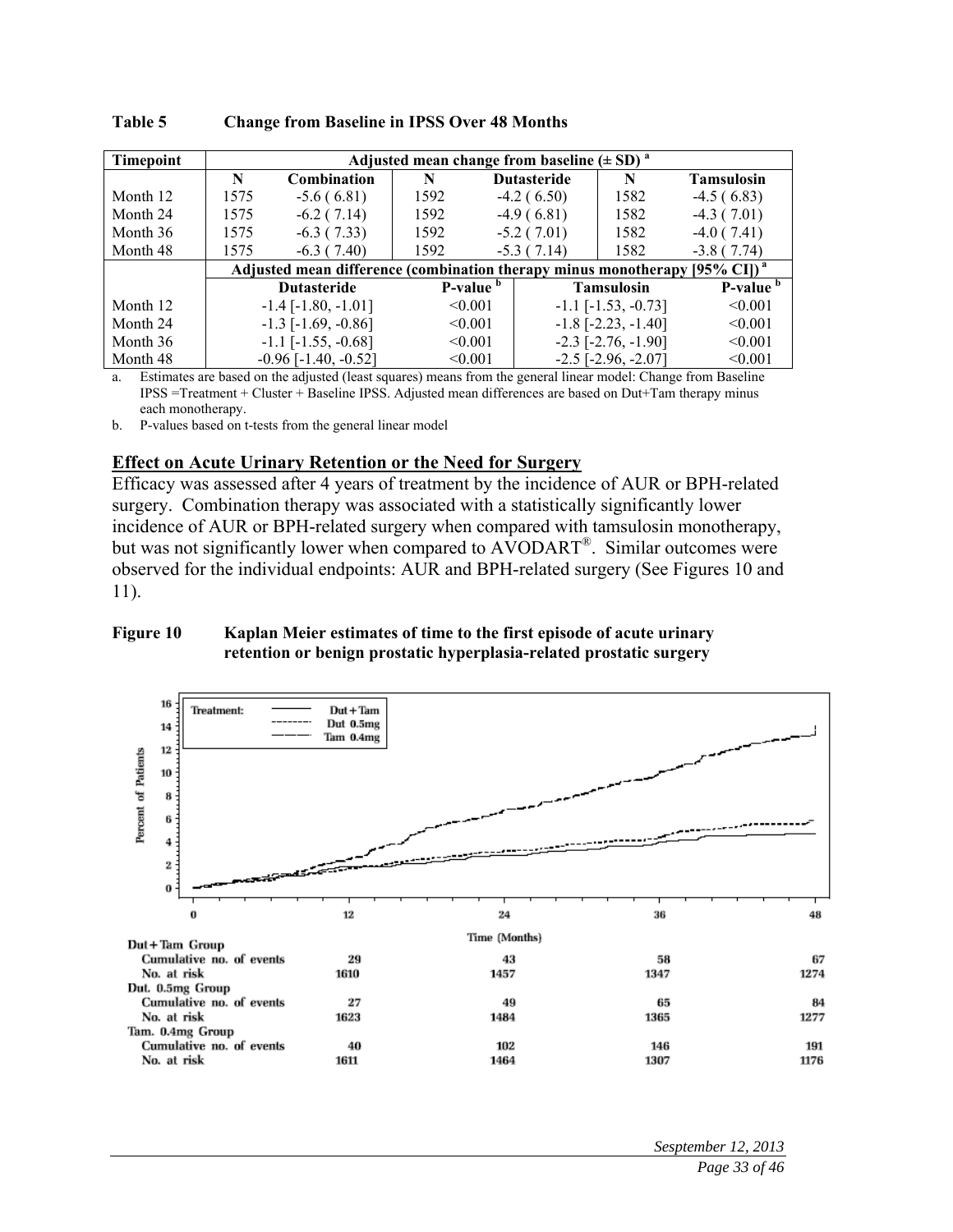

#### **Figure 11 Incidence of AUR or BPH-Related Surgery and Clinical Progression Including Relative Risk Reduction Estimates (ITT)**

### **BPH Clinical Progression**

Clinical progression was defined as a composite of worsening symptoms (IPSS  $\geq$  4 points), and BPH-related events of AUR, incontinence, UTI, and renal insufficiency. The rates of clinical progression for combination therapy, AVODART®, and tamsulosin were: 12.6%, 17.8%, and 21.5%, respectively. Combination therapy was associated with a statistically significantly lower rate of clinical progression compared with tamsulosin after 4 years (see Figure 11).

**Effect on Maximum Urine Flow Rate:** The baseline Qmax was approximately 10.7 mL/sec for each treatment group. Combination therapy was statistically superior to each of the monotherapy treatments in increasing Qmax at Month 24, the primary timepoint for this endpoint (See Table 6). This difference was seen by Month 6 and continued through Month 24. Combination therapy continued to be statistically superior to tamsulosin through an additional 2 years of treatment (*p* < 0.001); however, the improvement compared to monotherapy with AVODART<sup>®</sup> did not reach statistical significance at Month 48. See Figure 12 and Table 6.

Note: \* p<0.001 vs combination, RRR = Relative Risk Reduction vs Combination (95% CI)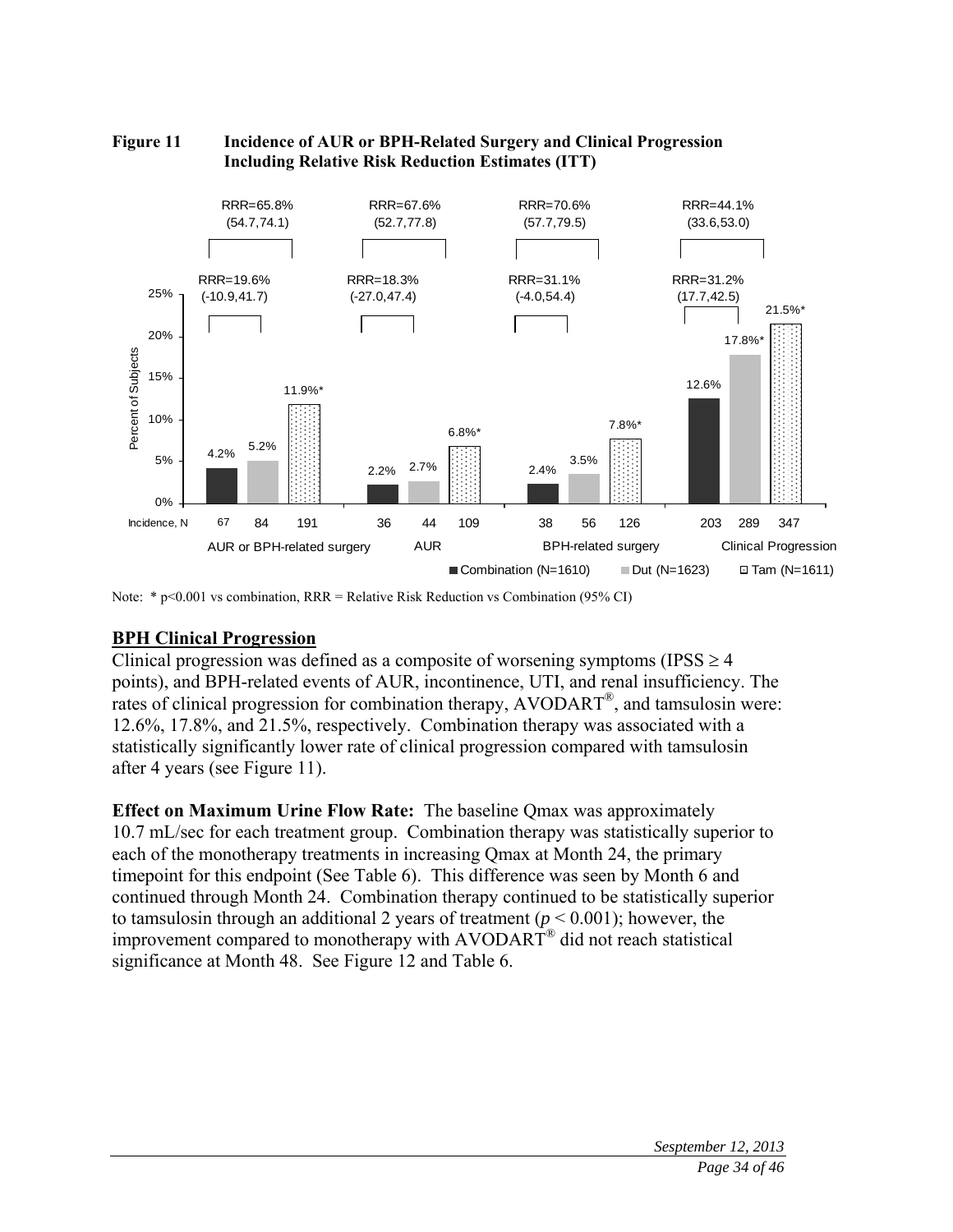

### **Figure 12 Qmax Change from Baseline (CombAT study)**



| Month 24                 |                                                                 |                                                                   |                      |                                               |                      |         |                      |  |
|--------------------------|-----------------------------------------------------------------|-------------------------------------------------------------------|----------------------|-----------------------------------------------|----------------------|---------|----------------------|--|
|                          |                                                                 |                                                                   |                      | Adjusted mean change from baseline $(\pm SD)$ |                      |         |                      |  |
|                          | N                                                               | Combination                                                       | N                    | <b>Dutasteride</b>                            | N                    |         | <b>Tamsulosin</b>    |  |
| Qmax (mL/sec)            | 1492                                                            | 2.4(5.26)                                                         | 1501                 | 1.9(5.10)                                     | 1519                 |         | 0.9(4.57)            |  |
| Prostate volume (cc)     | 1427                                                            | $-26.9(22.57)$                                                    | 1451                 | $-28.0(24.88)$                                | 1465                 |         | $-0.0(31.14)$        |  |
| <b>Transition</b> volume | 153                                                             | $-23.4(5.63)$                                                     | 164                  | $-22.8(5.86)$                                 | 160                  |         | 8.7(8.22)            |  |
| (cc)                     |                                                                 |                                                                   |                      |                                               |                      |         |                      |  |
|                          |                                                                 | Adjusted mean difference of combination from monotherapy [95% CI] |                      |                                               |                      |         |                      |  |
|                          |                                                                 | <b>Dutasteride</b>                                                | p-value <sup>a</sup> | <b>Tamsulosin</b>                             |                      |         | p-value <sup>a</sup> |  |
| Qmax (mL/sec)            |                                                                 | $0.52$ [0.18, 0.86)                                               | 0.003                | 1.53 [1.20, 1.87]                             |                      |         | < 0.001              |  |
| Prostate volume (cc)     |                                                                 | $1.1$ [-0.6, 2.8]                                                 | 0.19                 | $-26.9$ [ $-28.9, -24.9$ ]                    |                      |         | < 0.001              |  |
| <b>Transition zone</b>   |                                                                 | $-0.5$ [ $-8.3$ , 7.2]                                            | 0.90                 | $8.7$ [-42.6, -21.6]                          |                      | < 0.001 |                      |  |
| volume (cc)              |                                                                 |                                                                   |                      |                                               |                      |         |                      |  |
|                          |                                                                 |                                                                   | Month 48             |                                               |                      |         |                      |  |
|                          |                                                                 |                                                                   |                      | Adjusted mean change from baseline $(\pm SD)$ |                      |         |                      |  |
|                          | $\mathbf N$                                                     | Combination                                                       | N                    | <b>Dutasteride</b>                            | N                    |         | <b>Tamsulosin</b>    |  |
| Qmax (mL/sec)            | 1495                                                            | 2.4(5.25)                                                         | 1505                 | 2.0(5.17)                                     | 1523                 |         | 0.7(5.22)            |  |
| Prostate volume (cc)     | 1430                                                            | $-27.3(24.91)$                                                    | 1455                 | $-28.0(24.74)$                                | 1468                 |         | 4.6(35.45)           |  |
| Transition volume        | 155                                                             | $-17.9(39.28)$                                                    | 164                  | $-26.5(62.07)$                                | 163                  |         | 18.2(262.61)         |  |
| (cc)                     |                                                                 |                                                                   |                      |                                               |                      |         |                      |  |
|                          |                                                                 | Adjusted mean difference of combination from monotherapy [95% CI] |                      |                                               |                      |         |                      |  |
|                          | p-value <sup>a</sup><br><b>Dutasteride</b><br><b>Tamsulosin</b> |                                                                   |                      |                                               | p-value <sup>a</sup> |         |                      |  |
| Qmax (mL/sec)            |                                                                 | $0.35$ [0.00, 0.70]                                               | 0.050                | $1.66$ [1.31, 2.01]                           |                      |         | < 0.001              |  |
| Prostate volume (cc)     |                                                                 | $0.7$ [-1.1, 2.5]                                                 | 0.42                 | $-31.9$ [ $-34.1, -29.7$ ]                    |                      |         | < 0.001              |  |
| Transition zone          |                                                                 | $8.6$ [-0.1, 17.4]                                                | 0.053                | $-36.1$ [ $-47.9, -24.3$ ]                    |                      | < 0.001 |                      |  |
| volume (cc)              |                                                                 |                                                                   |                      |                                               |                      |         |                      |  |

a. P-values based on t-tests from the general linear model

Note: Adjusted change/difference values for prostate volume and transition zone volume are shown as percentage changes from baseline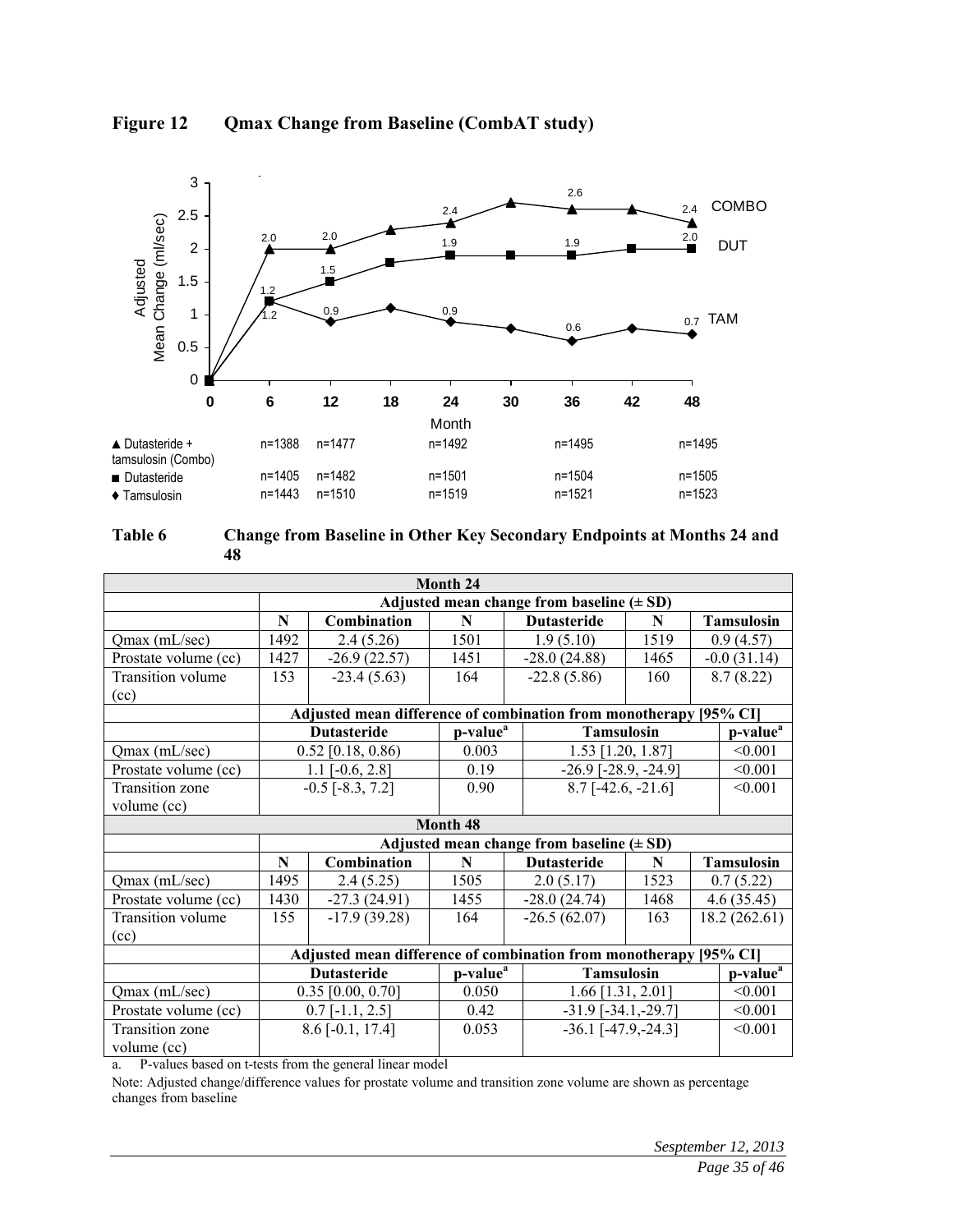**Effect on Prostate Volume:** The mean prostate volume at study entry was approximately 55 cc. At Month 24, the primary time point for this endpoint, the mean percent changes from baseline in prostate volume was statistically significantly lower with combination therapy vs tamsulosin, but not lower than dutasteride monotherapy (Table 6). This change from baseline in prostate volume was seen starting at Month 12 and continued through to Month 48. After the first year, the tamsulosin group showed a trend for increased prostate volume over time. See Figure 13.

Similar responses were seen for changes in prostate transition zone volume for a subset (approximately 10% in each treatment arm) of patients. See Table 6.



**Figure 13 Prostate Volume Percent Change From Baseline (CombAT Study)** 

# **Health Outcomes:**

Combination therapy was significantly superior  $(p < 0.001)$  to tamsulosin monotherapy and to dutasteride monotherapy for the improvement in health outcome parameters BPH-Impact Index (BII) and BPH-related Health Status (BHS) at 4 years. The adjusted mean improvement in BII from baseline was -2.2 units for the combination, -1.8 for dutasteride and -1.2 for tamsulosin. The adjusted mean improvement in BHS from baseline was -1.5 units for the combination, -1.3 for dutasteride and -1.1 for tamsulosin.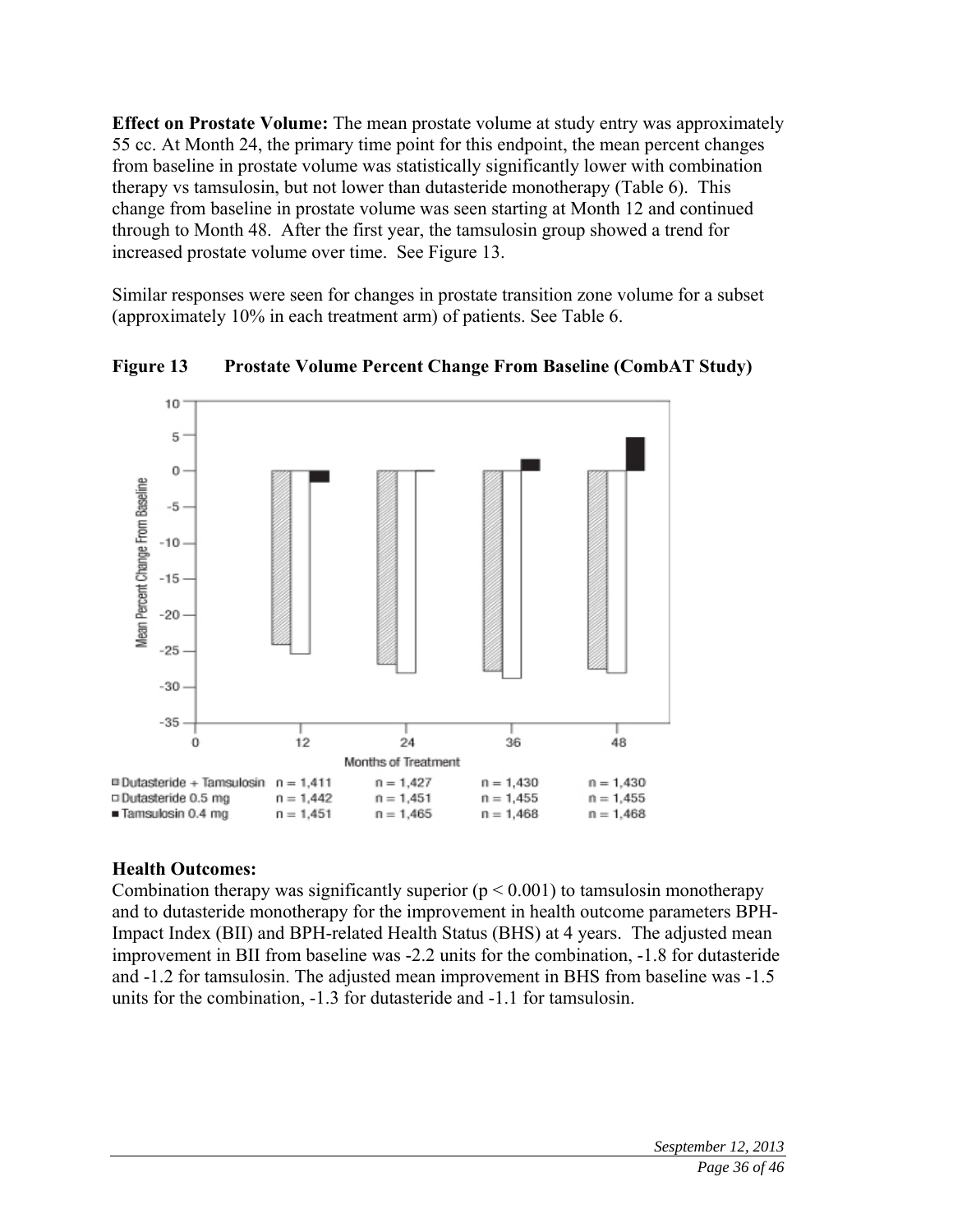# **DETAILED PHARMACOLOGY**

Dutasteride is administered orally as a solution in soft gelatin capsules. Following oral administration of a single 0.5 mg dutasteride capsule, the time to peak serum concentrations of dutasteride is 1 to 3 hours. The absolute bioavailability is approximately 60% relative to a 2-hour intravenous infusion. The bioavailability of dutasteride is not affected by food.

Dutasteride has a large volume of distribution (300 to 500 L) and is highly bound to plasma proteins (> 99.5%). Following daily dosing, dutasteride serum concentrations achieve 65% of steady state concentration after 1 month and approximately 90% after 3 months.

Steady state serum concentrations  $(C_{ss})$  of approximately 40 ng/mL are achieved after 6 months of dosing 0.5 mg once a day. Similarly to serum, dutasteride concentrations in semen achieved steady state at 6 months. After 52 weeks of therapy, semen dutasteride concentrations averaged 3.4 ng/mL (range 0.4 to 14 ng/mL). Dutasteride partitioning from serum into semen averaged 11.5%.

*In vitro*, dutasteride is metabolized by the human cytochrome P450 enzyme CYP3A4 to two minor monohydroxylated metabolites, but is not metabolized by CYP1A2, CYP2A6, CYP2E1, CYP2C8, CYP2C9, CYP2C19, CYP2B6 or CYP2D6. In human serum, following dosing to steady state, unchanged dutasteride, 3 major metabolites (4' hydroxydutasteride, 1,2-dihydrodutasteride and 6-hydroxydutasteride) and 2 minor metabolites (6,4'-dihydroxydutasteride and 15-hydroxydutasteride), as assessed by mass spectrometric response, have been detected. The five human serum metabolites of dutasteride have been detected in rat serum, however the stereochemistry of the hydroxyl additions at the 6 and 15 positions in the human and rat metabolites is not known.

Dutasteride is extensively metabolized in humans. Following oral dosing of dutasteride 0.5 mg/day to steady state in humans, 1.0% to 15.4% (mean of 5.4%) of the administered dose is excreted as dutasteride in the faeces. The remainder is excreted in the faeces as 4 major metabolites comprising 39%, 21%, 7%, and 7% each of drug-related material and 6 minor metabolites (less than 5% each). Only trace amounts of unchanged dutasteride (less than 0.1% of the dose) are detected in human urine.

At therapeutic concentrations, the terminal half-life of dutasteride is 3 to 5 weeks. Serum DHT concentrations which correlate to clinical effect, return to baseline (no clinical effect) within approximately 4 months after discontinuation of treatment.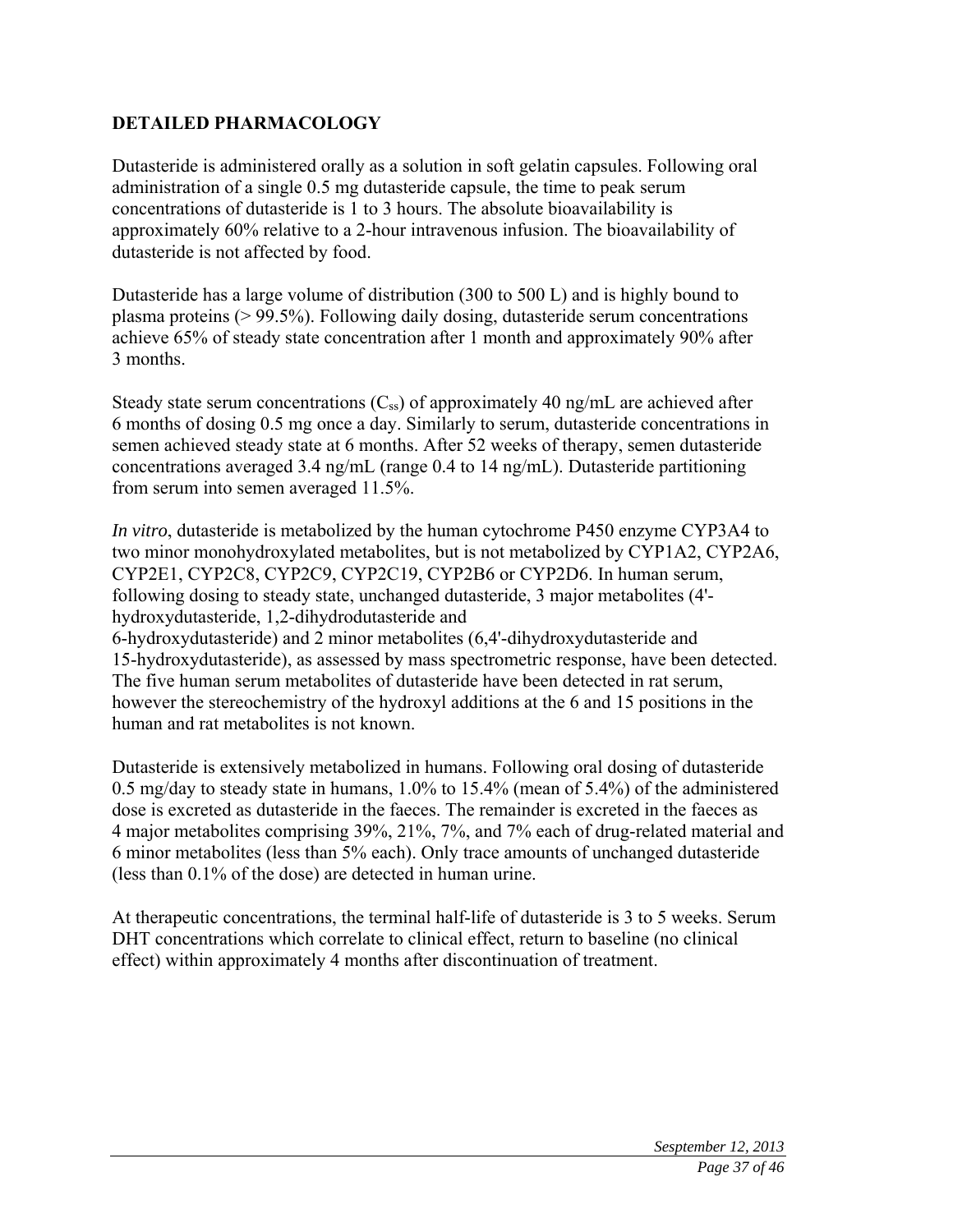Dutasteride pharmacokinetics can be described as first order absorption process and two parallel elimination pathways, one saturable (concentration dependent) and one nonsaturable (concentration independent). At low serum concentrations (less than 3 ng/mL), dutasteride is cleared rapidly by both the concentration dependent and concentration independent elimination pathways. Single doses of 5 mg or less showed evidence of rapid clearance and a short half-life of 3 to 9 days. At serum concentrations greater than 3 ng/mL, dutasteride is cleared slowly by linear elimination with a half-life of 3 to 5 weeks. At therapeutic concentrations, following repeat dosing of 0.5 mg/day, the slower clearance dominates and the total clearance is linear and concentration independent. Dose proportionality analysis across doses (0.5 mg - 5.0 mg) on Day 1 and Day 28 indicated that the pharmacokinetics of dutasteride were dose independent.

### **TOXICOLOGY**

### **Acute Toxicology**

In acute oral toxicity studies, the maximum non-lethal dose (MNLD) was  $> 2,000$  mg/kg in mice and >1,500 mg/kg in rats, which is 200,000 and 150,000 times greater, respectively, than the proposed therapeutic dose of 0.01 mg/kg (0.5 mg/day assuming a 50 kg person). Intraperitoneal administration resulted in acute polyserositis due to the irritant properties of the vehicle (PEG 400 with 0.1% w/v Tween 80) and this was exacerbated by the presence of dutasteride, due to the physical properties of the compound. An intraperitoneal MNLD was therefore not identified in either species.

Acute oral and intraperitoneal administration of dutasteride to mice and rats produced no evidence of unequivocal target organ toxicity. Reduction in the size of the prostate and seminal vesicles with accompanying microscopic changes were noted predominantly in treated males and are consistent with a reduction in dihydrotestosterone (DHT) levels due to the pharmacological activity of dutasteride as a  $5 \alpha$ -reductase (5AR) inhibitor.

### **Long Term Toxicity**

Repeat oral dose toxicity studies were conducted in rats for 5 and 26 weeks (up to 500 mg/kg/day in males and 100 or 30 mg/kg/day, respectively, in females) and in dogs for 26 and 53 weeks (up to 50 or 10 mg/kg/day, respectively, in males and females). The main findings consisted of changes in the male and female reproductive organs in both species and changes in the thyroid and other endocrine organs in dogs. These effects appear to be compatible with physiological changes in steroidogenic tissues and changes in the hypothalamic/pituitary/gonadal axis, which is typical of 5AR inhibition with subsequent decrease in DHT levels.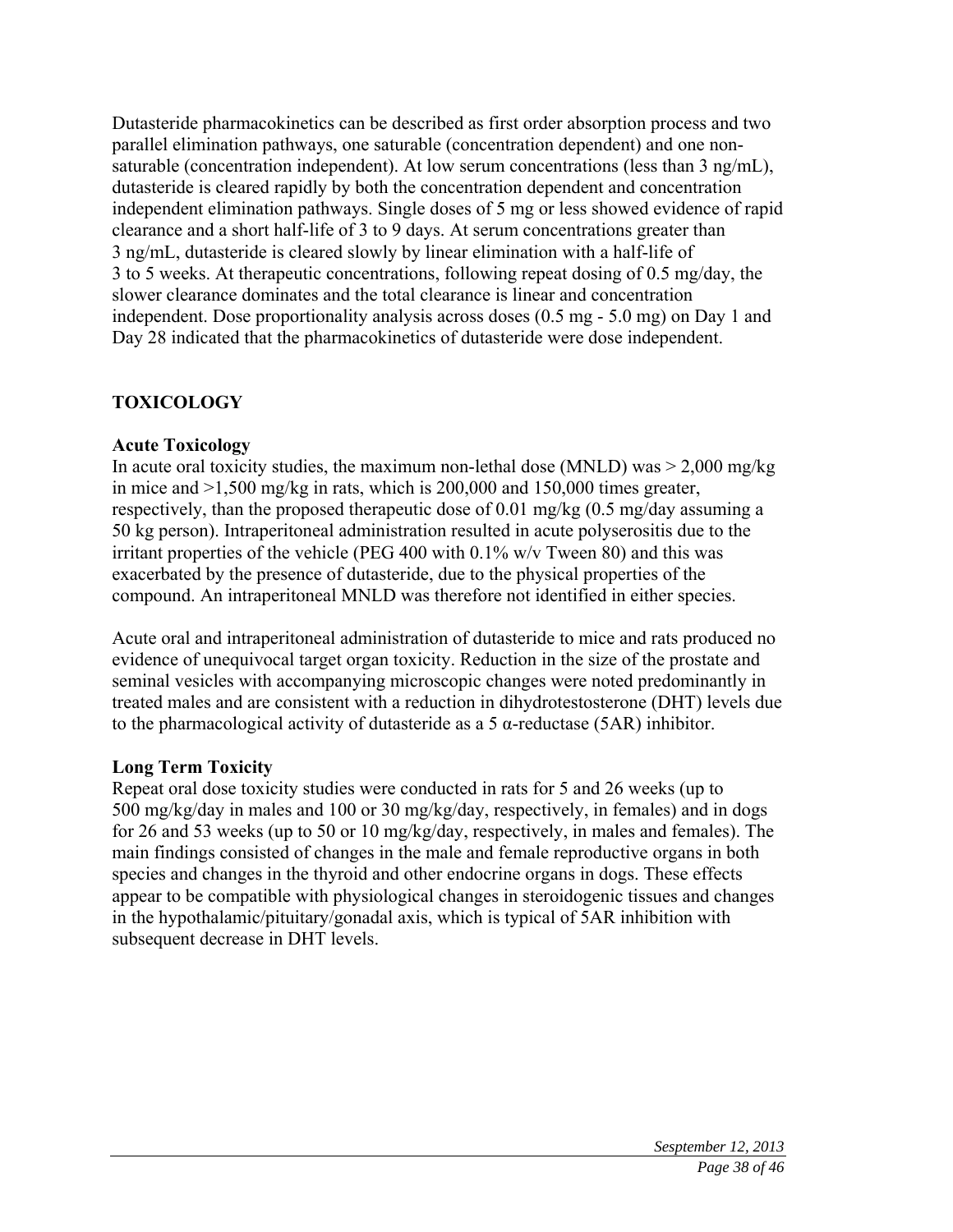Treatment-related findings seen in male reproductive organs included decrease in size and related histopathological changes in the prostate of rats and dogs, epithelial atrophy and decreased secretion of the seminal vesicles in rats, decreased epididymis weight in the rat and histopathological changes consistent with atrophy in the epididymis in dogs. Effects on the testis were limited to an increase in testis weight in rats following dosing for 5 weeks. There were no significant changes in spermatogenesis in the rat or dog. Treatment-related findings seen in female reproductive organs included decreased ovary and uterus/cervix weights, increased incidence of dioestrus or increased occurrence of ovarian (follicular) cysts in rats, and microscopic changes in the uterus and shifts in the oestrus cycle to the luteal phase in dogs.

In dogs, there were changes in the thyroid consisting of a reversible increase in thyroid weight, with correlating microscopic changes of reduced colloid content and C-cell hyperplasia in the 26 week study and vacuolated follicular cells in the 53 week study. Other reversible changes in endocrine organs consisted of slight enlargement of chromophobes in the pars distalis of the pituitary and hypertrophy, cytoplasmic vacuolation and increased lipofuscin-like pigment in the adrenal cortex.

Clinical signs indicative of a non-specific, reversible centrally mediated toxicity were seen in some animals following repeat dosing. This was not associated with histopathological changes and occurred at exposures 425-fold in rats and 315-fold in dogs the clinical serum concentration at steady state (40 ng/mL).

Due to the expected dutasteride-related effects as a result of 5AR inhibition, it was not possible to establish no-observed-adverse-effect-level (NOAEL) in the repeat dose studies. However, in the 26 week rat and 53 week dog studies, there were no other toxicologically significant effects in female rats at up to 84-fold the clinical exposure of 40 ng/mL, in male rats at up to 17-fold the clinical exposure, in females dogs at up to 203-fold the clinical exposure or in male dogs at up to 117-fold the clinical exposure.

# **Special Toxicity**

Acute dermal application of dutasteride in rabbits caused slight but reversible irritancy. The estimated dermal LD<sub>50</sub> of dutasteride in rabbits is  $> 2,000$  mg/kg.

In an acute dermal absorption study in rabbits at doses of 0.1 to 40 mg/kg, dutasteride was detected in the serum. Slight to moderate dermal irritancy was observed in treated and control groups. However, additional findings (including subcutaneous hemorrhaging) predominately in treated animals and macroscopic observations (multiple red areas in the skin) in animals at 40 mg/kg suggest that dutasteride is a dermal irritant.

Acute ocular application of dutasteride in rabbits caused slight iridial irritation and slight to moderate conjunctival irritation, which were reversible within 72 h.

Dermal application of dutasteride in guinea pigs demonstrated no sensitizing effect.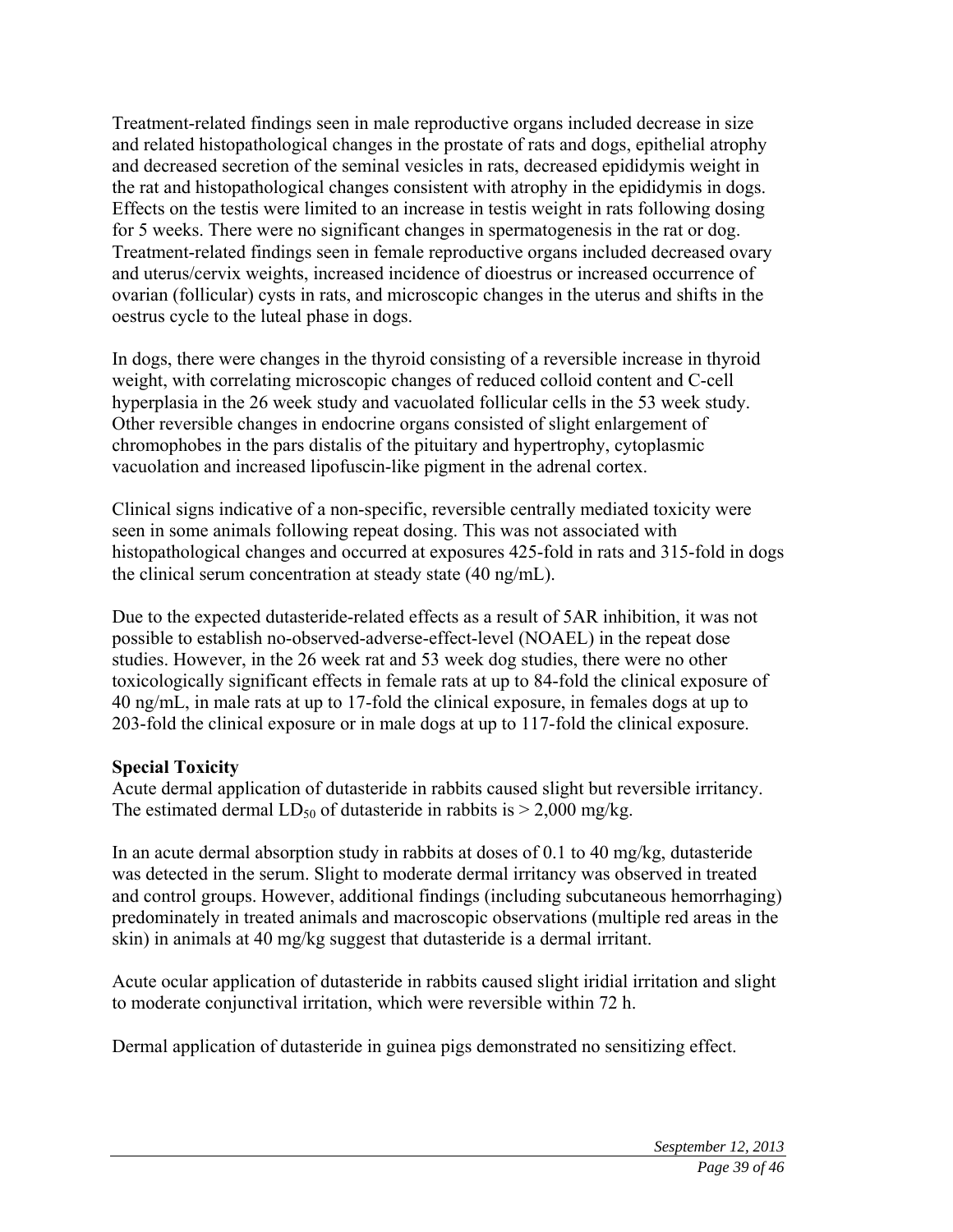*In vitro*, dutasteride (0.0111 mg/mL) did not increase haemolysis or the level of free haemoglobin in human erythrocytes and did not increase protein flocculation, turbidity or precipitation in human plasma. Both dutasteride (0.0111 mg/mL) and the vehicle control (a complexing agent) produced minimal evidence of perivascular irritation in mice. Dutasteride produced no intravenous irritation in rabbits.

# **Reproduction and Teratology**

In a fertility study, male rats orally administered dutasteride (0.05 to 500 mg/kg/day) for up to 31 weeks showed reversible dose- and time-dependent decreases in fertility, reductions in the weights of seminal vesicles, prostate and epididymides and microscopic changes in these male reproductive organs. The effects are consistent with the pharmacological activity of dutasteride. No effects were noted in the testis, and sperm concentration and motility were unaffected by treatment. The decrease in fertility with dutasteride is likely to be related to a failure of copulatory plug formation as a consequence of the decreased weight of the seminal vesicles and prostate. As such a mechanism is not thought to be relevant to species that do not form copulatory plugs, this finding is considered to be of no clinical concern. Furthermore, the decreased fertility in the rat was not associated with an effect on spermatogenesis.

In an oral fertility study in female rats, the NOAEL for the  $F_0$  generation was 0.05 mg/kg/day. Fetal body weight was reduced at all dosages of dutasteride (0.05 to 30 mg/kg/day) and feminisation of male fetuses occurred at  $\geq$  2.5 mg/kg/day.

In an oral embryofetal development study in rats, the NOAEL for the  $F_0$  generation was 0.05 mg/kg/day. Fetal body weight was reduced at  $\geq$  2.5 mg/kg/day and feminisation of male fetuses and  $F_1$  male pups occurred at all dosages of dutasteride (0.05 to 30 mg/kg/day). Increased incidences of skeletal variations considered to be reversible delays in ossification associated with reduced body weight were noted at 12.5 and 30 mg/kg/day. In a rabbit oral embryofetal development study, the NOAEL for the  $F_0$  generation was 200 mg/kg/day.

Dutasteride produced feminisation of male fetuses at all dosages (30 to 200 mg/kg/day). Fusion of the jugal and zygomal bones was noted in a minority of fetuses at all dosages, but it is uncertain whether this was unequivocally related to treatment. In a further rabbit study, oral dosing at 0.05 to 30 mg/kg/day also produced feminisation of male fetuses at all dosages. Feminisation of male fetuses is an expected effect of the pharmacological activity of dutasteride, which as a 5AR inhibitor inhibits the conversion of testosterone to DHT.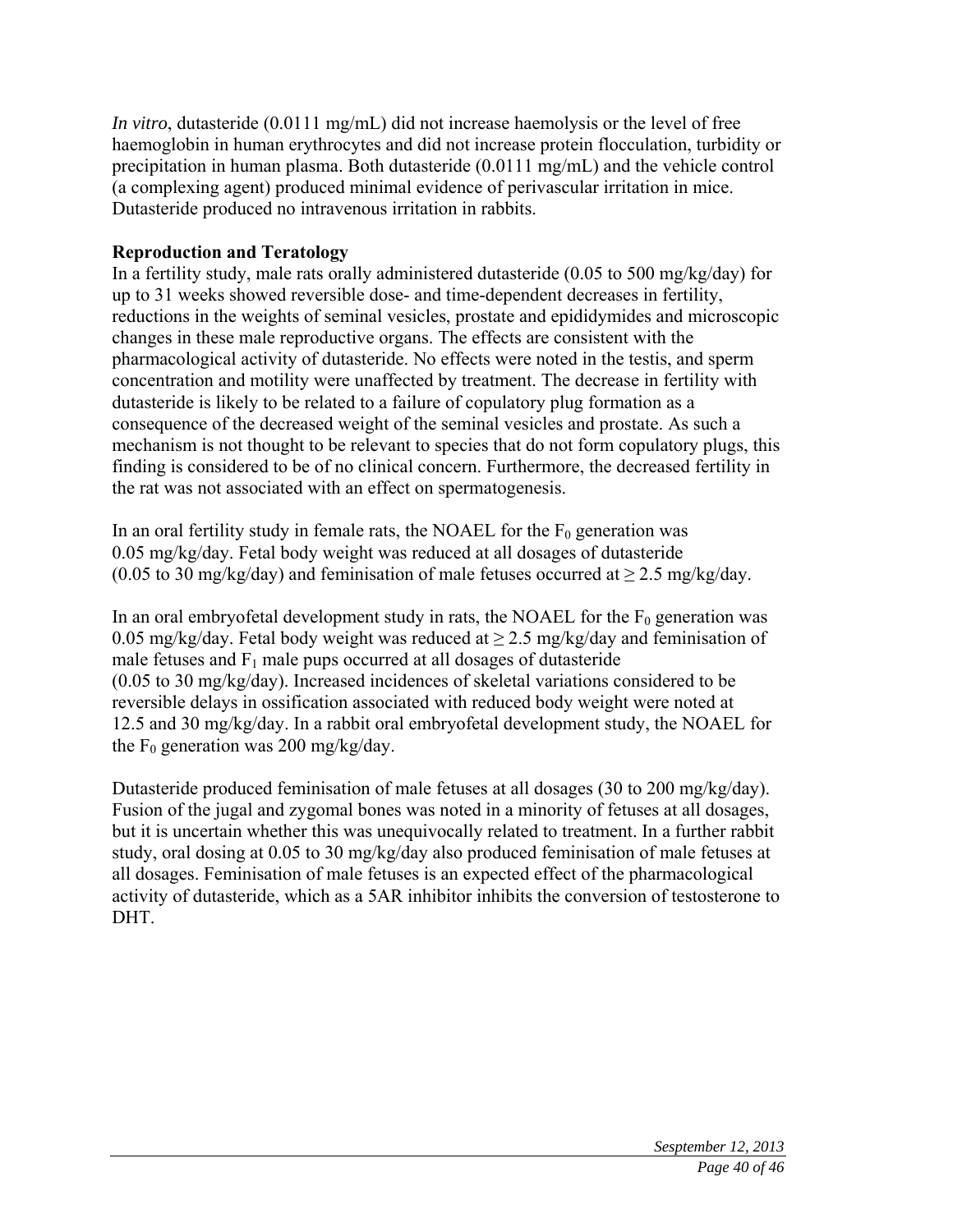In the male rat fertility study, low levels of dutasteride were detected in the serum of untreated female rats mated to treated males and, in humans, dutasteride was detected in semen at a maximum concentration of 14.0 ng/mL following repeated oral dosing for 12 months. To determine the effects of dutasteride on embryo-fetal development of male fetuses, an intravenous embryofetal development study was conducted in the rhesus monkey. Intravenous administration of dutasteride at doses up to 2010 ng/animal/day during embryofetal development did not produce adverse maternal toxicity, fetal toxicity or feminisation of male offspring. The high dose represents at least a 186-fold multiple of the potential maximum daily dose from 5mL semen from a man treated with dutasteride at 0.5 mg/day (assuming 100% absorption), for a 50 kg woman. Dutasteride is highly bound to proteins in human semen  $(> 96\%)$ , potentially reducing the amount of dutasteride available for vaginal absorption.

In an oral pre- and -post natal rat study, the NOAEL for the  $F_0$  generation was 0.05 mg/kg/day. Earlier onset of vaginal patency was noted in  $F_1$  females at 2.5, 12.5 and 30 mg/kg/day. Feminisation (decreased anogenital distance) was noted at all dosages (0.05 to 30 mg/kg/day) in  $F_1$  males. At  $\geq$  2.5 mg/kg/day,  $F_1$  males had increased incidences of hypospadia resulting in decreased fertility and increased occurrence of inflammation of the genitourinary tract and prostatitis. Prostate and seminal vesicle weights were reduced at  $\geq$  2.5 mg/kg/day in F<sub>1</sub> males. These changes are expected effects of the pharmacological activity of dutasteride.

### **Mutagenicity**

Dutasteride and the 4'-hydroxy metabolite of dutasteride, showed no evidence of mutagenic activity in the Ames test at concentrations up to 5,000 μg/plate in the presence or absence of S9 metabolic activation. Similarly, the 1,2-dihydro metabolite of dutasteride, demonstrated no mutagenic activity in a miniwell Ames test at concentrations up to 800 μg/well in the presence or absence of S9 metabolic activation.

Dutasteride did not show any evidence of clastogenic activity *in vitro* in Chinese Hamster Ovary cells at concentrations up to 1,150 μg/mL or *in vivo* in rat micronucleus tests at dose levels of up to 1,500 mg/kg/day for 6 days.

### **Carcinogenicity**

A 2-year carcinogenicity study was conducted in B6C3F1 mice at doses of 3, 35, 250, and 500 mg/kg/day for males and 3, 35, and 250 mg/kg/day for females; an increased incidence of benign hepatocellular adenomas was noted at 250 mg/kg/day (290 fold the expected clinical exposure to a 0.5 mg daily dose) in females only. Two of the 3 major human metabolites have been detected in mice. The exposure to these metabolites in mice is either lower than in humans or is not known.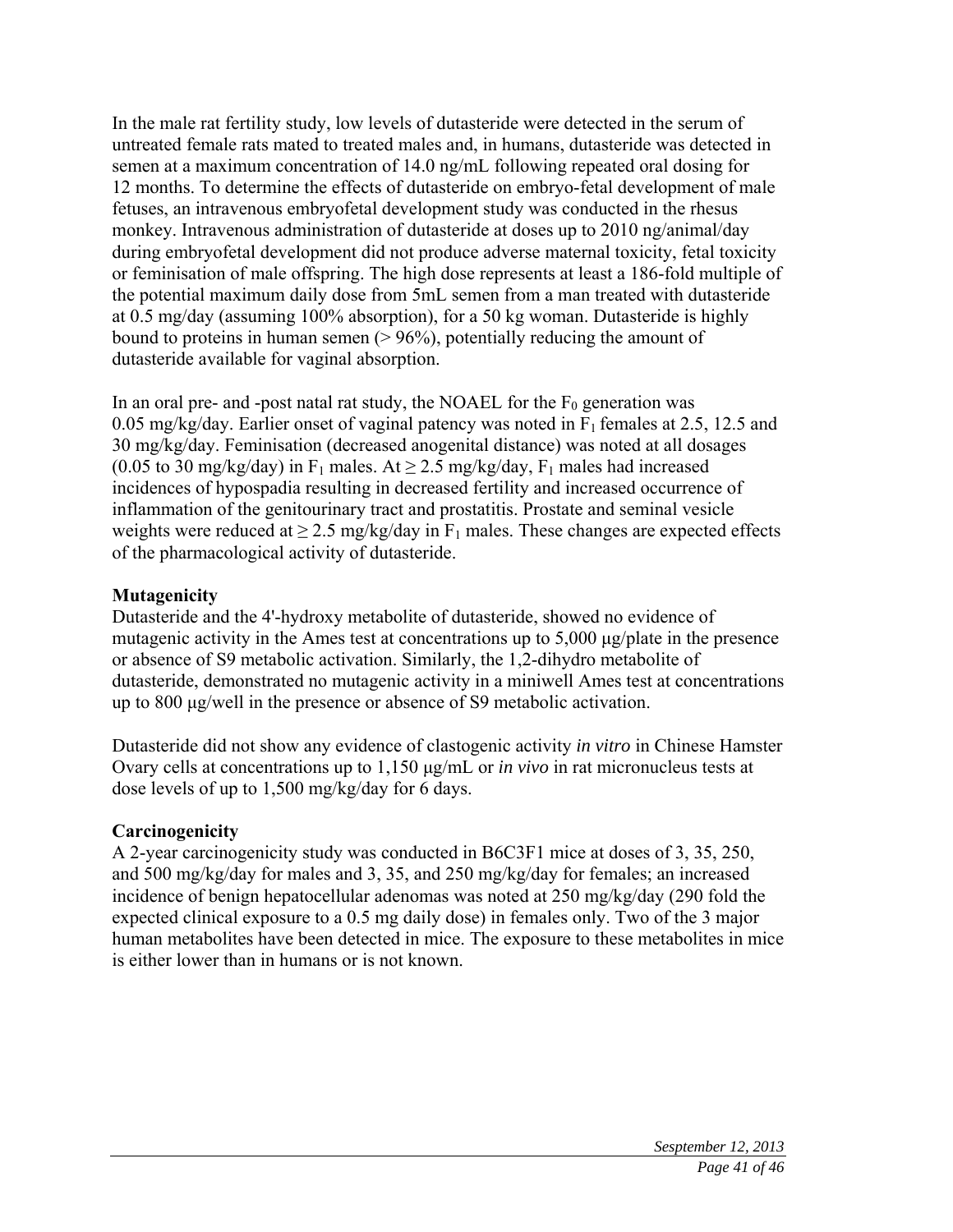In a 2-year carcinogenicity study in Han Wistar rats, at doses of 1.5, 7.5, and 53 mg/kg/day for males and 0.8, 6.3, and 15 mg/kg/day for females, there was an increase in Leydig cell adenomas in the testes at 53 mg/kg/day (135-fold the expected clinical exposure). An increased incidence of Leydig cell hyperplasia was present at 7.5 mg/kg/day (52-fold the expected clinical exposure) and 53 mg/kg/day in male rats. A positive correlation between proliferative changes in the Leydig cells and an increase in circulating luteinizing hormone levels has been demonstrated with 5α-reductase inhibitors and is consistent with an effect on the hypothalamic-pituitary-testicular axis following 5α-reductase inhibition. At tumorigenic doses in rats, luteinizing hormone levels in rats were increased by 167%. In this study, the major human metabolites were tested for carcinogenicity at approximately 1 to 3 times the expected clinical exposure.

### **REFERENCES**

- 1. Andriole GL, Kirby R. Safety and tolerability of the dual 5 alpha-reductase inhibitor dutasteride in the treatment of benign prostatic hyperplasia. Eur Urol 2003;44(1): 82-88.
- 2. Barkin J, Roehrborn C, Simai P, Haillot O, Morrill B, Black L, et al. Effect of dutasteride, tamsulosin and the combination on patient-reported quality of life and treatment satisfaction in men with moderate-to-severe benign prostatic hyperplasia: 2-year data from the CombAT trial. BJU Intl 2009; 103(7): 919-926.
- 3. Bramson HN, Hermann D, Batchelor KW, Lee FW, James MK, Frye SV. Unique preclinical characteristics of GG745, a potent dual inhibitor of 5AR. J Pharmacol and Exp Ther 1997;282(3):1496-1502.
- 4. Debruyne F, Barkin J, van Erps P, Reis M, Tammela TL, Roehrborn C. Efficacy and safety of long-term treatment with the dual 5 alpha-reductase inhibitor dutasteride in men with symptomatic benign prostatic hyperplasia. Euro Urol 2004;46(4):488-494.
- 5. Frye SV, Bramson HN, Hermann DJ, Lee FW, Sinhababu AD, Tain G. Discovery and development of GG745, a potent inhibitor of both isozymes of 5 alpha-reductase. Pharm Biotechnol 1998;11:393-422.
- 6. Gisleskog PO, Hermann G, Hammarlund-Udenaes M, Karlsson MO. The pharmacokinetic modelling of GI198745 (dutasteride), a compound with parallel linear and nonlinear elimination. Br J Clin Pharmacol 1999;47(1):53-58.
- 7. Graul A, Silvestre J, Castaner J. Dutasteride. Steroid 5 alpha-reductase inhibitor, treatment of BPH. Drugs Future 1999;24(3):246-253.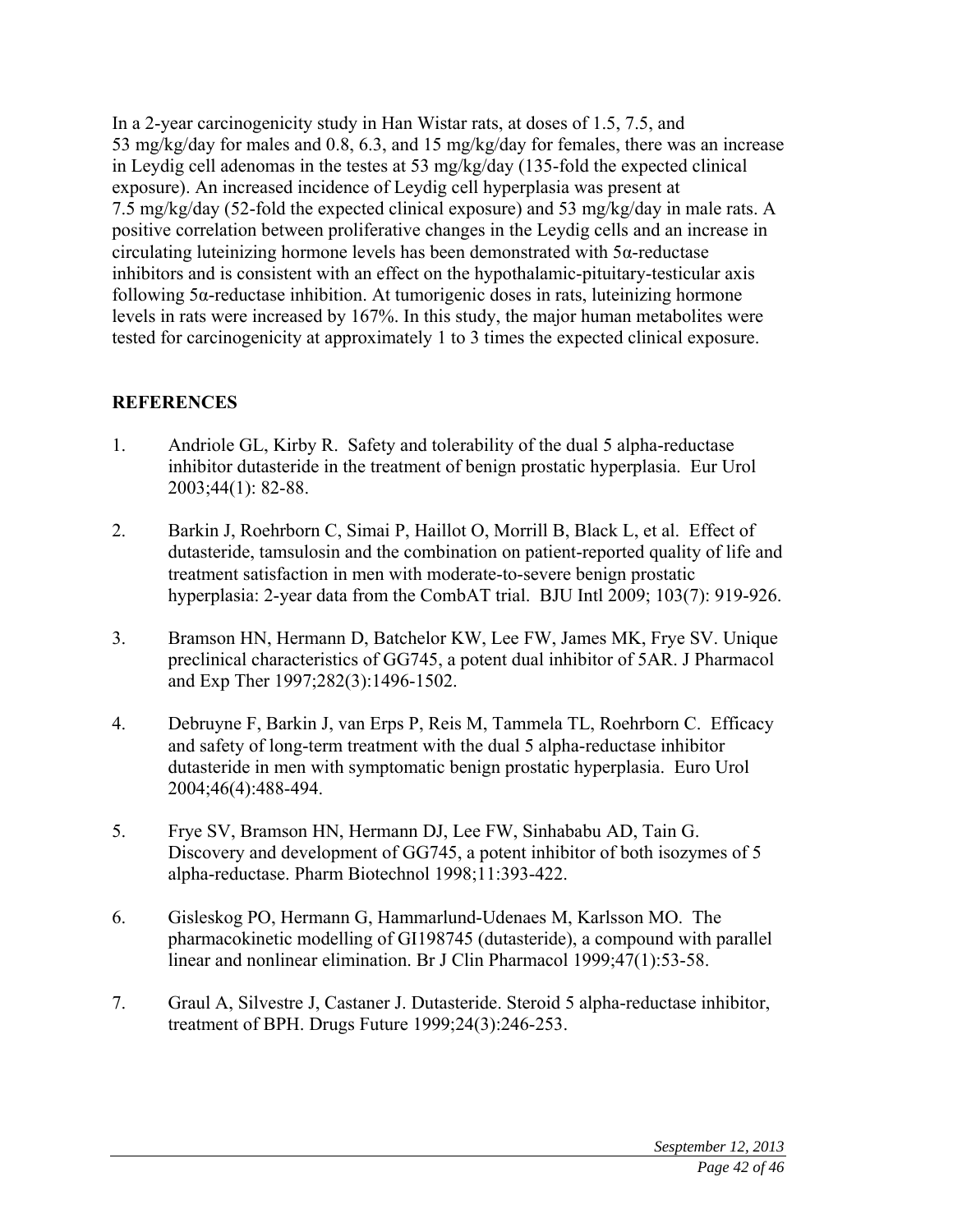- 8. Iehle C, Radvanyi F, Gil Diez de MS, Ouafik LH, Gerard H, Chopin D, et al. Differences in steroid 5alpha-reductase iso-enzymes expression between normal and pathological human prostate tissue. J Steroid Biochem Mol Biol 1999 Mar; 68(5-6): 189-95.
- 9. Roehrborn CG, Lukkarinen O, Mark S, Siami P, Ramsdell J, Zinner N. Long-term sustained improvement in symptoms of benign prostatic hyperplasia with the dual 5alpha-reductase inhibitor dutasteride: results of 4-year studies. BJU Int 2005 Sep;96(4):572-7.
- 10. Roehrborn CG, Marks LS, Fenter T, Freedman S, Tuttle J, Gittleman M, et al. Efficacy and safety of dutasteride in the four-year treatment of men with benign prostatic hyperplasia. Urology 2004; 63 (4), 2004;709-715.
- 11. Roehrborn CG, Siani P, Barkin J, Damiao R, Major-Walker K, Morrill B et al. The Effects of Dutasteride, Tamsulosin and Combination Therapy on Lower Urinary Tract Symptoms in Men with Benign Prostatic Hyperplasia and Prostatic Enlargement: 2-Year Results from the CombAT Study. J Urol 2008 Feb; 179: 616-621.
- 12. Stuart JD, Lee FW, Simpson ND, Kadwell SH, Overton LK, Hoffman CR et al. Pharmacokinetic parameters and mechanisms of inhibition of rat type 1 and 2 steroid 5 alpha-reductases: determinants for different *in vivo* activities of GI198745 and finasteride in the rat. Biochem Pharmacol 2001; 62(7):933-942.
- 13. Thomas LN, Lazier CB, Gupta R, Norman RW, Troyer DA, O'Brien SP, et al. Differential alterations in 5alpha-reductase type 1 and type 2 levels during development and progression of prostate cancer. Prostate 2005 May 15;63(3): 231-9.
- 14. Roehrborn CG, Siami P, Barkin J, Damiao R, Major-Walker K, et al. The Effects of Combination Therapy with Dutasteride and Tamsulosin on Clinical Outcomes in Men with Symptomatic Benign Hyperplasia: 4-Year Results from the CombAT Study, Eur Urol (2009), doi: 10.1016/j.eururo.2009.09.035.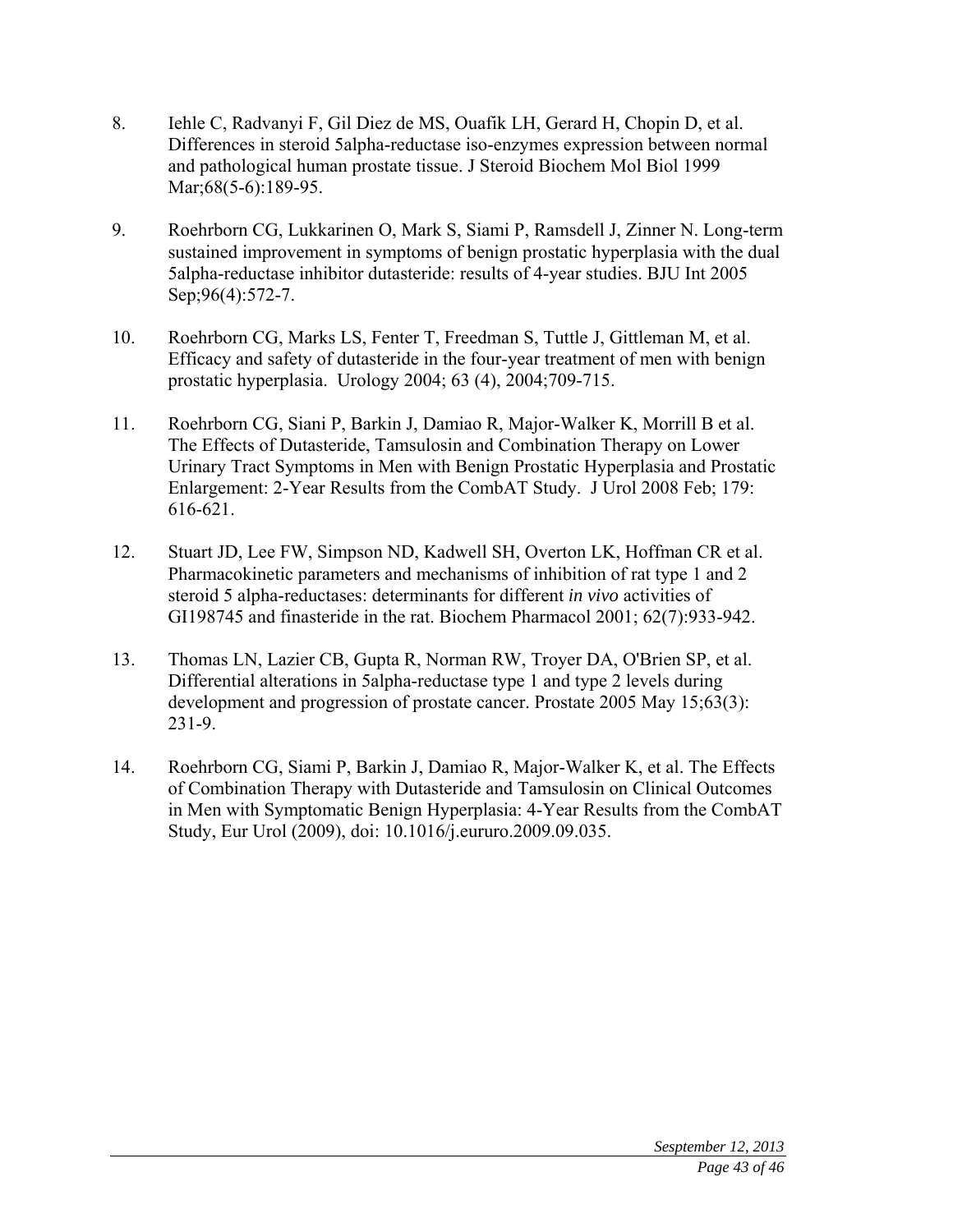#### **PART III: CONSUMER INFORMATION**

#### **PrAVODART®** dutasteride capsules

This leaflet is part III of a three-part "Product Monograph" published when AVODART® was approved for sale in Canada and is designed specifically for Consumers. This leaflet is a summary and will not tell you everything about AVODART®. Contact your doctor or pharmacist if you have any questions about the drug.

#### **ABOUT THIS MEDICATION**

#### **What the medication is used for:**

 $AVODART^{\circledast}$  is used alone (monotherapy) in the treatment of symptomatic benign prostatic hyperplasia (BPH) in men with enlarged prostates.

 $AVODART^{\circledR}$  is also used in combination with the alpha blocker, tamsulosin, in the treatment of moderate to severe symptomatic BPH in men with enlarged prostates. Combination therapy was also shown to be better than tamsulosin, but not  $AVODART^{\circledast}$  at reducing the risk of acute urinary retention (or where patient suddenly cannot urinate at all) and/or the need for BPH related surgery.

AVODART<sup>®</sup> is not approved for use in the prevention of prostate cancer.

#### **What it does:**

Prostate growth is caused by a hormone in the blood called dihydrotestosterone (DHT). AVODART® belongs to a group of medicines called 5 alpha-reductase enzyme inhibitors. AVODART® lowers DHT production in the body, leading to a shrinkage of the enlarged prostate in most men, which leads to improvements in BPH symptoms and improved urinary flow, reduced risk of acute urinary retention (or where patient suddenly cannot urinate at all), and reduced risk of the need for BPH related surgery.

AVODART® is also used with another medicine called tamsulosin, an alpha blocker, which acts by relaxing smooth muscle in the prostate and bladder neck at the site of obstruction, resulting in improvements in BPH symptoms and improved urinary flow.

Symptoms of BPH may be seen to improve after 3 months of treatment with AVODART®, however, it may take up to 6 months to know if treatment with AVODART® will be beneficial.

#### **When it should not be used:**

- Women and children should never take AVODART<sup>®</sup>.
- Do not take AVODART® if you are allergic to dutasteride or other alpha-reductase inhibitors or any of the other

#### ingredients of AVODART®.

#### **What the medicinal ingredient is:** dutasteride

#### **What the important nonmedicinal ingredients are:**

Nonmedicinal ingredients in your medicine include butylated hydroxytoluene, gelatin, glycerin, iron oxide yellow, lecithin, medium chain triglycerides, monodiglycerides of caprylic/capric acid, purified water and titanium dioxide.

#### **What dosage forms it comes in:**

Soft gelatin capsules. Each capsule contains 0.5 mg of dutasteride.

#### **WARNINGS AND PRECAUTIONS**

**Serious Warnings and Precautions** 

- **AVODART® is for use by men only**
- **Women who are pregnant, or who may become pregnant, should not handle AVODART® as it may pass through the skin. AVODART® may affect the normal development of the external genital organs in a male baby.**

Heart failure (the heart does not pump blood as well as it should) was reported more often in patients taking AVODART® and an alpha-blocker, tamsulosin, in clinical studies than in patients taking AVODART®. It is not known if taking AVODART® and an alpha-blocker caused heart failure.

BEFORE you use AVODART®, talk to your doctor or pharmacist if:

- You have or have had liver problems.
- You have or have had prostate cancer or urinary tract disease.

#### **What are the special precautions about AVODART®?**

- **Do not donate blood while taking AVODART® and for at least 6 months after you have stopped taking AVODART®** in order to prevent giving AVODART® to a pregnant woman through blood transfusion.
- In a clinical study of men aged 50 to 75 years with a recent negative biopsy for prostate cancer and an increased prostate specific antigen (PSA) blood test, men taking  $AVODART^{\circledR}$ had a serious form of prostate cancer more often than men who did not take AVODART®.

**You must see your doctor regularly.** While taking AVODART®, you must have regular checkups, including digital rectal examination and PSA examination. Follow your doctor's advice about when to have these checkups. **Checking for prostate cancer**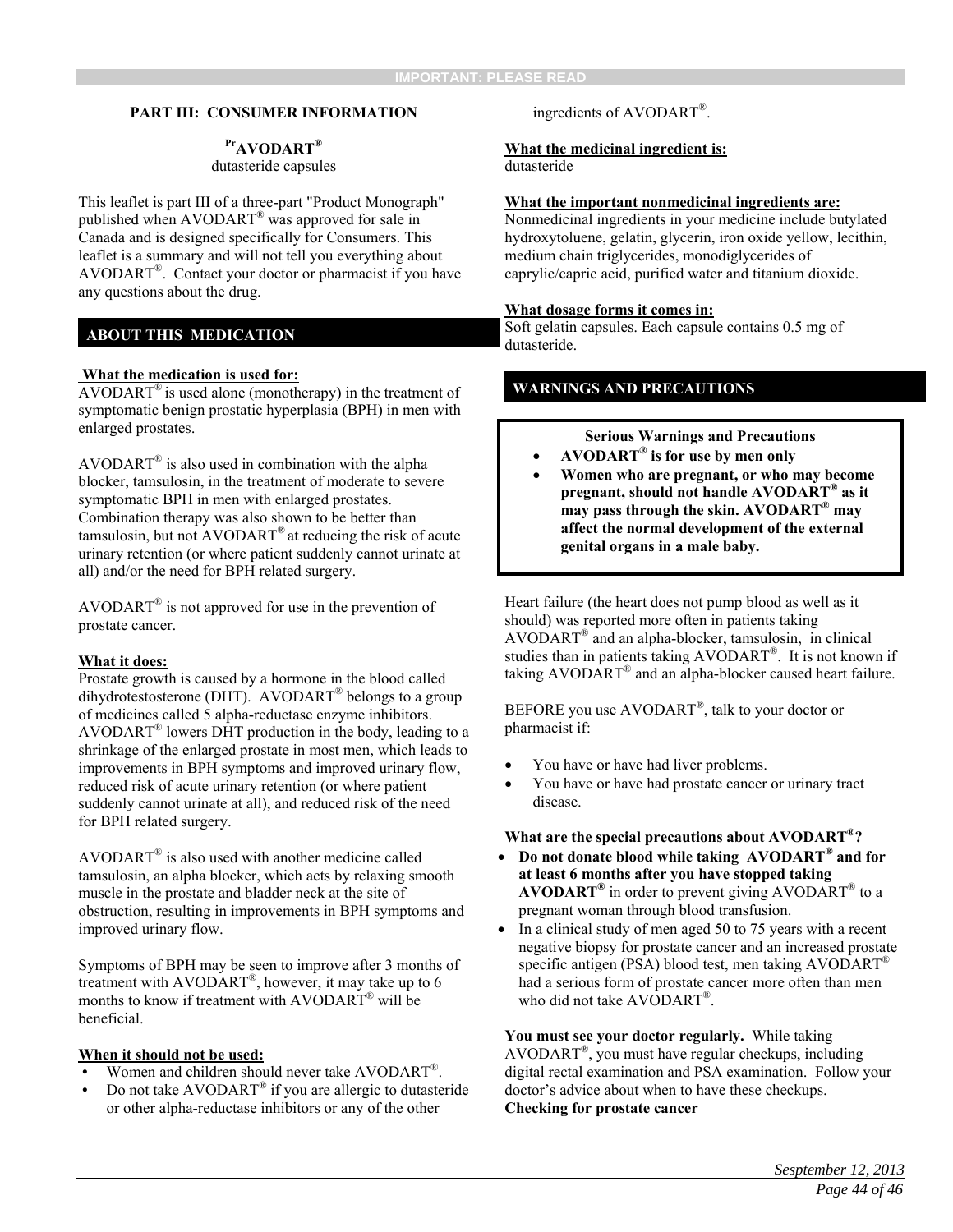A man can have BPH and prostate cancer at the same time. Prior to treatment with AVODART®, you should have a thorough urological evaluation to determine the severity of your condition, and to rule out the need for immediate surgery or the possibility of prostate cancer.

#### **About Prostate Specific Antigen (PSA)**

If a doctor asks you to have a Prostate Specific Antigen (PSA) test which is used for screening prostate cancer, you should tell your doctor that you are taking AVODART®. AVODART® can lower the PSA test result. A low PSA level may give you a false sense of security about your risk for prostate cancer. Your doctor is aware of this effect and can still use PSA to see if you might have prostate cancer. Increases in your PSA levels while on treatment with AVODART<sup>®</sup> (even if the PSA levels are in the normal range) should be evaluated by your doctor.

#### **INTERACTIONS WITH THIS MEDICATION**

#### **Interactions with other medicines**

Some medicines can react with AVODART® and may make it more likely that you will have side effects. Some of these medicines may include:

- Verapamil or diltiazem (for high blood pressure).
- Ritonavir (for HIV).
- Ketaconazole (for fungal infections).
- Ciprofloxacin or troleandomycin (for bacterial infections).
- Cimetidine (for heart burn).
- Certain herbal medicines such as St. John's Wort or Milk Thistle.

Make sure your doctor knows if you are taking any of these, or other medicines. Your dose of AVODART® may need to be reduced. Remember to include all medicines, herbal remedies or dietary supplements, such as vitamins, iron or calcium, which you have bought yourself without a prescription.

Do not eat grapefruit or drink grapefruit juice while taking AVODART®. This drink is known to increase the blood levels of some drugs in the body.

#### **PROPER USE OF THIS MEDICATION**

Always take AVODART® exactly as your doctor has told you. Check with your doctor or pharmacist if you are not sure.

#### **Usual dose:**

Monotherapy: One AVODART<sup>®</sup> 0.5 mg capsule once a day. **Combination therapy:** One AVODART® 0.5 mg capsule

once a day with one tamsulosin 0.4 mg once a day.

- Swallow the capsule whole. DO NOT chew or open the capsules. Contact with the contents of the capsules may make your mouth or throat sore.
- The capsules can be taken with or without food.

Do not share your medication with others.

#### **Overdose:**

In case of drug overdose, contact a health care practitioner, hospital emergency department or regional Poison Control Centre immediately, even if there are no symptoms.

#### **Missed Dose:**

If you miss a dose, you can just take the next scheduled dose. Don't take any extra capsules to make up for doses you forgot to take.

#### **SIDE EFFECTS AND WHAT TO DO ABOUT THEM**

The most common side effects of AVODART®, taken alone or in combination with tamsulosin, are not being able to achieve or maintain an erection<sup>\*</sup> (impotence), decrease in libido<sup>\*</sup> (decreased desire to have sex or a reduced sex drive), changes or problems with ejaculations\* (including a decrease in amount of semen released during sex) and breast swelling or tenderness.

If breasts swelling or tenderness becomes troublesome, or if you notice breast lumps or nipple discharge, you should talk to your doctor about these changes. Additionally, some people may experience dizziness when taking AVODART® with tamsulosin.

Rare side effects (may affect up to 1 in 1,000 people) of hair loss (usually from the body) or abnormal hair growth have been reported.

Very rare side effects (1 in 10,000 people) of allergic reactions depressed mood, and pain and swelling in the testicles have been reported.

Breast cancer has been reported in patients taking AVODART<sup>®</sup> however, the relationship between long-term use of AVODART® and breast cancer is not known.

\* *In a small number of people some of these events may continue after you stop taking AVODART®*